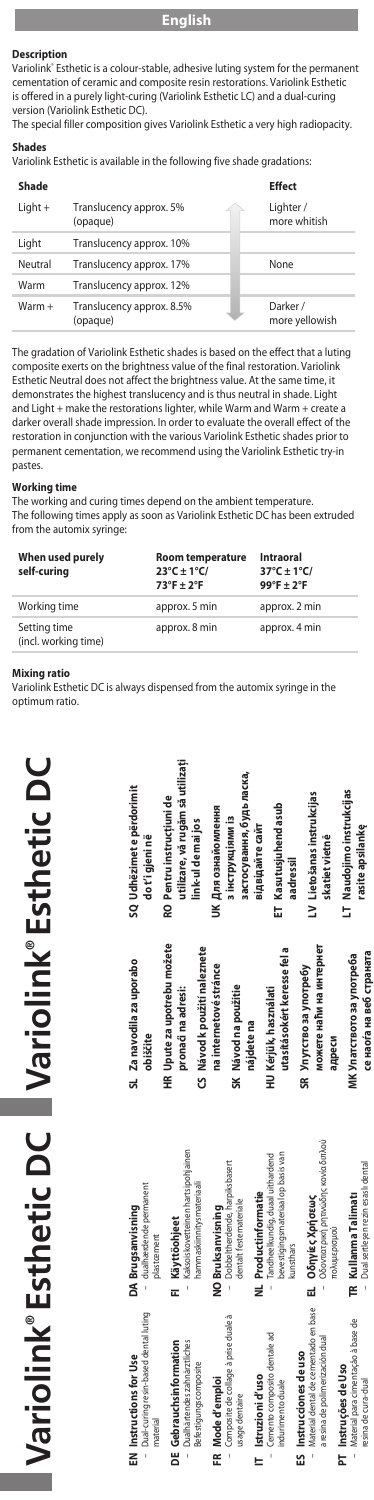#### **Composition**

The monomer matrix of Variolink Esthetic is composed of urethane dimethacrylate and further methacrylate monomers. The inorganic fillers are ytterbium trifluoride and spheroid mixed oxide. Initiators, stabilizers and pigments are additional ingredients.

The particle size is 0.04–0.2 μm. The mean particle size is 0.1 µm. The total volume of inorganic fillers is approx. 38%.

# **Indication**

- Adhesive luting of glass-ceramic, lithium disilicate glass-ceramic and
- composite restorations (inlays, onlays, partial crowns, crowns, bridges). – Restorations made of opaque ceramics, e.g. oxide ceramics, can only be permanently cemented if an adhesive is additionally used that is
- separately light-cured. – The following overview provides recommendations for the selection of the suitable Variolink Esthetic shade:

|          |                                         | <b>Indications</b> |                            |  |
|----------|-----------------------------------------|--------------------|----------------------------|--|
| Shade    | <b>Fffect</b>                           | Inlays /<br>Onlays | Crowns /<br><b>Bridges</b> |  |
| Light +  | considerably lightens                   | $-$ *              | ✓                          |  |
| Light    | slightly lightens                       | ✓                  | ✓                          |  |
| Neutral  | no shade effect                         | ✓                  | ✓                          |  |
| Warm     | slightly darkens/<br>more yellowish     | ✓                  |                            |  |
| $Warm +$ | considerably darkens/<br>more yellowish | —*                 |                            |  |

\* The use of the shades Light+ and Warm+ may lead to visible restorati cementing inlays/onlav

# **Contraindication**

- The application of Variolink Esthetic is contraindicated
- if a dry working field cannot be established or the stipulated working procedures cannot be applied;
	- if a patient is known to be allergic to any of the ingredients of Variolink Esthetic.

## **Side effects**

Systemic side effects are not known to date. In individual cases, allergic reactions to individual components have been reported.

#### **Interactions**

Phenolic substances (e.g. eugenol, wintergreen oil) inhibit polymerization. Consequently, the application of products containing these components, e.g. mouth rinses and temporary cements, must be avoided. mouth rinses and temporary cem

Disinfectants with an oxidative effect (e.g. hydrogen peroxide) may interact with the initiator system, which in turn may impair the curing process. Therefore, do not disinfect the preparation and the syringe using oxidative agents. Disinfection may be carried out, for instance, by wiping with medical alcohol.

Alkaline jet mediums applied on dentin (e.g. Airflow) may compromise the effect of self-etching adhesives.

### **Application**

For more detailed information also refer to the Instructions for Use of the products used in conjunction with Variolink Esthetic.

## **1 Removal of temporary restoration and cleaning of the cavity**

Remove possible residue of the temporary luting composite from the cavity or the preparation with a polishing brush and an oil- and fluoride-<br>free cleaning paste (e.g. Proxyt® fluoride-free prophy paste). Rinse with water spray.

Subsequently, dry with oil- and moisture-free air. Avoid overdrying. **Note:**

Cleaning with alcohol can lead to dehydration of dentin.

# **2 Try-in of the restoration and isolation**

Seat the restoration using the desired Variolink Esthetic try-in paste and check the shade, fit and occlusion of the restoration.

Care should be taken when checking the occlusion of fragile and brittle ceramic objects before they are permanently cemented, as there is a risk of fracture.

If necessary, make adjustments with fine diamonds at medium speed and with slight pressure and adequate water cooling. Polish ground surfaces.

When an adhesive luting protocol with composites is used, safe isolation of the operating field – preferably with a rubber dam, e.g. OptraDam® Plus, or alternatively with cotton rolls and a saliva ejector – is required. If the dental hard tissue is contaminated with saliva or blood during try-in, it needs to be cleaned again as described in section 1.

# **3 Pre-treatment of the restoration**<br>**3.1** If a restoration which has been pre

If a restoration which has been pre-treated in the dental laboratory is contaminated with saliva or blood during try-in, the contaminated

- bonding surface of the restoration needs to be cleaned as follows:<br>- Following try in thoroughly rinse the restoration with water sp .<br>wing try-in, thoroughly rinse the restoration with water spray and dry with oil-free air.
- Shake Ivoclean before use and completely coat the bonding surface of the restoration with the product using a microbrush or bush.
- Leave Ivoclean to react for 20 s, then thoroughly rinse with water
- spray and dry with oil-free air. Next, prime the bonding surface of the restoration with a suitable bonding agent (e.g. Monobond® Plus).
- Make sure to observe the Instructions for Use of the bonding agent used.
- 3.2 Restorations that have not been pre-treated by the dental laboratory
- should be rinsed with water spray and dried after the try-in procedure. 3.2.1 Subsequently, condition the bonding surface of the restoration as follows:
	-
- a) Glass-ceramic restorations (e.g. IPS Empress®) Etch with 5% hydrofluoric acid (e.g. IPS® Ceramic Etching Gel) for 60 s or according to the instructions of the manufacturer of the restorative material.
	- Thoroughly rinse with water spray and dry with oil-free air.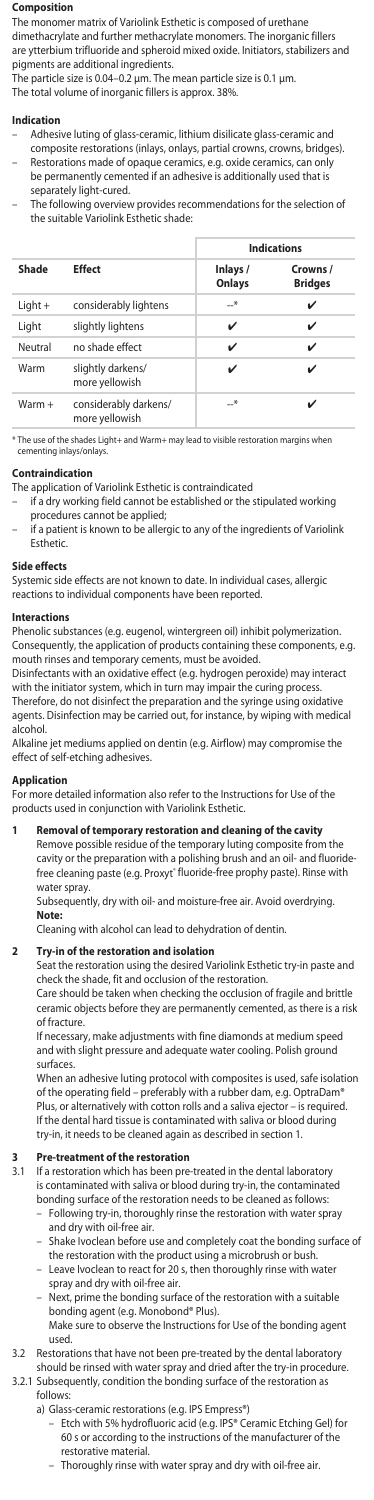- b) Lithium disilicate glass-ceramic restorations (e.g. IPS e.max® Press IPS e.max CAD)
- Etch with 5% hydrofluoric acid (e.g. IPS Ceramic Etching Gel) for 20 s or according to the instructions of the manufacturer of the restorative material.
- Thoroughly rinse with water spray and dry with oil-free air. c) Zirconium oxide (e.g. IPS e.max ZirCAD, Zenostar®) or aluminium
	- oxide ceramics
- Sandblast the internal surface of the restoration (sandblasting parameters according to the instructions of the manufacturer of the restorative material).
	- If necessary, clean the restoration in an ultrasonic unit for about one minute.
	- Thoroughly rinse with water spray and dry with oil-free air. – **IMPORTANT!** In order to create a strong bond, do not clean the
	- zirconium oxide surfaces with phosphoric acid.
	- d) Composite or fibre-reinforced composite restorations – Blast the internal surface of the restoration (according to the instructions of the manufacturer of the restorative material).
		- If necessary, clean the restoration in an ultrasonic unit for about one minute.
		- Thoroughly rinse with water spray and dry with oil-free air.
- 3.2.2 Apply Monobond Plus with a brush or a microbrush to the pre-treated surfaces, let it react for 60 s and then disperse it with a strong stream of air.
- **4 Pre-treatment of the preparation and application of the adhesive (e.g. Adhese® Universal)**
- Please observe the Instructions for Use of the adhesive used. **4.1 Conditioning with phosphoric acid gel (optional)**

The bond to enamel can be improved by selectively etching the enamel or by applying the "etch & rinse" technique. Unprepared enamel surfaces must be conditioned with phosphoric acid (e.g. Total Etch). Please observe the Instructions for Use for the phosphoric acid gel.

- a) Selective enamel etching Apply phosphoric acid gel (e.g. Total Etch) onto the enamel and allow it to react for 15–30 s. Then rinse thoroughly with a vigorous stream of water for at least 5 s and dry with compressed air until the etched enamel surfaces appear chalky white.
- b) Etch & rinse technique

Apply phosphoric acid gel (e.g. Total Etch) onto the prepared enamel first, and then to the dentin. The etchant should be left to react on the enamel for 15–30 s and on the dentin for 10–15 s. Then rinse thoroughly with a vigorous stream of water for at least 5 s and dry with compressed air until the etched enamel surfaces appear chalky white.

**www.ivoclarvivadent.com/ifu**

ww.ivoclarvivadent.com/ifu

- **4.2 Application of Adhese Universal** Starting with the enamel, thoroughly coat the tooth surfaces to be treated with Adhese Universal.
	- The adhesive must be scrubbed into the tooth surface for at least 20 s. This time must not be shortened. Applying the adhesive on the tooth surface without scrubbing is inadequate.

vadeni  $\frac{1}{2}$ 



**SV Bruksanvisning** – Dualhärdande dentalt

Dualhärdande denta

yapıştırma materyali

yapıştırma materyali

**BG За инструкциите за** 

За инструкциите за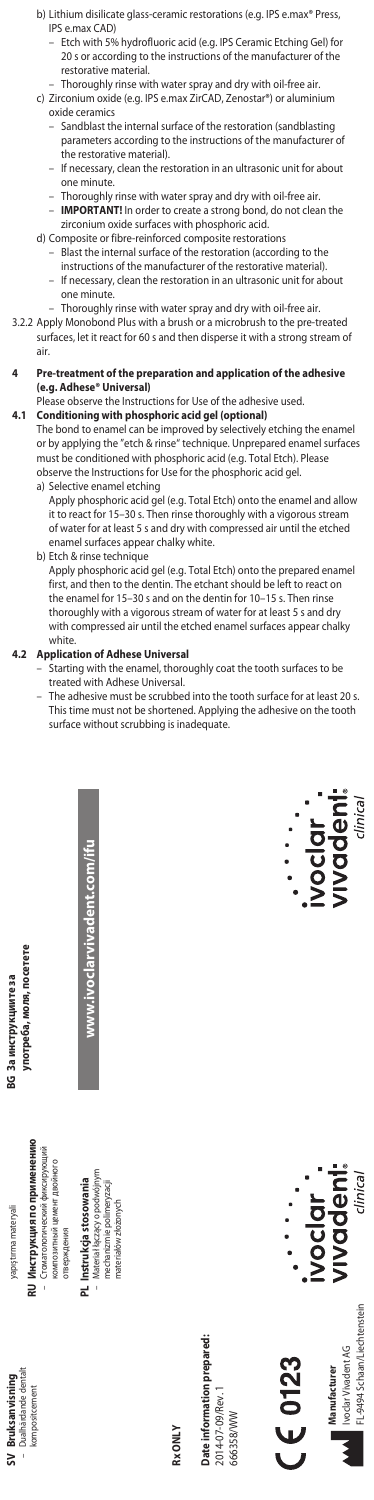- Disperse Adhesive Universal with oil- and moisture-free compressed
- air until a glossy, immobile film layer results. – Light-cure Adhese Universal for 10 s using a light intensity of
- ≥500 mW/cm² (e.g. Bluephase¨ Style).

### **5 Seating of the restoration**

– For each application place a new mixing tip on the syringe. Dispense Variolink Esthetic DC from the automix syringe and apply the desired quantity directly to the restoration.

As the luting material will cure in the used mixing tip, it serves as a seal for the remaining contents of the syringe until needed again (replace with a new tip before the next use).

**Note:** Variolink Esthetic DC should be processed quickly after extrusion from the automix syringe and the restoration seated into place. Apply Variolink Esthetic DC directly to the internal surface of the restoration. The direct application of Variolink Esthetic DC to the preparation or cavity pretreated with adhesive is contraindicated, as this would significantly accelerate the curing process and could thus detrimentally affect the accuracy of fit of the restoration.

- Seat the restoration and **fix/hold it in place during excess removal**. – Remove all excess luting material.
- a) Wiping technique

Remove excess material immediately with a brush, dental floss or scaler. Make sure to remove excess material in time, especially in areas that are difficult to reach (proximal areas, gingival margins, pontics).

 b) Quarter technique (max. 6 bridge abtuments) - Light-curing of excess and subsequent removal

Light-cure excess material with the polymerization light (e.g. Bluephase Style) **for 2 s** per quarter surface (mesio- oral, disto-oral, mesio-buccal, disto-buccal) at a distance of max. 10 mm. Thereafter, excess cement is easy to remove with a scaler. Make sure to remove excess material in time, especially in areas that are difficult to reach (proximal areas, gingival margins, pontics).

#### **6 Polymerization**

– As with all composite systems, Variolink Esthetic is subject to oxygen inhibition. This means that the surface layer (approx. 50 μm) does not polymerize during curing, as it comes in contact with atmospheric oxygen. To prevent this, cover the restoration margins with glycerine gel/air block (e.g. Liquid Strip) immediately after excess removal. – Polymerize Variolink Esthetic in segments, starting with the proximal margins:

| <b>Light intensity</b>          | <b>Exposure time</b><br>per mm ceramic<br>and seament |                      |
|---------------------------------|-------------------------------------------------------|----------------------|
| 500 - 1.000 mW/cm <sup>2</sup>  | 20s                                                   |                      |
| $\geq 1.000$ mW/cm <sup>2</sup> | 10 <sub>s</sub>                                       | e.g. Bluephase Style |

– Rinse off glycerine gel/airblock (e.g. Liquid Strip).

- **7 Finishing of the completed restoration** Finish the cement lines with preparation diamonds if necessary. – Polish restoration margins/cement lines with suitable polishers (e.g.
	- Astropol®) as well as finishing and polishing strips. Check occlusion and functions and make corrections if necessary.

# **Warning**

- Prevent any contact of uncured Variolink Esthetic with the skin / mucous
- membrane and eyes. Uncured Variolink Esthetic may have a slight irritating effect and cause sensitization to methacrylates.
- Customary medical gloves do not provide protection against the sensitizing effect of methacrylates.
- 

#### **Shelf life and storage**

- Store Variolink Eshetic at 2–28 °C/36–82 °F.
- 
- Do not use Variolink Esthetic after the expiry date. Do not disinfect syringes with oxidizing disinfectants.
	- In order to ensure a tight seal of Variolink Esthetic DC automix syringe, the
- mixing tip is left on the syringe after use. Expiry date: see note on syringes and packages.

#### **Keep out of the reach of children!**

# **For use in dentistry only.**

The material has been developed solely for use in dentistry. Processing should be carried out strictly according to the Instructions for Use. Liability cannot be accepted for damages resulting<br>from failure to observe the Instructions or the stipulated area of application. The user is respon-<br>sible for testing the m

# **Deutsch**

# **Beschreibung**

Variolink® Esthetic ist ein farbstabiles, adhäsives Befestigungs-System zur definitiven Eingliederung von Keramik-und Compositerestaurationen. Variolink Esthetic steht in einer rein lichthärtenden (Variolink Esthetic LC) und einer dualhärtenden (Variolink Esthetic DC) Variante zur Verfügung. Die spezielle Füllerzusammensetzung verleiht Variolink Esthetic eine sehr hohe Röntgenopazität.

#### **Farben**

Variolink Esthetic ist in den folgenden fünf Farbabstufungen erhältlich:

| Farbe   |                                | Effekt                  |
|---------|--------------------------------|-------------------------|
| Light + | Transparenz ca. 5%<br>(opak)   | Heller /<br>weisslicher |
| Light   | Transparenz ca. 10%            |                         |
| Neutral | Transparenz ca. 17%            | Kein                    |
| Warm    | Transparenz ca. 12%            |                         |
| Warm +  | Transparenz ca. 8.5%<br>(opak) | Dunkler /<br>aelblicher |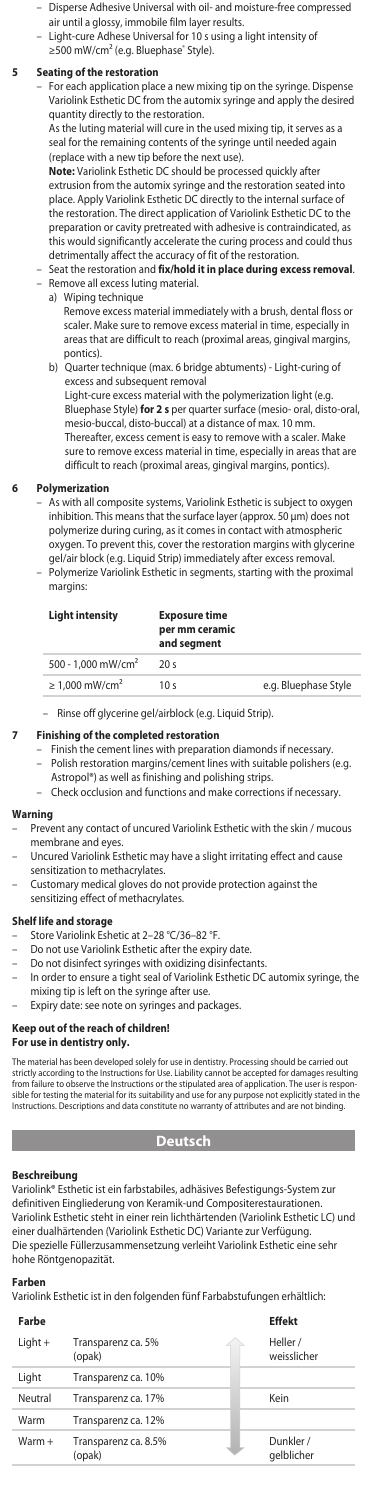Die Variolink Esthetic-Farbabstufung basiert auf dem Einfluss, den ein Befestigungscomposite auf den Helligkeitswert der endgültigen Restauration hat. Variolink Esthetic Neutral hat keinen Einfluss auf die Helligkeit, gleichzeitig die höchste Transparenz und ist dadurch farbneutral. Light und Light + machen die Restauration heller, während Warm und Warm + den Gesamtfarbeindruck dunkler machen. Es wird empfohlen die Variolink Esthetic Try-In Pasten zu verwenden, um die Gesamtwirkung der Restauration bei Verwendung der unterschiedlichen Variolink Esthetic-Farben vor der definitiven Befestigung zu verifizieren.

### **Verarbeitungszeit**

Die Verarbeitungs- und Aushärtungszeit sind abhängig von der

# Umgebungstemperatur.

Sobald Variolink Esthetic DC aus der Automixspritze ausgedrückt wird, gelten folgende Zeiten:

| Bei reiner Selbsthärtung                     | Raumtemperatur<br>$23^{\circ}$ C + 1 $^{\circ}$ C | Intraoral<br>$37^{\circ}$ C ± 1 $^{\circ}$ C |
|----------------------------------------------|---------------------------------------------------|----------------------------------------------|
| Verarbeitungszeit                            | ca. 5 min.                                        | ca. 2 min                                    |
| Aushärtungszeit (inkl.<br>Verarbeitungszeit) | ca. 8 min.                                        | ca. 4 min                                    |

#### **Mischverhältnis**

Durch Ausdrücken der Automixspritze wird Variolink Esthetic DC stets im optimalen Verhältnis angemischt.

#### **Zusammensetzung**

Die Monomermatrix von Variolink Esthetic besteht aus Urethandimethacrylat und weiteren Methacrylatmonomeren. Die anorganischen Füllstoffe bestehen aus Ytterbiumtrifluorid und sphäroidem Mischoxid. Zusätzlich enthalten sind Initiatoren, Stabilisatoren und Pigmente.

Die Partikelgrösse liegt zwischen 0.04–0.2 μm. Die mittlere Partikelgrösse beträgt 0.1 μm.

Der Gesamtvolumenanteil anorganischer Füller beträgt ca. 38 %.

#### **Indikation**

- Definitive Befestigung von Glaskeramik-, Lithiumdisilikatglaskeramik und Compositerestaurationen (Inlays, Onlays, Teilkronen, Kronen, Brücken).
- Definitive Befestigung von lichtundurchlässigen Keramikrestaurationen, z.B. aus Oxidkeramik, nur in Kombination mit separat belichtetem Adhäsiv. – Folgende Übersicht gibt Empfehlungen für die Auswahl der geeigneten
- Farbe von Variolink Esthetic:

|          |                                 |                    | Indikationen               |  |
|----------|---------------------------------|--------------------|----------------------------|--|
| Farbe    | <b>Effekt</b>                   | Inlays /<br>Onlays | Kronen /<br><b>Brücken</b> |  |
| Light +  | stark aufhellen                 | $-$ *              | ✓                          |  |
| Light    | leicht aufhellen                | v                  | v                          |  |
| Neutral  | Kein Farbeffekt                 | ✓                  | ✓                          |  |
| Warm     | leicht abdunkeln/<br>qelblicher | v                  | ✓                          |  |
| $Warm +$ | stark abdunkeln/<br>aelblicher  | *                  |                            |  |

\* Die Verwendung der Farben Light+ und Warm+ kann bei Inlay-/Onlay-Befestigungen zu sichtbaren Restaurationsrändern führen.

#### **Kontraindikation**

Die Verwendung von Variolink Esthetic ist kontraindiziert:

- wenn eine sichere Trockenlegung oder die vorgeschriebene
- Anwendungstechnik nicht möglich ist.
- bei erwiesener Allergie gegen Bestandteile von Variolink Esthetic.

# **Nebenwirkungen**

Systemische Nebenwirkungen sind nicht bekannt. In einzelnen Fällen wurden allergische Reaktionen auf Einzelkomponenten beschrieben.

# **Wechselwirkungen**

Phenolische Substanzen (z.B. Eugenol, Wintergrünöl) inhibieren die Polymerisation. Daher sollten Produkte, die diese Komponenten enthalte z.B. Mundspüllösungen und provisorische Zemente, nicht verwendet werden. Oxidativ wirkende Desinfektionsmittel (z.B. Wasserstoffperoxid) können mit dem Initiatorsystem wechselwirken, wodurch die Aushärtung beeinträchtigt wird. Daher die Präparation und die Spritze nicht oxidativ desinfizieren. Die Desinfektion kann z.B. durch Abwischen mit medizinischem Alkohol erfolgen. Basische Strahlmittel auf Dentin (z.B. Airflow) können die Wirkung von selbstätzenden Adhäsiven beeinträchtigen.

# **Anwendung**

Für detaillierte Hinweise beachten Sie bitte auch die separaten

Gebrauchsinformationen der mit Variolink Esthetic verwendeten Produkte.

# **1 Entfernung des Provisoriums und Reinigung der Kavität**

Kavität oder Präparation mit Polierbürste sowie öl- und fluoridfreier Reinigungspaste (z.B. Proxyt˚ fluoridfrei) von eventuell vorhandenen Resten des provisorischen Befestigungszementes reinigen und mit Wasserspray spülen.

Anschliessend mit wasser-/ölfreier Luft trocknen, Übertrocknung vermeiden.<br>Hinweis:

#### **Hinweis:**

Eine Reinigung mit Alkohol kann zur Übertrocknung des Dentins führen.

### **2 Einprobe der Restauration und Trockenlegung**

Die Restauration mit der gewünschten Variolink Esthtetic Try-in Paste einsetzen, und die Farbwirkung, Passgenauigkeit und Okklusion der Restauration überprüfen.

Die Okklusionsprüfung sollte bei zerbrechlichen bzw. spröden keramischen Werkstücken, bei denen die Gefahr einer Fraktur im nicht definitiv befestigtem Zustand besteht, nur sehr vorsichtig durchgeführt erder

Falls erforderlich, Korrekturen mit feinem Diamanten bei mittlerer Drehzahl, leichtem Druck und ausreichender Wasserkühlung durchführen. Beschliffene Flächen nachpolieren. Eine sichere Trockenlegung des Operationsfeldes – vorzugsweise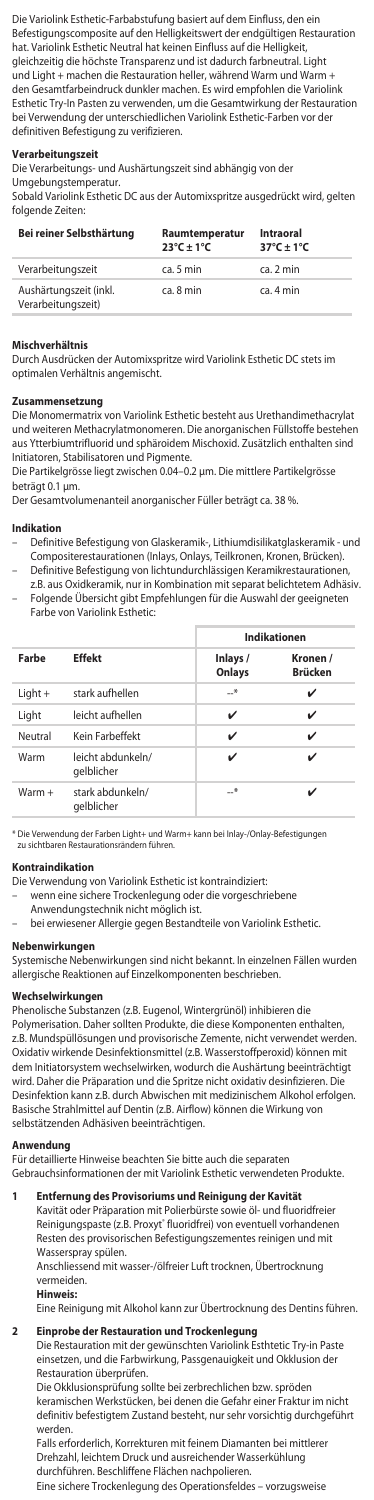mit Kofferdam, z.B. OptraDam® Plus, alternativ mit Watterollen und Speichelzieher – ist bei der adhäsiven Befestigung mit Composites unerlässlich.

Wird die Zahnhartsubstanz während der Einprobe mit Speichel oder Blut kontaminiert ist diese noch einmal, wie unter Punkt 1 aufgeführt, zu reinigen.

- **3 Oberflächenvorbehandlung der Restauration** 3.1 Wird eine im Labor vorbehandelte Restauration während der Einprobe mit Speichel oder Blut kontaminiert, so ist die kontaminierte Klebefläche
	- der Restauration wie folgt zu reinigen: Die Restauration nach der Einprobe mit Wasserspray gründlich abspülen und mit ölfreier Luft trocknen.
	- Ivoclean vor Gebrauch schütteln und mit einem Microbrush oder
	- Pinsel auf die Klebefläche der Restauration deckend auftragen. – Ivoclean 20 Sekunden einwirken lassen, mit Wasserspray gründlich
	- abspülen und mit ölfreier Luft trocknen. Danach die Klebefläche mit einem, dem Restaurationsmaterial entsprechenden, Haftvermittler (z.B. Monobond® Plus) primen. Dabei die Gebrauchsinformation des verwendeten Haftvermittlers beachten.
- 3.2 Wurde eine nicht bereits vom Labor vorbehandelte Restauration einprobiert, sollte diese nach der Einprobe mit Wasserspray gereinigt
- und anschliesend getrocknet werden. 3.2.1 Danach wird die Klebefläche der Restauration wie folgt konditioniert: a) Restaurationen aus Glaskeramik (z.B. IPS Empress®)
- Ätzen mit 5%-iger Flusssäure (z.B. IPS® Ceramic Ätzgel) für 60 Sekunden oder gemäss Angaben des Herstellers der
	- Restaurationsmaterialien. – Restauration mit Wasserspray gründlich abspülen und mit ölfreier
	- Luft trocknen. b) Restaurationen aus Lithiumdisilikat-Glaskeramik (z.B. IPS e.max® Press, IPS e.max CAD)
		- Ätzen mit 5%-iger Flusssäure (z.B. IPS Ceramic Ätzgel) für
		- 20 Sekunden oder gemäss Angaben des Herstellers der Restaurationsmaterialien.
		- Restauration mit Wasserspray gründlich abspülen und mit ölfreier Luft trocknen.
	- c) Restaurationen aus Zirkoniumoxid- (z.B. IPS e.max ZirCAD, Zenostar®) oder Aluminiumoxidkeramik
		- Sandstrahlen der inneren Restaurationsoberfläche (Sandstrahlparameter gemäss Angaben des Herstellers der
- Restaurationsmaterialien) Ggf. Reinigung in einer Ultraschalleinheit für etwa 1 Minute. – Restauration mit Wasserspray gründlich abspülen und mit ölfreier Luft trocknen
	- **WICHTIG!** Für einen optimalen Verbund die Zirkoniumoxid-

oberflächen nicht mit Phosphorsäure reinigen. d) Restaurationen aus Composite bzw. faserverstärktem Composite

- Sandstrahlen der inneren Restaurationsoberfläche (nach Angaben des Herstellers der Restaurationsmaterialien)
	- Ggf. Reinigung in einer Ultraschalleinheit für etwa 1 Minute. – Restauration mit Wasserspray gründlich abspülen und mit ölfreier
- Luft trocknen. 3.2.2 Danach Monobond Plus mit einem Pinsel oder Microbrush auf die

vorbehandelten Flächen auftragen, 60 Sekunden einwirken lassen, anschliessend mit starkem Luftstrom verblasen.

# **4 Vorbehandlung der Präparation und Applikation des Adhäsivs (z.B. Adhese® Universal)**

Bitte folgen Sie den Anweisungen der Gebrauchsinformation des

# verwendeten Adhäsives. **4.1 Konditionierung mit Phosphorsäuregel (optional)**

Durch selektive Schmelzätzung oder mittels "Etch & Rinse-Technik" kann der Verbund zum Schmelz zusätzlich verbessert werden. Unpräparierte Schmelzareale müssen mit Phosphorsäure (z.B. Total Etch) konditioniert erden. Beachten Sie die Gebrauchsinformation des Phosphorsäure-

Ätzgels. a) Selektive Schmelzätzung

 Phosphorsäuregel (z.B. Total Etch) auf Schmelz auftragen und für 15–30 Sekunden einwirken lassen. Dann das Gel gründlich für mindestens 5 Sekunden mit kräftigem Wasserstrahl abspülen und mit Druckluft trocknen bis die geätzten Schmelzareale kreidig weiss erscheinen.

b) Etch & Rinse-Technik

 Phosphorsäuregel (z.B. Total Etch) zuerst auf präparierten Schmelz, dann auf Dentin auftragen. Die Säure soll 15–30 Sekunden auf Schmelz und 10–15 Sekunden auf Dentin einwirken. Dann das Gel gründlich für mindestens

5 Sekunden mit kräftigem Wasserstrahl abspülen und mit Druckluft trocknen bis die geätzten Schmelzareale kreidig weiss erscheinen. **4.2 Applikation von Adhese Universal**

– Am Schmelz beginnend die zu behandelnde Zahnoberflächen vollständig mit Adhese Universal benetzen.

- Das Adhäsiv für mindestens 20 Sekunden auf der zu behandelnden Zahnoberfläche einreiben. Diese Zeit darf nicht verkürzt werden. Das blosse Verteilen des Adhäsivs auf der Zahnoberfläche ist nicht ausreichend.
- Adhese Universal mit öl- und wasserfreier Druckluft so lange verblasen, bis ein glänzender, unbeweglicher Film entstanden ist.
- Adhese Universal für 10 Sekunden bei einer Intensität von ≥500 mW/cm² lichthärten (z.B. Bluephase® Style).

**5 Eingliederung der Restauration** – Vor jeder Anwendung eine neue Mischkanüle auf die Spritze aufsetzen. Variolink Esthetic DC aus der Automixspritze ausdrücken und die gewünschte Menge direkt auf die Restauration applizieren. Da das Befestigungsmaterial in der gebrauchten Mischkanüle aushärtet, wird diese bis zur nächsten Anwendung (Austausch durch eine neue Kanüle) als Verschluss für die Spritze verwendet. **Hinweis:** Variolink Esthetic DC sollte nach Entnahme aus der Automixspritze zügig weiterverarbeitet und die Restauration eingesetzt werden! Variolink Esthetic DC direkt auf die Restaurationsinnenfläche applizieren. Eine direkte Applikation von Variolink Esthetic DC auf die mit Adhäsiv vorbehandelte Präparation oder Kavität ist nicht indiziert. Dies kann zu einer deutlichen Beschleunigung des Härtungsprozesses führen und die Passgenauigkeit der Restauration negativ beeinflussen.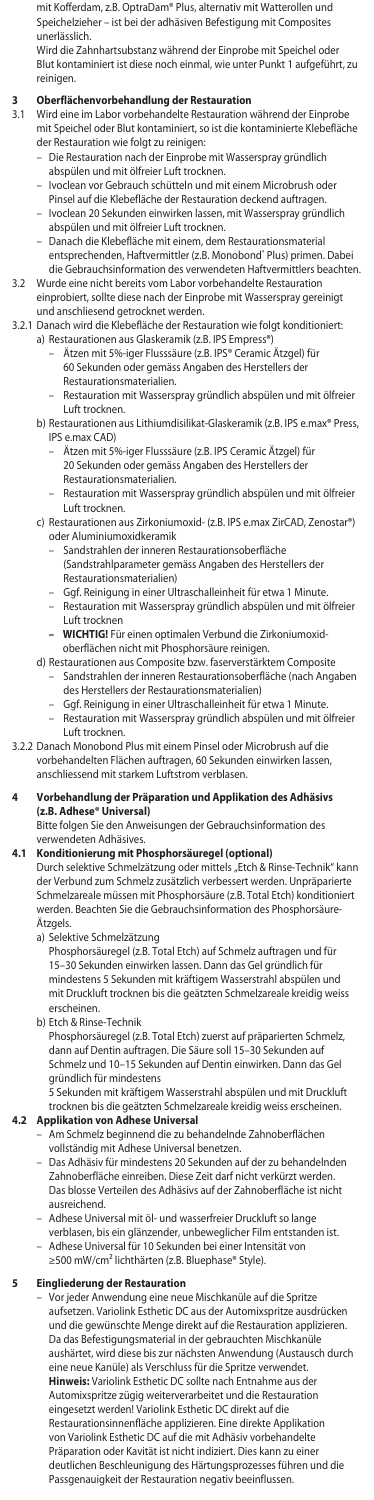### – Die Restauration in situ bringen und **während der gesamten Überschussentfernung fixieren.**

- Das überschüssige Befestigungscomposite entfernen.
	- a) Wischtechnik Die Überschüsse unmittelbar danach mit einem Pinsel, Zahnseide oder einem Scaler entfernen. Insbesondere auf die rechtzeitige Entfernung der Überschüsse in schlecht zugänglichen Bereichen (approximal, gingivale Ränder, Brückenzwischenglied) achten.
	- b) Vierteltechnik (max. 6 Brückenpfeiler) Lichthärtung aller Überschüsse und anschliessende Entfernung Die Zementüberschüsse werden mittels Polymerisationslampe (z.B. Bluephase Style) im Abstand von max. 10 mm **2 Sekunden** pro Viertelseite (mesiooral, distooral, mesiobukkal, distobukkal) lichtaktiviert. Die Entfernung mit einem Scaler ist dadurch leicht möglich.

Insbesondere auf die rechtzeitige Entfernung der Überschüsse in schlecht zugänglichen Bereichen (approximal, gingivale Ränder, Brückenzwischenglied) achten.

#### **6 Polymerisation**

- Variolink Esthetic unterliegt wie alle Composites der Sauerstoffinhibierung; d.h. die oberste Schicht (ca. 50 μm), die während der Polymerisation in Kontakt mit dem Luftsauerstoff ist, härtet nicht aus. Um dies zu verhindern, die Restaurationsränder unmittelbar nach der Überschussentfernung mit einem Glyceringel/Airblock (z.B. Liquid Strip) abdecken.
- Variolink Esthetic nun segmentweise beginnend bei den approximalen Rändern polymerisieren:

| Lichtintensität                  | <b>Belichtunaszeit</b><br>pro mm Keramik<br>und Segment |                      |
|----------------------------------|---------------------------------------------------------|----------------------|
| 500 - 1'000 mW/cm <sup>2</sup>   | 20s                                                     |                      |
| mind. $1'000$ mW/cm <sup>2</sup> | 10 <sub>s</sub>                                         | e.g. Bluephase Style |

– Glyceringel/Airblock (z.B. Liquid Strip) abspülen.

#### **7 Ausarbeitung der fertigen Restauration**

- Zementfugen gegebenenfalls mit Präparierdiamanten nacharbeiten. Restaurationsränder/Zementfugen mit geeigneten Polierern (z.B. Astropol®) sowie Finier- und Polierstreifen polieren.
- Okklusion und Funktionsbewegungen überprüfen und
- gegebenenfalls korrigieren.

#### **Warnhinweise**

- Kontakt von unausgehärtetem Variolink Esthetic mit Haut/Schleimhaut und Augen vermeiden.
	- Variolink Esthetic kann in unausgehärtetem Zustand leicht reizend wirken und zu einer Sensibilisierung auf Methacrylate führen.
- Handelsübliche medizinische Handschuhe schützen nicht vor Sensibilisierung auf Methacrylate.

# Lager- und Aufbewahrungshin

- Variolink Esthetic bei 2-28 °C lagern.
- Variolink Esthetic nach Ablauf des Verfalldatums nicht mehr verwenden.
- Keine Desinfektion der Spritzen mit oxidierenden Desinfektionsmitteln. – Zum Verschluss der Variolink Esthetic DC Automixspritze nach Gebrauch
	- die benutzte Mischkanüle aufgesteckt lassen.
- Ablaufdatum: siehe Hinweis auf der Spritze bzw. Verpackung.

# **Für Kinder unzugänglich aufbewahren! Nur für zahnärztlichen Gebrauch!**

Das Produkt wurde für den Einsatz im Dentalbereich entwickelt und muss gemäss Gebrauch formation verarbeitet werden. Für Schäden, die sich aus anderweitiger Verwendung oder nicht<br>sachgemässer Verarbeitung ergeben, übernimmt der Hersteller keine Haftung. Darüber hinaus<br>ist der Verwender verpflichtet, das Mate

# **Français**

**Description** Variolink® Esthetic est un système de collage, présentant une stabilité de teinte, destiné au collage définitif des restaurations en céramique et en résine composite. Variolink Esthetic existe en version purement photopolymérisable (Variolink Esthetic LC) et en version à prise duale (Variolink Esthetic DC). Les charges spéciales intégrées à la composition de Variolink Esthetic apportent au matériau une radio-opacité très élevée.

#### **Teintes**

Variolink Esthetic est disponible dans les cinq degrés de teinte suivants :

| Teinte  |                                          | <b>Effet</b>            |
|---------|------------------------------------------|-------------------------|
| Light + | Translucidité d'environ 5%<br>(opaque)   | Plus clair / plus blanc |
| Liaht   | Translucidité d'environ 10%              |                         |
| Neutral | Translucidité d'environ 17%              | Aucun                   |
| Warm    | Translucidité d'environ 12%              |                         |
| Warm +  | Translucidité d'environ 8.5%<br>(opaque) | Plus foncé / plus jaune |

Le dégradé des teintes de Variolink Esthetic se base sur l'effet produit par un composite de collage sur la luminosité de la restauration finale. Variolink Esthetic Neutral n'influe pas sur la luminosité : sa translucidité est la plus élevée, sa teinte est donc neutre. Light et Light + rendent la restauration plus claire, tandis que Warm et Warm + créent une 'impression de teinte plus foncée. Pour apprécier l'effet global de la restauration en fonction des différentes teintes Variolink Esthetic avant le collage définitif, nous recommandons d'utiliser les pâtes d'essayage Variolink Esthetic try-in.

#### **Temps de travail**

Les temps de travail et de polymérisation dépendent de la température ambiante. Les temps suivants s'appliquent dès que Variolink Esthetic DC a été extrudé de la seringue automélangeante :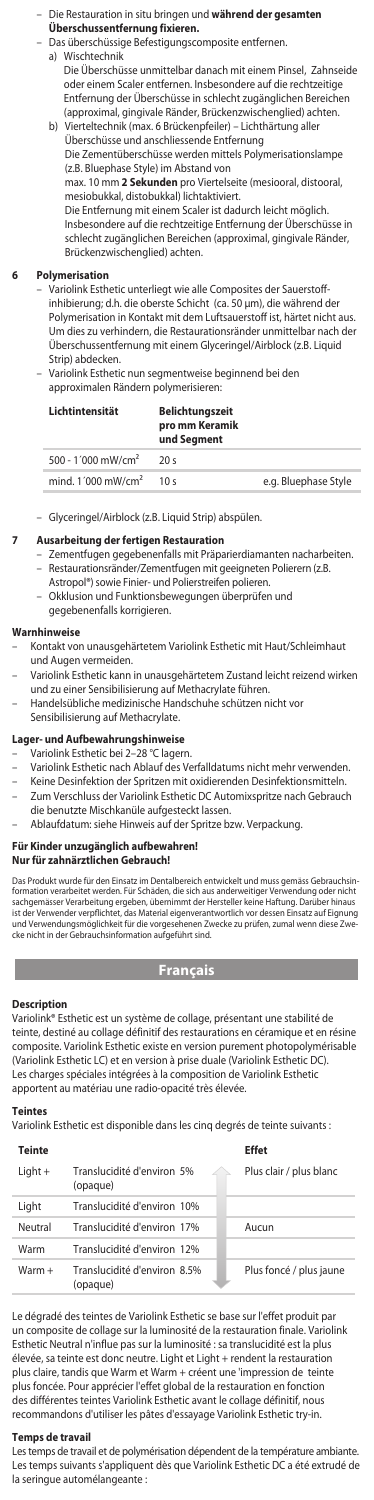| Utilisé en<br>autopolymérisation pure       | Température<br>ambiante<br>$23^{\circ}$ C + 1 $^{\circ}$ C | Intraoral<br>$37^{\circ}$ C + 1°C |
|---------------------------------------------|------------------------------------------------------------|-----------------------------------|
| Temps de travail                            | environ 5 min                                              | environ 2 min                     |
| Temps de prise<br>(temps de travail inclus) | environ 8 min                                              | environ 4 min                     |

# **Ratio de mélang**

Variolink Esthetic DC est toujours extrudé de la seringue automélangeante dans des proportions optimales.

# **Composition**

La matrice monomère de Variolink Esthetic se compose de diméthacrylate d'uréthane et d'autres monomères méthacrylates. La charge minérale se compose de trifluorure d'ytterbium et d'oxyde mixte sphéroïdal. Le matériau contient également des initiateurs, des stabilisants et des pigments. La taille des particules est comprise entre 0,04 et 0,2 μm. La taille moyenne des particules est de 0,1 µm.

Le taux de charge minérale en volume est d'environ 38%.

#### **Indications**

- Collage adhésif des restaurations en vitrocéramique, vitrocéramique au disilicate de lithium et composite (inlays, onlays, couronnes partielles, couronnes, bridges).
- Les restaurations en céramiques opaques ne peuvent être collées de manière définitive qu'en utilisant un adhésif supplémentaire photopolymérisé séparément.<br>Le tableau suivant indique les
- .<br>u suivant indique les recommandations pour le choix de la teinte Variolink Esthetic adaptée :

|               |                                 | <b>Indications</b> |                               |  |
|---------------|---------------------------------|--------------------|-------------------------------|--|
| <b>Teinte</b> | <b>Effet</b>                    | Inlays /<br>Onlays | Couronnes /<br><b>Bridges</b> |  |
| Light +       | éclaircit beaucoup              | $\rightarrow$      | ✓                             |  |
| Light         | éclaircit légèrement            | ✓                  | ✓                             |  |
| Neutral       | pas d'effet sur la teinte       | ✓                  | ✓                             |  |
| Warm          | légèrement plus foncé/<br>iaune | ✓                  |                               |  |
| $Warm +$      | beaucoup plus foncé/<br>iaune   | $-$ *              |                               |  |

\* L'utilisation des teintes Light+ et Warm+ peuvent rendre visibles les limites de la restauration lors du collage des inlays/onlays.

**Contre-indications** L'application de Variolink Esthetic est contre-indiquée

- s'il n'est pas possible d'isoler le champ opératoire ou de respecter le mode d'emploi;
- en cas d'allergie connue à l'un des composants de Variolink Esthetic.

#### **Effets secondaires**

Aucun effet secondaire systémique n'est connu à ce jour. Dans certains cas isolés, des réactions allergiques à l'un des composants ont été observées.

#### **Interactions**

Les substances phénoliques (ex. eugénol, huile de wintergreen) inhibent la polymérisation. L'emploi de matériaux contenant de telles substances, comme les bains de bouche ou les ciments provisoires, est donc à éviter. Le peroxyde d'hydrogène et autres désinfectants ayant un effet d'oxydation peuvent inhiber le système initiateur et compromettre le processus de polymérisation. La seringue automélangeante ne doit donc pas être désinfectée avec des agents oxydants. Il est possible de la désinfecter par exemple en l'essuyant avec un tampon d'alcool médical.

Les méthodes d'aéro-polissage (type Airflow) projetant des milieux alcalins sur la dentine peuvent compromettre l'effet des adhésifs autopolymérisants.

#### **Utilisation**

Pour des informations plus détaillées, veuillez également consulter le mode d'emploi des produits utilisés en combinaison avec Variolink Esthetic.

**1 Dépose de la restauration provisoire et nettoyage de la cavité** Éliminer les éventuels résidus de composite de collage provisoire de la cavité ou de la préparation avec une brossette à polir et une pâte de nettoyage sans gras ni fluor (ex. Proxyt® sans fluor). Rincer au spray d'eau nettoyage sans gras ni fluor (ex. Proxyt® sans fluor). Rincer au spray d'eau. Ensuite, sécher avec de l'air sec et exempt d'huile. Éviter de sécher de manière excessive.

#### **Remarque :**

Le nettoyage à l'alcool peut provoquer une déshydratation de la dentine.

### **2 Essayage de la restauration et isolation**

Insérer la restauration en utilisant la pâte d'essayage Variolink Esthetic try-in souhaitée et contrôler la teinte, l'ajustage et l'occlusion.<br>Des précautions doivent être prises lors du contrôle de l'occlu .<br>es précautions doivent être prises lors du contrôle de l'occlusion avec des pièces en céramique fragiles et cassantes, car tant que la pièce prothétique n'est pas collée, il existe des risques de fracture. Si nécessaire, effectuer les corrections à l'aide d'instruments diamantés à grains fins, à vitesse de rotation moyenne et sous une pression légère et un refroidissement à l'eau adapté. Polir les surfaces meulées. Le collage avec un composite nécessite un champ opératoire correctement isolé. Ceci se fait de préférence à l'aide d'une digue, comme OptraDam®, ou alternativement avec des rouleaux de coton et une aspiration de la salive.

Si le tissu dentaire est contaminé avec de la salive ou du sang pendant l'essayage, il doit être à nouveau nettoyé comme indiqué au point 1.

# **3 Prétraitement de la restauration**

Si la restauration, une fois prétraitée au laboratoire, est contaminée par le sang ou la salive pendant l'essayage, la surface de collage contaminée doit être nettoyée comme suit :

- Après essayage, rincer soigneusement la restauration au spray d'eau et sécher à l'air exempt d'huile.
- Agiter Ivoclean avant utilisation et recouvrir toute la surface de
- collage avec ce produit à l'aide d'une microbrush ou d'un pinceau. – Laisser agir Ivoclean pendant 20 s, puis rincer soigneusement au spray d'eau et sécher à l'air exempt d'huile.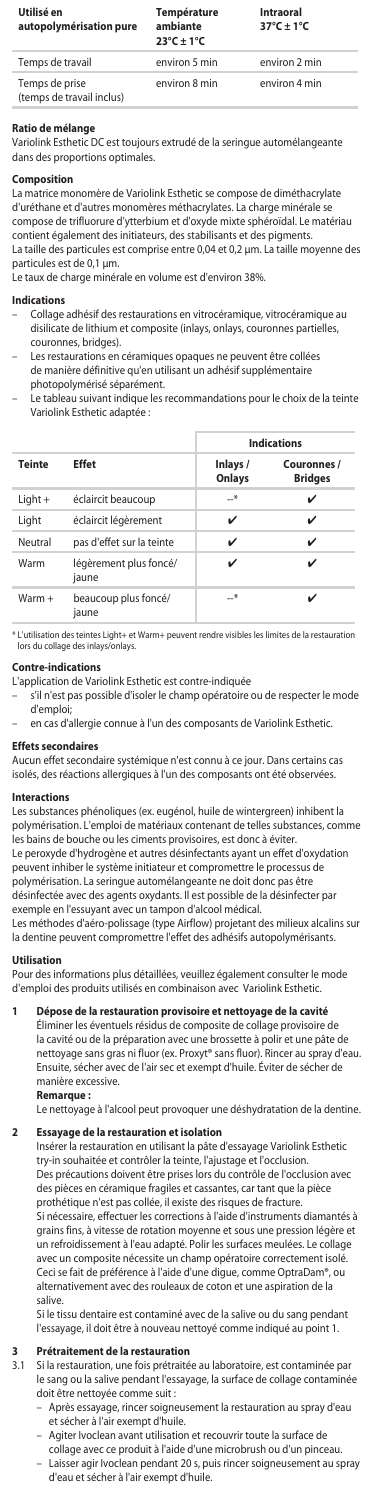- Ensuite, conditionner la surface de collage avec un agent de liaison adapté (ex. Monobond Plus). Respecter le mode d'emploi du matériau utilisé.
- 3.2 Les restaurations n'ayant pas été prétraitées au laboratoire de prothèse dentaire doivent être rincées au spray d'eau et séchées après l'essayage.
- 3.2.1 Puis la surface de collage de la restauration est conditionnée comme suit : a) Restaurations vitrocéramiques (ex. IPS Empress®)
	- Mordancer avec un acide fluorhydrique à 5% (ex. IPS® Ceramic Etching Gel) pendant 60 s ou selon les instructions du mode d'emploi du matériau de restauration.
- Rincer soigneusement avec un spray d'eau et sécher avec de l'air exempt d'huile.
	- b) Restaurations vitrocéramiques disilicate de lithium (ex. IPS e.max Press, IPS e.max CAD)
		- Mordancer avec un acide fluorhydrique à 5% (ex. IPS Ceramic Etching Gel) pendant 20 secondes, ou selon les instructions du
		- mode d'emploi du matériau de restauration.
		- Rincer soigneusement avec un spray d'eau et sécher avec de l'air exempt d'huile.
	- c) Oxyde de zirconium (ex. IPS e.max ZirCAD, Zenostar®) ou céramiques à base d'oxydes d'alumine
		- Sabler l'intrados de la restauration (en respectant les
		- recommandations du fabricant du matériau de restauration) – Nettoyer la restauration dans une cuve à ultrasons pendant environ une minute
- Rincer soigneusement la restauration avec un spray d'eau et sécher avec de l'air exempt d'huile
	- **IMPORTANT !** Afin de créer une adhésion forte, ne pas nettoyer les surfaces d'oxyde de céramique avec un acide phosphorique.

# d) Restaurations en composite ou composite renforcé

- Sabler les surfaces internes de la restauration (en respectant les instructions du fabricant)
	- Si nécessaire, nettoyer la restauration dans une cuve à ultrasons pendant environ 1 minute
	- Rincer soigneusement la restauration avec un spray d'eau et sécher avec de l'air exempt d'huile

### 3.2.2 Appliquer Monobond® Plus à l'aide d'un pinceau ou d'une microbrush sur les surfaces prétraitées. Laisser agir le matériau pendant 60 secondes. Disperser avec un souffle d'air fort.

#### **4 Prétraitement de la préparation et application de l'adhésif (ex. Adhese® Universal)**

# Veuillez respecter le mode d'emploi de l'adhésif utilisé

- **4.1 Conditionnement à l'acide phosphorique (optionnel)** L'adhésion à l'émail peut être améliorée en mordançant l'émail de manière sélective ou en procédant à un mordançage/rinçage total. Les surfaces d'émail non préparées doivent être conditionnées à l'acide phosphorique (ex. Total Etch). Veuillez respecter le mode d'emploi de l'acide phosphorique utilisé.
	- a) Mordançage sélectif de l'émail

 Appliquer l'acide phosphorique (ex. Total Etch) sur l'émail et laisser agir 15 à 30 s. Puis rincer soigneusement au spray d'eau puissant pendant au moins 5 s et sécher à l'air comprimé jusqu'à ce que les surfaces présentent un aspect blanc crayeux.

b) Technique de mordançage-rinçage total Appliquer l'acide phosphorique (ex. Total Etch) d'abord sur l'émail préparé, puis sur la dentine. Laisser agir 15 à 30 s sur l'émail puis 10 à 15 s sur la dentine. Rincer ensuite soigneusement au spray d'eau puissant pendant au moins 5 secondes et sécher à l'air comprimé jusqu'à ce que la surface d'émail mordancé prenne une apparence

# blanc crayeux. **4.2 Application d'Adhese Universal**

- En commençant par l'émail, recouvrir soigneusement les surfaces dentaires à traiter avec Adhese Universal.
- Brosser l'adhésif sur la surface dentaire pendant au moins 20 s. Cette durée ne doit en aucun cas être raccourcie. L'application sans brossage de l'adhésif sur la surface dentaire n'est pas appropriée. – Étaler Adhese Universal avec de l'air comprimé sec et non gras jusqu'à
- obtention d'un film brillant et figé. – Photopolymériser Adhese Universal pendant 10 s à une intensité lumineuse ≥500 mW/cm² (e.g. Bluephase® Style).

# **5 Assemblage de la restauration**

– Pour chaque application, placer un nouvel embout de mélange sur la seringue. Extruder Variolink Esthetic DC de la seringue<br>automélangeante et appliquer la quantité désirée directement sur la automélangeante et appliquer la quantité désirée direct restauration.

 La colle composite polymérisant pour partie dans l'embout de mélange, celui-ci servira de bouchon pour la seringue jusqu'à la prochaine application (à remplacer par un nouvel embout à la prochaine utilisation).

 **Remarque :** Variolink Esthetic DC doit être utilisé rapidement après avoir été extrudé de la seringue automélangeante et la restauration doit être rapidement mise en place. Appliquer Variolink Esthetic DC directement dans l'intrados de la restauration. L'application directe de Variolink Esthetic DC sur le moignon ou dans la cavité, conditionné(e) avec l'adhésif est contre-indiquée car cela entraine une accélération considérable du temps de prise, mettant en danger la précision d'adaptation de la pièce prothétique.

– Insérer la restauration et **la maintenir sous pression pendant le retrait des excès.**

- Retirer les excès de colle.
	- a) Essuyage

Éliminer immédiatement les excès à l'aide d'une brosse, de fil dentaire ou d'un détartreur. Il faut faire particulièrement attention au retrait immédiat des excès, notamment dans les zones difficiles d'accès (limites proximales et gingivales, inters de bridges) b) Technique de quart (max. 6 piliers de bridge) –

Photopolymérisation puis élimination des excès.

Photopolymériser les excès de matériau à l'aide d'une lampe à photopolymériser (ex. Bluephase Style) pendant **2 s** par quart (mésio-vestibulaire, disto-vestibulaire, mésio-buccal, disto-buccal) à une distance maximale de 10 mm.

Ensuite, ils peuvent être facilement éliminés à l'aide d'un instrument tranchant. Il faut faire particulièrement attention au retrait immédiat des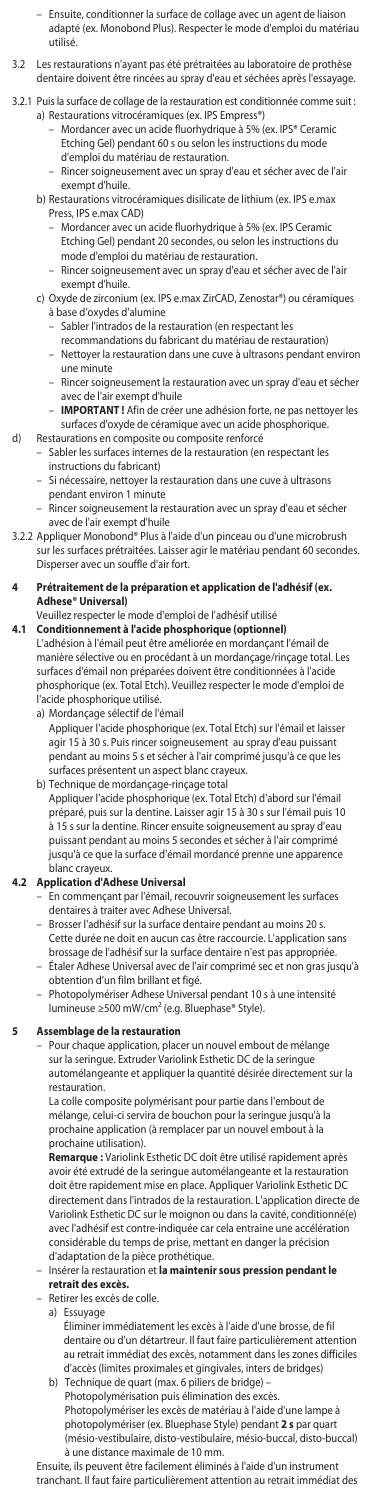excès, notamment dans les zones difficiles d'accès (limites proximales et gingivales, Inters de bridges).

#### **6 Polymérisation**

- Comme tous les composites, Variolink Esthetic est soumis à un phénomène d'inhibition par l'oxygène. Cela signifie que la couche superficielle (environ 50 μm) se trouvant en contact avec l'oxygène de l'air durant la polymérisation, ne durcit pas. Afin d'éviter cet effet, il est conseillé de recouvrir le joint de collage avec un gel de glycérine (ex. Liquid Strip) immédiatement après l'élimination des excès de colle. – Polymériser Variolink Esthetic par segments, en commençant par les
- limites proximales : **Intensité Temps d'exposition**

| lumineuse                       | par mm de céramique<br>et par segment |                      |
|---------------------------------|---------------------------------------|----------------------|
| 500 - 1.000 mW/cm <sup>2</sup>  | 20s                                   |                      |
| $\geq 1.000$ mW/cm <sup>2</sup> | 10 <sub>s</sub>                       | e.g. Bluephase Style |

– Rincer le gel de glycérine (ex. Liquid Strip).

# **7 Finition de la restauration**

- Si nécessaire, finir le joint de collage à l'aide de pointes diamantées.
- Retoucher les zones proximales / joint de collage avec des polissoirs (ex. Astropol®) et des strips de finition ou de polissage.
- Contrôler l'occlusion et l'articulé, et les corriger si nécessaire.

### **Mise en garde**

- Éviter tout contact de Variolink Esthetic non durci avec la peau muqueuses et les yeux.
- Le matériau Variolink Esthetic non durci peut être légèrement irritant et provoquer une sensibilité aux méthacrylates.
- Les gants médicaux en vente dans le commerce ne protègent pas contre une sensibilité aux méthacrylates.

# **Durée de vie et conditions de conservation**

- Conserver Variolink Eshetic entre 2 et 28°C.
- Ne pas utiliser Variolink Esthetic au-delà de la date de péremption.
- Ne pas désinfecter les seringues avec des désinfectants oxydants.
- Afin de garantir la bonne fermeture de la seringue automélangeante Variolink Esthetic DC, laisser l'embout de mélange en place sur la seringue après utilisation.
- Délai de conservation : se référer aux indications présentes sur les seringues et les emballages.

#### **Ne pas laisser à la portée des enfants! Exclusivement réservé à l'usage dentaire**

Ce matériau a été développé en vue d'une utilisation dans le domaine dentaire et doit être mis<br>en œuvre selon le mode d'emploi. Les dommages résultant du non-respect de ces prescriptions<br>ou d'une utilisation à d'autres fin

# **Italiano**

#### **Descrizion**

Variolink® Esthetic è un sistema di cementazione adesiva cromaticamente stabile, per la cementazione definitiva di restauri in ceramica e composito. Variolink Esthetic è disponibile in una variante puramente fotoindurente (Variolink Esthetic LC) ed in una variante ad indurimento duale (Variolink Esthetic DC).

La specifica composizione dei riempitivi conferisce a Variolink Esthetic una radiopacità molto elevata.

#### **Colori**

Variolink Esthetic é disponibile nelle cinque seguenti gradazioni cromatiche:

| Colore    |                              | <b>Effetto</b>          |
|-----------|------------------------------|-------------------------|
| $Light +$ | Trasparenza ca. 5% (opaco)   | più chiaro / biancastro |
| Light     | Trasparenza ca. 10%          |                         |
| Neutral   | Trasparenza ca. 17%          | nessuno                 |
| Warm      | Trasparenza ca. 12%          |                         |
| $Warm +$  | Trasparenza ca. 8.5% (opaco) | più scuro / giallastro  |

La gradazione di colore Variolink Esthetic si basa sull'influsso che un cemento composito esercita sulla luminosità di un restauro definitivo. Variolink Esthetic Neutral non ha alcun influsso sulla luminosità, allo stesso tempo presenta la massima trasparenza ed è pertanto cromaticamente neutro. Light e Light + rendono il restauro più chiaro, mentre Warm e Warm + lo rendono più scuro. Si consiglia di utilizzare le paste Variolink Esthetic Try-in per verificare l'effetto globale del restauro con l'utilizzo dei diversi colori Variolink Esthetic prima della cementazione definitiva.

**Tempo di lavorazione** Il tempo di lavorazione ed indurimento dipende dalla temperatura ambiente. Non appena Variolink Esthetic DC viene estruso dalla siringa Automix, valgono i seguenti tempi:

| Con solo autoindurimento                             | <b>Temperatura</b><br>ambiente<br>$23^{\circ}$ C ± 1°C | <b>Temperatura</b><br>intraorale<br>$37^{\circ}$ C + 1°C |
|------------------------------------------------------|--------------------------------------------------------|----------------------------------------------------------|
| Tempo di lavorazione                                 | ca. 5 min                                              | ca. 2 min                                                |
| Tempo di indurimento (incl.<br>tempo di lavorazione) | ca. 8 min                                              | ca. 4 min                                                |

#### **Rapporto di miscelazione**

Con l'estrusione dalla siringa Automix Variolink Esthetic DC viene sempre miscelato nel rapporto di miscelazione ottimale.

#### **Composizion**

La matrice monomerica di Variolink Esthetic è composta da dimetacrilato di uretano ed altri monomeri metacrilici. I riempitivi inorganici sono composti da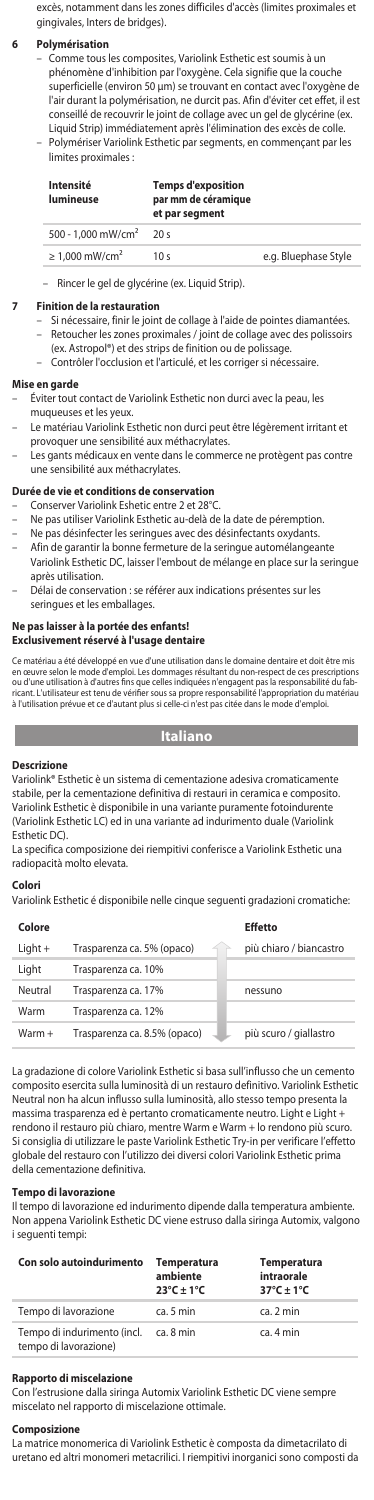trifluoruro di itterbio e ossidi misti sferoidali. Sono inoltre contenuti iniziatori, stabilizzatori e pigmenti.

La dimensione delle particelle è di 0,04–0,2 μm. La dimensione media delle particelle è di 0,1 μm.

Il volume totale di riempitivi inorganici è del. 38% ca.

#### **Indicazioni**

- Cementazione definitiva di restauri in vetroceramica, vetroceramica al disilicato di litio e composito (inlays, onlays, corone parziali, corone, ponti).
- Cementazione definitiva di restauri in ceramica opachi, p.es. in ceramica a base di ossidi, soltanto in combinazione con adesivo fotopolimerizzato
- separatamente. – Nella seguente tabella sono riportati i consigli per la scelta del colore ottimale di Variolink Esthetic:

|         |                               | Indicazioni        |                   |
|---------|-------------------------------|--------------------|-------------------|
| Colore  | <b>Effetto</b>                | Inlays /<br>Onlays | Corone /<br>Ponti |
| Light + | Forte schiarimento            | $-$ *              | ✓                 |
| Light   | Leggero schiarimento          | ✓                  | ✓                 |
| Neutral | Nessun effetto cromatico      | ✓                  | ✓                 |
| Warm    | Leggero scurimento/più giallo |                    | ✓                 |
| Warm +  | Forte scurimento/più giallo   | $-$ *              |                   |

\* L'utilizzo dei colori Light+ e Warm+ per la cementazione di inlay/onlay può rendere visibili i bordi del restauro.

### **Controindicazioni**

- L'utilizzo di Variolink Esthetic è controindicato:
- qualora non si possa ottenere un campo operatorio asciutto o non si possano adottare i protocolli d'applicazione previsti.
- in caso di accertata allergia ad uno qualsiasi dei componenti di Variolink Esthetic.

# **Effetti collaterali**

Non sono noti effetti collaterali di tipo sistemico. In singoli casi sono state descritte reazioni allergiche a singoli componenti.

#### **Interazioni**

Sostanze fenoliche (p.e. eugenolo, olio di sempreverdi) inibiscono la polimerizzazione. Evitare quindi l'uso di prodotti contenenti tali sostanze come p.es. colluttori e cementi provvisori.

Il perossido di ossigeno ed altri disinfettanti con azione ossidante possono interagire con l'iniziatore, che a sua volta può influenzare la reazione di presa. Pertanto non disinfettare la siringa automiscelante con prodotti di questo tipo. La disinfezione può avvenire p.es. con un panno imbevuto di alcool ad uso medico.

Materiali spray basici sulla dentina (p.es. Airflow) possono compromettere l'effetto di adesivi automordenzanti.

### **Utilizzo**

Per avvertenze dettagliate, attenersi anche alle istruzioni d'uso separate dei prodotti utilizzati con Variolink Esthetic.

#### **1 Rimozione del provvisorio e detersione della cavità**

Rimuovere eventuali residui di cemento provvisorio dalla cavità o dalla preparazione dentale, servendosi di uno spazzolino e pasta detergente priva d'olio e fluoro (p.es. Proxyt® senza fluoro), quindi risciacquare con spray d'acqua ed asciugare con getto d'aria priva di acqua/olii. Evitare un'eccessiva asciugatura.

## **Avvertenza**

Una detersione con alcool può portare ad un'eccessiva asciugatura della dentina.

**2 Prova del restauro e isolamento del campo**  Inserire il restauro con la pasta Variolink Esthtetic Try-in desiderata e controllare l'effetto cromatico, la precisione di adattamento e l'occlusione del restauro.

Con manufatti ceramici, in genere molto fragili ed a rischio di frattura prima della cementazione definitiva, si raccomanda di eseguire il controllo dell'occlusione con la massima cautela.

Se necessario, eseguire lievi correzioni con punte diamantate fini a media velocità esercitando solo una leggera pressione e con sufficiente raffreddamento ad acqua. Rilucidare le superfici corrette. Un sicuro isolamento del campo operatorio – preferibilmente con diga di gomma, p.es. OptraDam®, in alternativa con pellets in cotone ed aspirasaliva – é indispensabile nella cementazione adesiva con composito. Sostanza dentale dura contaminata deve essere nuovamente detersa come riportato nel punto 1.

**3 Pretrattamento delle superfici del restauro**  3.1 Se durante la messa in prova un restauro pretrattato in laboratorio viene contaminato con saliva o sangue, la superficie di unione contaminata

- deve essere detersa come segue: dopo la messa in prova, sciacquare accuratamente il restauro con spray acqua ed asciugarlo con aria priva di olio.
- Applicare Ivoclean in strato coprente sulla superficie di unione del restauro con un Microbrush o con un pennellino.
- Lasciare agire Ivoclean per 20 secondi, sciacquare accuratamente con spray acqua ed asciugare con aria priva di olio.
- Quindi trattare la superficie di unione con un primer adesivo idoneo al materiale da restauro (p.es. Monobond Plus). Attenerso alle istruzioni d'uso del relativo adesivo.
- 3.2 Se si mette in prova un restauro non pretrattato in laboratorio, dopo la messa in prova, detergerlo con spray acqua e quindi asciugarlo.
- 3.2.1 Quindi condizionare la superficie di unione come segue:
	- a) Restauri in vetroceramica (p.es. IPS Empress®)
		- Mordenzatura con acido fluoridrico al 5% (p.es. IPS® Ceramic gel mordenzante) per 60 secondi oppure secondo le indicazioni del produttore dei materiali da restauro.
		- Sciacquare accuratamente il restauro con spray ad acqua ed asciugare con aria priva di olio.
	- b) Restauri in vetroceramica a base di disilicato di litio (p.es. IPS e.max Press, IPS e-max CAD)
		- Mordenzatura con acido fluoridrico al 5% (p.es. IPS® Ceramic q mordenzante) per 20 secondi oppure secondo le indicazioni del produttore dei materiali da restauro.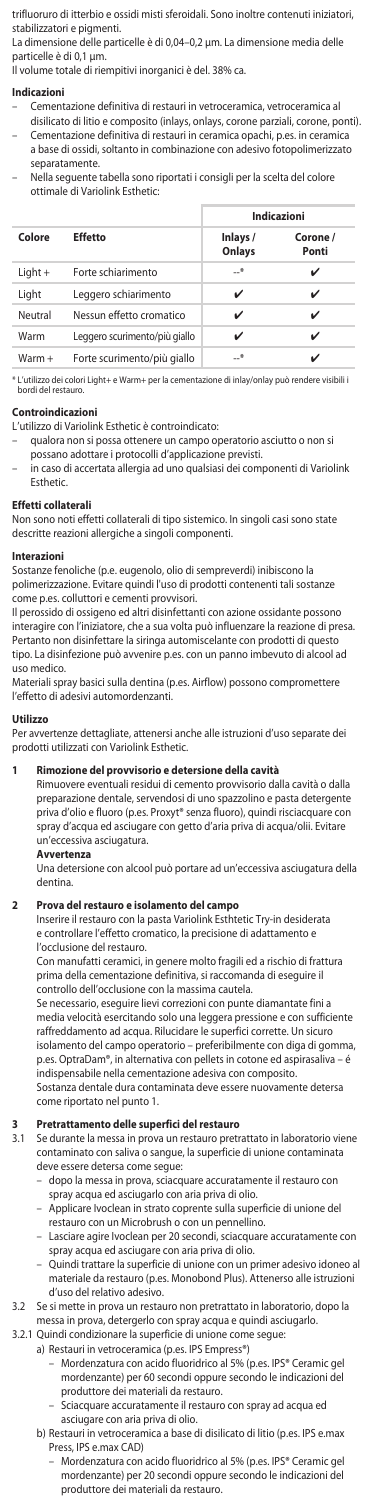- Sciacquare accuratamente il restauro con spray ad acqua ed asciugare con aria priva di olio.
- c) Restauri in ceramica a base di ossido di zirconio (p.es.
	- IPS e.max ZirCAD, Zenostar®) oppure a base di ossido di alluminio
	- Sabbiatura della superficie interna del restauro (parametri di sabbiatura secondo le indicazioni del produttore dei materiali da restauro)
	- Event. detersione in unità ad ultrasuono per ca. 1 minuto.
	- Accurata detersione del restauro con spray acqua per ca. 1 minuto ed asciugatura con aria priva di olio.
	- **IMPORTANTE!** Per un legame ottimale non detergere le superfici di ossido di zirconio con acido fosforico.
- d) Restauri in composito rispettiv. composito rafforzato con fibre
	- Sabbiatura della superficie interna del restauro (parametri di sabbiatura secondo le indicazioni del produttore dei materiali da restauro)
	- Event. detersione in unità ad ultrasuono per ca. 1 minuto. – Sciacquare accuratamente il restauro con spray ad acqua ed asciugare con aria priva di olio.
- 3.2.2 Applicare Monobond® Plus con un pennello o Microbrush sulle superfici pretrattate, lasciare agire per 60 secondi, quindi asciugare con getto d'aria.
- **4 Pretrattamento della preparazione ed applicazione dell'adesivo (p.es. Adhese® Universal)**

# Si prega di attenersi alle istruzioni d'uso dell'adesivo utilizzato. **4.1 Condizionamento con gel di acido fosforico (opzione)**

Con una mordenzatura selettiva dello smalto oppure tramite tecnica "Etch & Rinse" è possibile migliorare ulteriormente l'adesione con lo smalto. Le zone di smalto non preparate devono essere condizionate con acido fosforico (p.es. Total Etch). Si prega di attenersi alle istruzioni d'uso

# del gel di acido fosforico. a) Mordenzatura selettiva dello smalto

Applicare il gel di acido fosforico (p.es. Total Etch) sullo smalto e lasciare agire per 15–30 secondi. Quindi sciacquare accuratamente il gel per almeno 5 secondi con forte getto d'acqua ed asciugare con aria compressa finchè le zone di smalto mordenzate appaiono

bianco-gessose. b) Tecnica Etch & Rinse

Applicare il gel di acido fosforico (p.es. Total Etch) prima sullo smalto preparato, poi sulla dentina. L'acido dovrebbe agire per 15–30 secondi sullo smalto e 10–15 secondi sulla dentina. Quindi sciacquare accuratamente il gel per almeno 5 secondi con forte getto d'acqua ed asciugare con aria compressa finchè le zone di smalto mordenzate appaiono bianco-gessose.

# **4.2 Applicazione di Adhese Universal**

- A partire dallo smalto, umettare completamente con Adhese Universale le superfici dentali da trattare.
- Frizionare l'adesivo per almeno 20 secondi sulle superfici da trattare. Questo tempo non deve essere abbreviato. La sola distribuzione dell'adesivo sulla superficie dentale non è sufficiente.
- Distribuire con getto d'aria priva di olio ed acqua Adhese Universal finchè si è formato un film lucido ed immobile. – Fotopolimerizzare Adhese Universal per 10 secondi ad un'intensità
- luminosa di ≥500 mW/cm² (p.es. Bluephase® Style).

### **5 Cementazione del restauro**

– Prima di ogni applicazione inserire un nuovo puntale automiscelante sulla siringa. Estrudere Variolink Esthetic DC dalla siringa automiscelante ed applicarlo in quantità desiderata direttamente sul restauro. Dato che il cemento presente nel puntale di miscelazione indurirà, esso servirà, fino a nuova applicazione (sostituzione con nuovo puntale), a mantenere sigillato il contenuto della siringa. **Avvertenza:** Variolink Esthetic DC deve essere lavorato rapidamente non appena estruso dalla siringa automiscelante ed il restauro va cementato! Applicare Variolink Esthetic DC direttamente sulle superfici del restauro. Non è indicata un'applicazione diretta di Variolink Esthetic DC sulla preparazione o cavità pretrattata con adesivo. Questo può condurre ad una notevole accelerazione del processo di indurimento ed influenzare negativamente la precisione di adattamento del restauro.

- Posizionare il restauro in situ **e mantenerlo fissato durante l'intera rimozione delle eccedenze.** – Rimuovere le eccedenze di cemento composito.
	-
	- a) Tecnica di detersione
- Rimuovere subito dopo le eccedenze con un pennello, filo interdentale o scaler. In particolare, prestare attenzione alla rimozione tempestiva delle eccedenze in zone di difficile accesso (zone prossimali, bordi gengivali, elemento intermedio di ponti). b) Tecnica a quadrante (max. 6 pilastri di ponte) –
	- fotopolimerizzazione di tutte le eccedenze e conseguente rimozione

Le eccedenze di cemento vengono fotoattivate con lampada fotopolimerizzante (p.es. Bluephase Style) a distanza di max. 10 mm per **2 secondi** per quadrante (mesioorale, distoorale, mesiovestibolare, distovestibolare).

In tal modo le eccedenze sono facilmente rimovibili con uno scaler. In particolare, prestare attenzione alla rimozione tempestiva delle eccedenze in zone di difficile accesso (zone prossimali, bordi gengivali, elemento intermedio di ponti).

# **6 Polimerizzazione**

- Come ogni composito, anche Variolink Esthetic è soggetto ad inibizione da ossigeno. Ciò significa che lo strato di superficie più esterna (ca. 50 μm) non polimerizza per la presenza dell'ossigeno dell'aria. Per evitare la formazione di uno strato inibito da ossigeno, subito dopo aver rimosso le eccedenze di cemento si consiglia coprire i margini del restauro con gel alla glicerina/Airblock (p.e. Liquid Strip).
- Polimerizzare Variolink Esthetic a segmenti iniziando dai bordi prossimali: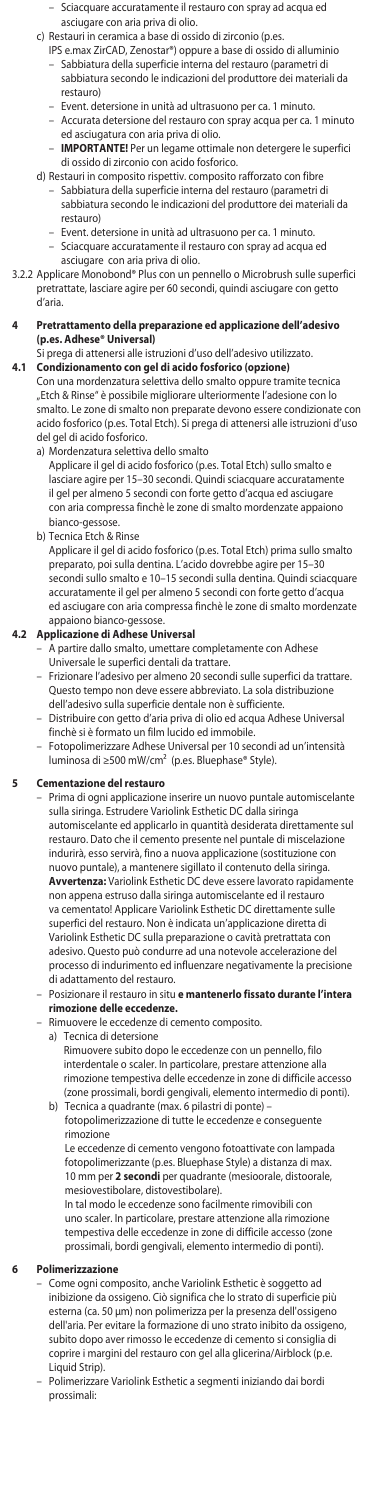| Intensità luminosa                    | Tempo di<br>irradiazione per<br>mm ceramica e<br>segmento |                       |
|---------------------------------------|-----------------------------------------------------------|-----------------------|
| $500 - 1.000$ mW/cm <sup>2</sup> 20 s |                                                           |                       |
| $\geq 1.000$ mW/cm <sup>2</sup>       | 10 <sub>s</sub>                                           | p.es. Bluephase Style |

– Sciacquare il gel di glicerina/Airblock (p.es. Liquid Strip).

### **7 Rifinitura del restauro ultimato**

- Rifinire eventualmente le fughe cementizie con strumenti diamantati per preparazione.
- Lucidare i margini del restauro/fughe cementizie con idonei strumenti per lucidatura (p.es. Astropol®) nonché strisce per rifinitura e lucidatura.
- Controllare l'occlusione e i movimenti funzionali ed eventualmente apportare le necessarie correzioni.

#### **Avvertenze**

- Evitare il contatto di Variolink Esthetic non indurito con la cute/mucose e gli occhi.
	- Variolink Esthetic allo stato non indurito può avere un leggero effetto
- irritante e condurre ad una sensibilizzazione ai metacrilati. – Gli usuali guanti medicali in commercio non proteggono dalla sensibilizzazione ai metacrilati.

# **Avvertenze di conservazione e stoccaggio**

- Conservare Variolink Esthetic a 2-28 °C.
- Non utilizzare Variolink Esthetic dopo la data di scadenza.
	- Non disinfettare le siringhe con disinfettanti ossidanti.
- Dopo l'uso, lasciare il puntale di miscelazione utilizzato come tappo di
- chiusura della siringa automiscelante Variolink Esthetic DC.
	- Scadenza: vedi avvertenza sulla siringa o confezionamento.

# **Tenere lontano dalla portata dei bambini!**

#### **Solo per uso odontoiatrico!**

Ill prodotto é stato realizzato per l'impiego nel campo dentale e deve essere utilizzato secondo<br>le istruzioni d'uso. Il produttore non si assume alcuna responsabilità per danni derivanti da<br>diverso o inadeguato utilizzo.

# **Español**

### **Description**

Variolink® Esthetic es un sistema de cementación adhesiva de color estable para la cementación permanente de restauraciones de composite y cerámica. Variolink Esthetic se presenta en una versión puramente fotopolimerizable (Variolink Esthetic LC) y una versión de polimerización dual (Variolink Esthetic DC).

La composición de partículas de relleno especial otorga a Variolink Esthetic de una radiopacidad alta.

#### **Colores**

Variolink Esthetic está disponible en los siguientes graduaciones de colores::

| Colores  |                                      | <b>Ffectos</b>                  |
|----------|--------------------------------------|---------------------------------|
| Light +  | Translucidez aprox. 5%<br>(opaque)   | Más claro / más<br>blanquecino  |
| Light    | Translucidez aprox. 10%              |                                 |
| Neutral  | Translucidez aprox. 17%              | Ninguno                         |
| Warm     | Translucidez aprox. 12%              |                                 |
| $Warm +$ | Translucidez aprox. 8.5%<br>(opaque) | Más oscuro / más<br>amarillento |

Los colores Variolink Esthetic están basados en el efecto que el composite de cementación ejerce sobre el valor de la restauración final. Variolink Esthetic Neutral no afecta al valor de la restauración y es el color más translucido. Los colores Light y Light+ consiguen una restauración más luminosa, mientras que Warm y Warm+ crean una impresión general de menor luminosidad. Con el objetivo de evaluar el efecto completo de la restauración en conjunto con los distintos colores de Variolink Esthetic antes de la cementación pe recomendamos el uso de las pastas Variolink Esthetic try-in.

#### **Tiempo de trabajo**

El tiempo de trabajo y polimerización depende de la temperatura ambiente. Los siguientes tiempos de trabajo se aplican tan pronto como Variolink Esthetic DC se haya extraido de la jeringa de automezcla:

| Cuando se usa<br>como puramente<br>autopolimerizable | <b>Temperatura</b><br>ambiente<br>$23^{\circ}$ C ± 1°C | <b>Intraoral</b><br>$37^{\circ}$ C + 1°C |
|------------------------------------------------------|--------------------------------------------------------|------------------------------------------|
| Tiempo de trabajo                                    | aprox. 5 min                                           | aprox. 2 min                             |
| Tiempos (incl. tiempo de<br>trabajo)                 | aprox. 8 min                                           | aprox. 4 min                             |

#### **Proporción de mezcla**

Variolink Esthetic DC siempre se dispensa de la jeringa auto mezcla en la relación óptima.

#### **Composición**

La matriz de monómero de Variolink Esthetic está compuesta por dimetacrilato de uretano y otros monómeros de metacrilato. Los rellenos inorgánicos son trifluoruro de iterbio y óxido mixto esferoide. Iniciadores, estabilizadores y pigmentos son ingredientes adicionales.

El tamaño de partículas es 0.04-0.2 μm. El tamaño medio de las partículas 0.1 µm.

El volumen total de los rellenos inorgánicos es aprox. 38%.

#### **Indicaciones**

- Cementación adhesiva de la cerámica vítrea, cerámica vítrea de disilicato de litio y restauraciones de composite (inlays, onlays, coronas parciales, coronas y puentes).
	- Restauraciones hechas de cerámicas opacas,por ej. Óxido cerámicas,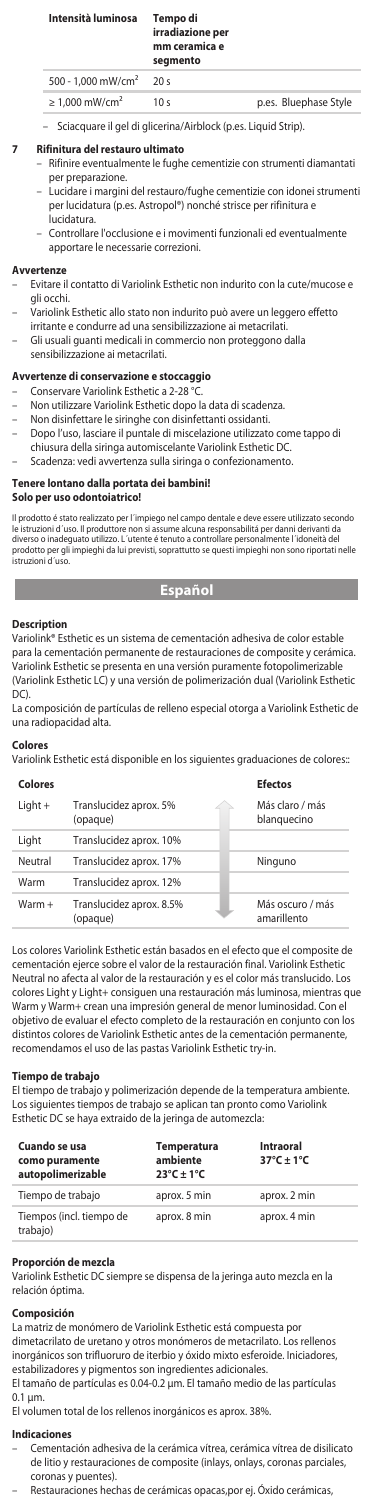sólo pueden cementarse permanentemente si el adhesivo utilizado se fotopolimeriza por separado.

– La siguiente relación ofrece consejos sobre la selección del color de Variolink Esthetic:

|           |                                              |                    | <b>Indicaciones</b>         |
|-----------|----------------------------------------------|--------------------|-----------------------------|
| Color     | Efecto                                       | Inlays /<br>Onlays | Coronas /<br><b>Puentes</b> |
| $Light +$ | Considerablemente claras                     | $-$ *              | ✓                           |
| Light     | Ligeramente claras                           | v                  | ✓                           |
| Neutral   | Sin efecto de color                          | v                  | ✓                           |
| Warm      | Ligeramente oscuras/más<br>amarillento       | ✓                  |                             |
| Warm +    | Considerablemente<br>oscures/más amarillento | —*                 |                             |

Warm+ puede dar lugar a que los márgenes de la restauración s<br>entación de inlays/onlays. hagan visibles con la cementación de contravas.<br>Inagan visibles con la cementaci

#### **Contraindicaciones**

La aplicación de Variolink Esthetic está contraindicada en los siguientes casos: – Si no puede establecerse un campo de trabajo seco o el procedimiento de

trabajo estipulado no puede aplicarse; – Si se conoce que el paciente sea alérgico a alguno de los ingredientes de Variolink Esthetic.

#### **Efectos secundarios**

Hasta la fecha no se conocen efectos secundarios sistémicos. En casos individuales e han notificado reacciones alérgicas a alguno de sus componentes.

### **Interacciones**

Las sustancias fenólicas (como eugenol, aceite de gaulteria) inhiben la polimerización.

Por consiguiente, se debe evitar la aplicación de productos que contengan dichos componentes, como enjuagues bucales y cementos temporales. Los desinfectantes con un efecto oxidativos (por ej. peróxido de hidrógeno) pueden interactuar con el sistema iniciador el cual a su vez puede afectar el proceso de polimerizado. Por lo tanto, no desinfectar la preparación y la jeringa usando agentes oxidantes . La desinfección puede llevarse a cabo, por ejemplo, frotando con alcohol médico.

Chorros alcalinos aplicados sobre la dentina (por ejemplo, flujo de aire) pueden comprometer el efecto de los adhesivos de auto-grabado.

#### **Aplicación**

Para una información detallada también pueden consultarse las Instrucciones de Uso de los productos usados en conjunto con Variolink Esthetic.

- **1 Eliminación de la restauración provisional y limpieza de la cavidad**  Eliminar posibles residuos del cemento provisional de la cavidad o preparación con un pincel de pulido y pasta de limpieza no grasosa y sin
	- fluoruro (como Proxyt sin fluoruro). Lavar con agua pulverizada.

Seguidamente, secar con aire exento de agua y grasa. Evitar el resecamiento.

#### **Nota:**

La limpieza con alcohol puede producir la deshidratación de la dentina.

#### **2 Prueba de la restauración y aislamiento**

Coloque la restauración usando la pasta deseada de Variolink Esth Try-in y compruebe el color, el encaje y la oclusión de la restauración. Debe prestarse un cuidado especial cuando se compruebe la oclusión de la cerámica frágil o quebradiza antes de que se cementen permanentemente debido al riesgo de fractura.

Si fuese necesario, hacer ajustes con un diamante fino a una velocidad media y aplicando una ligera presión y la adecuada agua de enfriamiento. Pulir las superficies granulosas.

Cuando se aplica un protocolo de cementación con composites es necesario aislar el campo de trabajo, preferiblemente con un dique de goma, por ej. OptraDam® Plus, o alternativamente con rollos de algodón y eyector de saliba.

Si el tejido dental duro se contamina con saliba o sangre durante la prueba, es necesario limpiarlo de nuevo como se describe en la sección 1.

# **3 Pre-tratamiento de la restauración**<br>**31 Si una restauración previamente trata**

Si una restauración previamente tratada en el laboratorio dental entra en contacto con sangre o saliva durante el procedimeinto de prueba, la superficie de unión contaminada de la restauración debe limparse del siguiente modo:

- Tras la prueba, lavar cuidadosamente la restauración con agua pulverizada y secar con aire libre de aceite.
- Agitar Ivoclean antes de usar y recubrir completamente con la superficie a adherir de la restauración con el producto usando un pincel o micropincel.
- Dejar Ivoclean actuar durante 20s, lavar minuciosamente la
- restauración con agua pulverizada y secar con aire libre de gras – A continuacion, aplicar una capa a las superficies a adherir con un agente adhesivo que sea apropiado para el material (por ej. Monobond Plus). Se deben observar las instrucciones de uso del agente adhesivo aplicado.
- 3.2 Las restauraciones que no han sido tratadas previamente por el laboratorio dental deben lavarse con agua pulverizada y secarse después del procedimiento de prueba.
- 3.2.1 A continuación, la restauración se acondiciona del siguiente modo:
- a) Restauraciones de cerámica vítrea (por ej. IPS Empress®)<br>Grabar con ácido fluorhídrico al 5% (por ej. IPS® Ceramic etching –<br>gel) durante 60 s o según instrucciones de uso del fabricante del material de restauración.
	- Lavar minuciosamente la restauración con agua pulverizada y secar con aire sin aceites.
	- b) Restauraciones de cerámica vítrea de disilicato de litio
- (por ej. IPS e.max Press, IPS e.max CAD) Grabar con un 5% de ácido fluorhídrico (por ej. IPS Ceramic etching gel) durante 20 s o según instrucciones de uso del fabricante del material de restauración.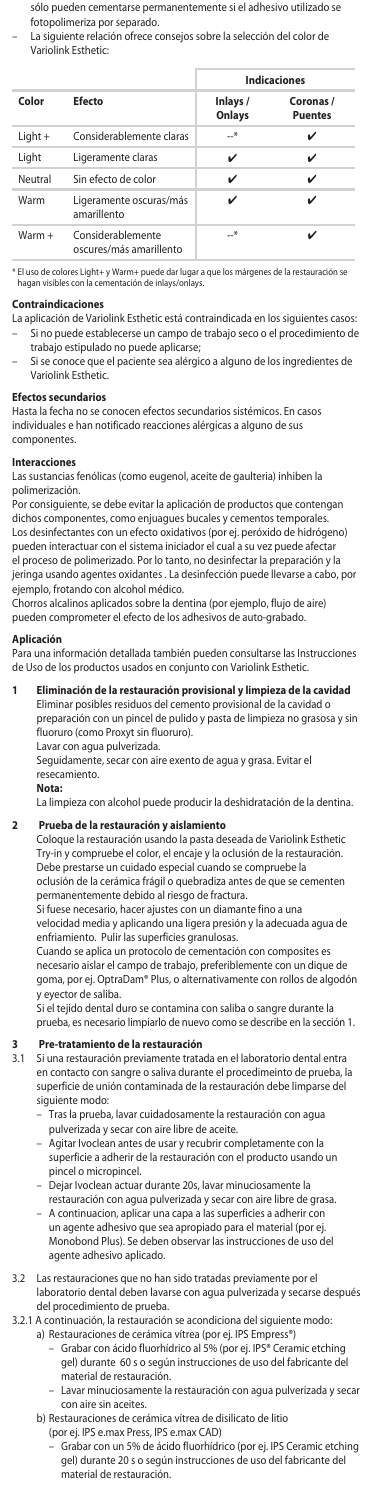- Lavar minuciosamente la restauración con agua pulverizada y secar con aire sin aceites.
- c) Óxido de circonio (por ej. IPS e.max ZirCAD, Zenostar®) o cerámica de óxido de aluminio
	- Arenar la superficie interna de la restauración (seguir los parámetros de arenado según las instrucciones de uso del fabricante del material restaurativo).
	- Si fuera necesario, limpiar la restauración en una unidad de ultrasonidos durante al menos un minuto.
	- Enjuague bien con agua pulverizada y secar con aire libre de aceite. – **IMPORTANTE!** Con el fin de crear un vínculo más fuerte, no limpiar
- las superficies de óxido de zirconio con ácido fosfórico. c ) Restauraciones de composite o composite reforzado con fibra
	- Arenar las superficies internas de la restauración (seguir los parámetros de arenado según instrucciones del fabricante del material de restauración)
		- Si fuera necesario, limpiar la restauración con ultrasonidos durante aproximadamente 1 minuto.
			- Enjuagar con un spray de agua y secar con aire sin aceites.
- 3.2.2 Aplicar Monobond Plus sobre las superficies pretratadas, con pincel o micropincel. Dejar actuar el material durante 60 segundos, dispersar el material con un fuerte chorro de aire.
- **4 Pre-tratamiento de la preparación y la aplicación del adhesivo (por ej. Adhese® Universal)**
- Por favor observe las Instrucciones de Uso del adhesivo usado. **4.1 Acondicionar con gel de ácido fosfórico (opcional)**

La adhesión al esmalte puede mejorarse con un grabado selectivo del esmalte o aplicando la la técnica de "grabado & enjuague" (por ej. Total Etch). Las superficies del esmalte sin preparar debe acondicionarse con ácido fosfórico (por ej. Total Etch). Por favor, observe las Instrucciones de uso para el gel de ácido fosfórico.

- a) Grabado selectivo del esmalte
	- Aplicar el gel de ácido fosfórico (por ej. Total Etch) sobre el esmalte y dejar actuar durante 15-30 s. A continuación enjuagar con un fuerte chorro de agua durante al menos 5s y secar con aire comprimido hasta que la superficie del esmalte adquiera un aspecto de blanco tiza.
- b) Técnica de enjuague & grabado Aplicar gel de ácido fosfórico (por ej. Total Etch) primero sobre el esmalte y después sobre la dentina. El grabador debe dejarse actuar durante 15-30 s y sobre la dentina durante 10-15 s. A continuación enjuagar con un fuerte chorro de agua durante al menos 5 s y secar con aire comprimido hasta que la superficie del esmalte adquiera un aspecto de blanco tiza.

# **4.2 Aplicación de Adhese Universal**

- Empezando con el esmalte, recubrir las superficies a tratar con Adhese Universal.
- El adhesivo debe frotarse sobre la superficie del diente durante al menos 20s. El tiempo nunca debe ser menor. Aplicar el adhesivo sobre la superficie del diente sin frotar no es lo adecuado.
- Dispersar Adhese Universal aire comprimido humedecido con aceite hasta que se quede fijada una capa brillante.
- Fotopolimerizar Adhese Universal durante 10 s usando una intensidad de luz del ≥500 mW/cm² (por ej. Bluephase® Style).

### **5 Colocación de la restauración**

– Para cada aplicación colocar una nueva punta de mezcla en la jeringa. Dispensar Variolink Esthetic DC de la jeringa de automezcla y aplicar la cantidad deseada directamente sobre la restauración.

 Gracias a que el material de cementación polimerizará en la punta de mezcla utilizada parcialmente, esta servirá de tapón para el contenido de la jeringa hasta que se vuelva a necesitar de nuevo (reemplace con una nueva punta justo antes de la siguiente aplicación).

 **Nota:** Variolink Esthetic DC se debe utilizar rápidamente una vez haya sido dispensado de la jeringa de automezcla e insertar la restauración. Variolink Esthetic DC se aplica directamente en la superficie interna de la restauración. No está indicada la aplicación directa sobre la preparación o cavidad, que haya sido tratada previamente

con Variolink Esthetic DC, ya que se produciría una considerable aceleración del proceso de polimerización, lo que a su vez podría originar un ajuste incorrecto de la restauración.

### – Colocar la restauración y **fijarla/mantenerla en su lugar mientras se elimina el exceso** .

- Retirar todo el exceso del composite de cementación.
- a) Técnica de limpieza
	- Retirar el exceso de material inmediatamente micropincel/ pincel/torunda de algodón/hilo dental o sonda. asegurándose de eliminar el sobrante de material a tiempo, especialmente en aquellas áreas que son difíciles de alcanzar (márgenes proximales o gingivales, pónticos).
- b) Técnica de cuartos (máx. 6 pilares de puente) Fotopolimerización del exceso de cemento y subsiguiente eliminación. Fotopolimerizar el exceso de material con una lámpara de

fotopolimerización (por ej. Bluephase Style) durante **2 s** por cuarto de superficie (mesio-oral, disto-oral, mesio-buccal, disto-buccal) a una distancia de un máx. 10 mm.

A continuación, retirar el exceso del material facilmente con una sonda. Debe eliminarse el sobrante de material a tiempo, especialmente en aquellas áreas que son difíciles de alcanzar (márgenes proximales o gingivales, pónticos).

### **6 Polimerización**

– Como todos los sitemas de composites, Variolink Esthetic está sujeto a la inhibición de oxígeno. Esto quiere decir que la capa de superficie (aprox. 50 μm) no se polimeriza durante la polimerización ya que ha estado en contacto con el oxígeno atmosférico. Para prevenir esto, cubrir los márgenes de la restauración con gel/aire de glicerina (por ej. Liquid Strip) inmediatamente después de retirar los excesos. – Polimerizar Variolink Esthetic por segmentos, empezando por los márgenes proximales: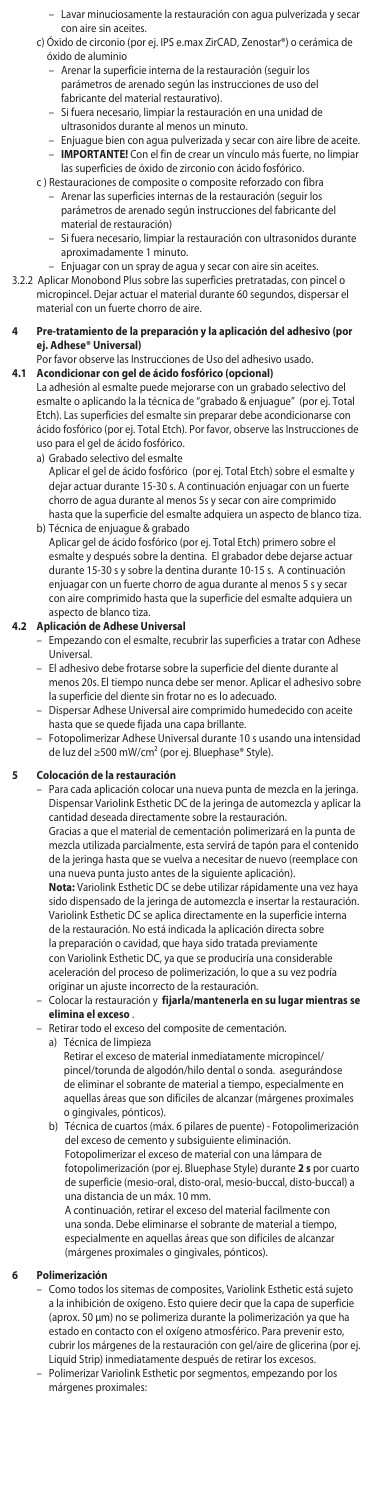| Intensidad de luz               | Tiempo de exposición<br>por mm de cerámica y<br>segmento |         |
|---------------------------------|----------------------------------------------------------|---------|
| 500 - 1.000 mW/cm <sup>2</sup>  | 20s                                                      |         |
| $\geq 1.000$ mW/cm <sup>2</sup> | 10 s                                                     | Por ei. |

- Bluephase Style
- Enjuagar el gel/aire de glicerina (por ej. Liquid Strip).
- **7 Acabado de la restauración completada**
	- Acabar las uniones de cemento con pulidores de diamante, si fuese necesario.
	- Pulir los bordes/uniones cementadas de la restauración con pulidores apropiados (p. ej., Astropol®) o tiras de acabado y pulido.
	- Compruebe la oclusión y articulación, y realice ajustes en caso

# necesario.

# **Atención**

- Evitar cualquier contacto con Variolink Esthetic sin polimerizar con la piel, membraba de las mucosas y ojos
	- Variolink Esthetic sin polimerizar puede provocar una ligera irritación y provocar sensibilización a los metacrilatos.
- Los guantes médicos convencionales no sirven como protección contra el efecto de sensibilización de los metacrilatos.

#### **Caducidad y almacenamiento**

- Almacenamiento de Variolink Esthetic a 2-28°C.
- No usar Variolink Esthetic después de la fecha de caducidad.
- No desinfectar las jeringas con desinfectantes oxidantes.
- Con el objetivo de conseguir un cierre hermético de la jeringa
- automezcladora de Variolink Esthetic DC, debe dejarse colada la punta después de su uso.
- Fecha de caducidad: ver información sobre jeringas y envases.

# **Manténgase fuera del alcance de los niños.**

# **Sólo para uso odontológico.**

Este material ha sido fabricado para su uso dental y debe manipularse según las instrucciones durantes e un se<br>de uso. El fabricante no se hace responsable de los daños ocasionados por otros usos o un de uso. El fabricante no se hace responsable de los daños ocasionados por otros usos o una<br>manipulación indebida. Además, el usuario está obligado a comprobar, bajo su propia respon-<br>sabilidad, antes de su uso, si el mater nampulación indebida: Ademas, e<br>iabilidad, antes de su uso, si el mat<br>figuran en las instrucciones de uso.

# **Portugues**

### **Descrição**

Variolink® Esthetic é um sistema de cimentação adesiva de cor estável para a cimentação permanente de restaurações cerâmicas e em resina composta. Variolink Esthetic é oferecido em uma versão puramente fotoativada (Variolink Esthetic LC) e em uma versão dual-cura (Variolink Esthetic DC). A composição especial das partículas de carga dá ao Variolink Esthetic uma alta radiopacidade.

#### **Cores**

Variolink Esthetic está disponível nas seguintes cinco gradações de tonalidade:

| Tons     |                                      | <b>Efeito</b>                      |
|----------|--------------------------------------|------------------------------------|
| Light +  | Translucidez approx. 5%<br>(opaco)   | Mais claro / mais<br>esbranquiçado |
| Light    | Translucidez approx. 10%             |                                    |
| Neutral  | Translucidez approx. 17%             | None                               |
| Warm     | Translucidez approx. 12%             |                                    |
| $Warm +$ | Translucidez approx. 8.5%<br>(opaco) | Mais escuro /<br>mais amarelado    |

A gradação de tons do Variolink Esthetic é baseada no efeito que um compósito de cimentação exerce sobre o valor do brilho da restauração final. Variolink Esthetic Neutral não afeta o valor de brilho. Ao mesmo tempo, demonstra a maior translucidez e é, portanto, uma cor neutra . Light e Light + deixam as restaurações mais claras, enquanto Warm e Warm + criam u impressão geral mais escura. Para avaliar o efeito global da restauração em conjunto com os vários tons Variolink Esthetic antes da cimentação permanente, recomendamos o uso das pastas de prova ("try-in") do Variolink .<br>Esthetic

### **Tempo de trabalho**

Os tempos de trabalho e de polimerização dependem da temperatura ambiente.

Os seguintes tempos entram em vigor assim que o Variolink Esthetic DC for expulso da seringa automix:

| <b>Quando usado somente</b><br>auto-polimerizado | <b>Temperatura ambiente</b><br>$23^{\circ}$ C ± 1°C | Intraoral<br>$37^{\circ}$ C + 1°C |
|--------------------------------------------------|-----------------------------------------------------|-----------------------------------|
| Tempo de trabalho                                | aprox. 5 min                                        | aprox. 2 min                      |
| Tempo de cura (incluindo<br>o tempo de trabalho) | aprox, 8 min                                        | aprox. 4 min                      |

#### **Relação de mistura**

Variolink Esthetic DC é sempre dispensado a partir da seringa automix na proporção correta.

### **Composição**

A matriz do monômero de Variolink Esthetic é composto de dimetacrilato de uretano e outros monômeros de metacrilato. As cargas inorgânicas são trifluoreto de itérbio e de óxidos mistos esferoidais. Os iniciadores, estabilizadores, pigmentos são ingredientes adicionais. O tamanho de partícula é de 0,04-0,2 µm. O tamanho médio de partícula é de  $0,1 \mu m$ .

O volume total de cargas inorgânicas é de aprox. 38%.

### **Indicação**

– Cimentação adesiva de restaurações de cerâmica vítrea, cerâmica vítrea de dissilicato de lítio e em resina composta (inlays, onlays, coroas parciais, coroas unitárias, próteses parcias fixas).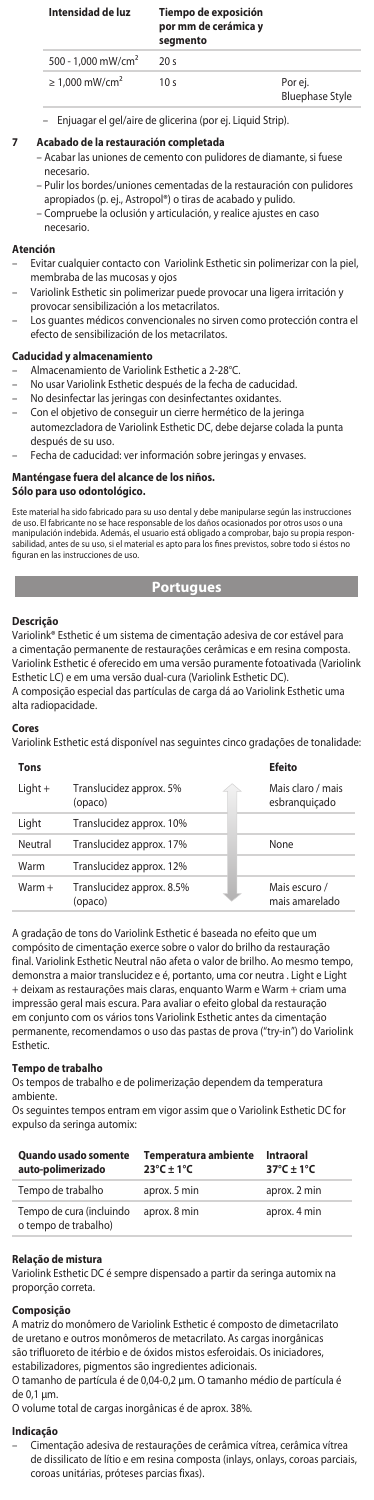– Restaurações confeccionadas com cerâmicas opacas, por exemplo, cerâmicas à base de óxidos, só podem ser cimentadas permanentemente se um adesivo fotopolimerizável também for utilizado separadamente . – A visão geral a seguir fornece recomendações para a seleção da

| tonalidade de Variolink Esthetic adequado: |  |  |
|--------------------------------------------|--|--|

|                   |                                               |                    | Indicação                 |
|-------------------|-----------------------------------------------|--------------------|---------------------------|
| <b>Tonalidade</b> | Ffeito                                        | Inlays /<br>Onlays | Coroas /<br><b>Pontes</b> |
| $Light +$         | Clareja considerávelmente                     | $-$ *              | ✓                         |
| Light             | Clareia ligeiramente                          | ✓                  | ✓                         |
| Neutral           | Sem efeito                                    | ✓                  | ✓                         |
| Warm              | Escurece ligeiramente/<br>mais amarelado      | ✓                  | ✓                         |
| Warm +            | Escurece considerávelmente/<br>mais amarelado | $-$ *              |                           |

\* O uso dos tons Light+ e Warm+ pode levar a margens da restauração visíveis quando utiliz-ados na cimentação de inlays / onlays.

# **Contra-indicaçã**

A aplicação de Variolink Esthetic é contra-indicada

- Se um campo de trabalho seco não puder ser estabelecido ou se os procedimentos de trabalho estipulados não puderem ser aplicados;
- Se o paciente for alérgico a qualquer um dos ingredientes de Variolink Esthetic.

**Os efeitos colaterais**  Efeitos colaterais sistêmicos não são conhecidas até o momento. Em casos individuais, foram relatadas reações alérgicas aos componentes individuais.

#### **Interações**

Compostos fenólicos (por exemplo, eugenol, óleo de gaultéria) inibem a polimerização . Por conseguinte, a aplicação de produtos que contém esses componentes , por exemplo, enxaguatórios bucais e cimentos temporários , devem ser evitados .

Desinfetantes com um efeito oxidante (por exemplo, peróxido de hidrogênio) podem interagir com o sistema iniciador , que por sua vez pode afetar o<br>processo de polimerização. Portanto, não desinfetar o preparo e a seringa por<br>meio de agentes oxidantes. A desinfecção pode ser realizada, por exemplo limpando-o com álcool.

Jatos alcalinos aplicados na dentina (por exemplo, "Airflow") pode comprometer o efeito de adesivos autocondicionantes.

#### **Aplicação**

Para informações mais detalhadas , consulte também as instruções de uso dos produtos utilizados em conjunto com Variolink Esthetic .

# **1 Remoção da restauração temporária e de limpeza da cavidade** Remova possíveis resíduos do compósito de cimentação temporária

da cavidade ou do preparo com uma escova de polimento e pasta de limpeza livre de fluoretos e óleo (por exemplo Proxyt® - pasta profilática livre de fluoreto). Enxágüe com spray de água. Posteriormente , seque com ar livre de óleo e de umidade . Evite o secar

em excesso.

### **Nota :**

A limpeza com álcool pode levar à desidratação da dentina .

# **2 Prova da restauração e isolamento**

Posicione a restauração utilizando a pasta de prova Variolink Esthetic desejada e confira a tonalidade, adaptação e oclusão da restauração. Cuidados devem ser tomados ao verificar a oclusão de peças de cerâmica frágeis e quebradiças, antes de serem permanentemente cimentadas, já que há um risco de fratura.

Se necessário, fazer ajustes com diamantes finos em velocidade média, com leve pressão e resfriamento de água adequado. Realizar o polimento das superfícies desgastadas.

Quando um protocolo de cimentação adesiva com compósitos é usado, o isolamento absoluto do campo de operação - de preferência com um dique de borracha, por exemplo, OptraDam® Plus , ou, alternativamente, com rolos de algodão e um sugador de saliva - é necessário. Se o tecido dentário estiver contaminado com saliva ou sangue durante

prova, ele precisa ser limpo novamente como descrito no item 1.

# **3 Pré- tratamento da restauração**

3.1 Se a restauração que foi confeccionada em laboratório dentário estiver contaminada com saliva ou sangue durante prova, a superfície interna contaminada da restauração precisa de ser limpa de acordo com as seguintes indicações :

- Após a prova, lavar abundantemente a restauração com spray de água e seque com ar isento de óleo.
- Agitar o Ivoclean antes de usar e recobrir completamente a superfície de união da restauração com o produto utilizando um microbrush ou pincel .
- Deixe Ivoclean reagir por 20 s, em seguida, enxaguar com spray de água e secar com ar isento de óleo
- Em seguida, preparar a superfície de união da restauração com um agente de ligação adequado (por exemplo Monobond Plus). Certifique-se de observar as instruções para o uso do agente de ligação usado.
- 3.2 As restaurações que não tenham sido confeccionadas em laboratório de prótese dentária devem ser lavadas com spray de água e secas após o processo de prova.
- 3.2.1 Em seguida, a superfície de união da restauração deverá ser condicionada como se segue:
	- a) Restaurações de cerâmica vítrea (por exemplo, IPS Empress®) – Condicionamento com ácido fluorídrico 5 % (p.ex., IPS® Ceramic
		- Etching Gel) durante 60 s , ou de acordo com as instruções do fabricante do material de restauração .
		- Lavar cuidadosamente com spray de água e secar com ar isento de óleo
	- b) As restaurações de cerâmica vítrea de dissilicato de lítio (por exemplo, IPS e.max Press, IPS e.max CAD )
		- Condicionamento com ácido fluorídrico 5 % (p.ex., IPS® Ceramic Etching Gel) durante 60s, ou de acordo com as instruções do fabricante do material de restauração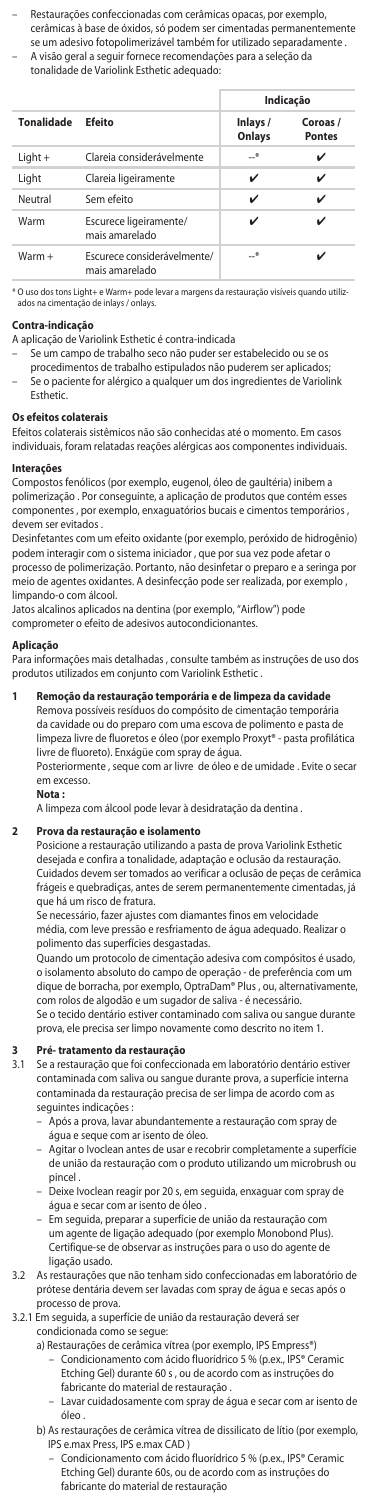- Lavar cuidadosamente com spray de água e secar com ar isento de óleo
- c) Cerâmica à base de óxido de zircônio (eg IPS e.max ZirCAD, Zenostar®) ou óxido de alumínio
	- Jatear na superfície interna da restauração (parâmetros de jateamento de acordo com as instruções do fabricante do material
	- de restauração). – Se necessário, limpar a restauração em uma unidade de ultra-som
- por cerca de um minuto. Lavar cuidadosamente com spray de água e secar com ar isento de
	- óleo
	- **IMPORTANTE!** Afim de criar uma forte adesão, não limpe as superfícies de óxido de zircônio com ácido fosfórico.
	- d ) Restaurações em resina composta ou resina composta reforçada com
		- fibras<br>- Jatea – Jatear a superfície interna da restauração (de acordo com as
		- instruções do fabricante do material de restauração). – Se necessário, limpar a restauração em uma unidade de ultra-som
		- por cerca de um minuto.
		- Lavar cuidadosamente com spray de água e secar com ar isento de óleo
- 3.2.2 Aplicar Monobond® Plus com um pincel ou um microbrush nas superfícies pré - tratadas, deixe-a reagir durante 60 s e dispersá-lo com um forte jato de ar.
- **4 Pré- tratamento do preparo e aplicação do adesivo (por exemplo Adhese® Universal )**
	- Favor, observar as instruções de utilização do adesivo usado.

**4.1 Condicionado com ácido fosfórico (opcional)** A ligação ao esmalte pode ser melhorada pelo condicionamento selectivo do esmalte ou aplicando a técnica do " etch & rinse ". Superfícies de esmalte que não foram preparadas deve condicionadas com ácido fosfórico (por exemplo, Total Etch). Por favor, observe as instruções de uso para o gel de ácido fosfórico.

- a) Condicionamento seletivo do esmalte Aplique o gel de ácido fosfórico (por exemplo, Total Etch) sobre o esmalte e deixar reagir por 15-30 s . Em seguida, enxaguar com um jato vigoroso de água por pelo menos 5 s e secar com jato de ar comprimido até que as superfícies do esmalte condicionadas fiquem com aspecto de giz branco.
- b) Técnica Etch & rinse
	- Aplicar o gel de ácido fosfórico (por exemplo, total Etch) no esmalte preparado em primeiro lugar, e , em seguida, na dentina . Permitir que o ácido fosfórico reaja sobre o esmalte por 15-30 s e na dentina por 10-15 s . Em seguida, enxaguar com um jato vigoroso de água por pelo menos 5 s e secar com jato de ar comprimido até que as superfícies condicionadas do esmalte fiquem com aspectos de giz branco.

# **4.2 Aplicação do Adesivo Universal**

- Começando com o esmalte , recobrir completamente as superfícies do dente a ser tratado com Adesivo Universal.
- O adesivo deve ser esfregado na superfície do dente durante pelo menos 20 s . Este tempo não deve ser encurtado. Aplicar o adesivo sobre a superfície do dente sem esfregar é inadequado.
- Dispersar Adesivo Universal com ar comprimido isento de umidade e óleo até que seja formada uma camada fina, brilhante e imóvel.
- Fotoativar o Adesivo Universal por 10 s , utilizando uma intensidade de luz de ≥ 500 mW / cm² (por exemplo, Bluephase® Style).

# **5 Cimentando a restauração**

- Para cada aplicação colocar uma nova ponta de mistura na seringa. Dispensar Variolink Esthetic DC da seringa automix e aplicar a quantidade desejada diretamente na restauração.
- Como o material de cimentação vai polimerizar na ponta de mistura usada, ela serve como um selo para o conteúdo restante da seringa até que seja necessário novamente (substitua por uma nova ponta antes do próximo uso) .

 **Nota:** O Variolink Esthetic DC deve ser processado rapidamente após a extrusão da seringa automix e a restauração posicioada no lugar. Aplicar Variolink Esthetic DC diretamente na superfície interna da restauração. A aplicação direta do Variolink Esthetic DC no preparo ou na cavidade pré-tratada com adesivo é contra-indicada, pois isso pode acelerar significativamente o processo de cura e pode , portanto, afetar negativamente a precisão de ajuste da restauração.

- Assentar a restauração em seu lugar e manter em posição fixa durante a remoção dos excessos.
- Remova todo o material de cimentação em excesso.<br>a) Técnica de limpeza
- Técnica de limpeza

Retire o excesso de material imediatamente com uma escova, fio dental ou raspador. Certifique-se de remover o excesso de material a tempo, especialmente em áreas que são de difícil

acesso (áreas proximais, margens gengivais, pônticos). b) Técnica de quadrantes (max. 6 pilares por ponte) - Fotopolimerização do excesso e posterior remoção Fotopolimerizar todo o excesso de material com um aparelho de luz (por exemplo Bluephase Style) por **2 s** as superfícies dos quadrantes (mésio-lingual/palatina, disto-lingual/palatina, mésiovestibular, disto-vestibular), a uma distância de no máx. 10 mm. Depois disso, o excesso de cimento é fácilmente removido com um raspador. Certifique-se de remover todo o excesso de material a tempo, especialmente em áreas que são de difícil acesso (áreas proximais, margens gengivais, pônticos).

#### **6 Polimerização**

– Tal como acontece com todos os compósitos, o Variolink Esthetic está sujeito a inibição por oxigénio. Isto significa que a camada mais superficial (cerca de 50 µm) não polimerizará durante a cura, uma vez que tenha entrado em contato com o oxigênio atmosférico. Para evitar isso, recobrir as margens da restauração com um de gel de glicerina / bloqueador de ar (por exemplo, Liquid Strip) imediatamente após a remoção dos excessos.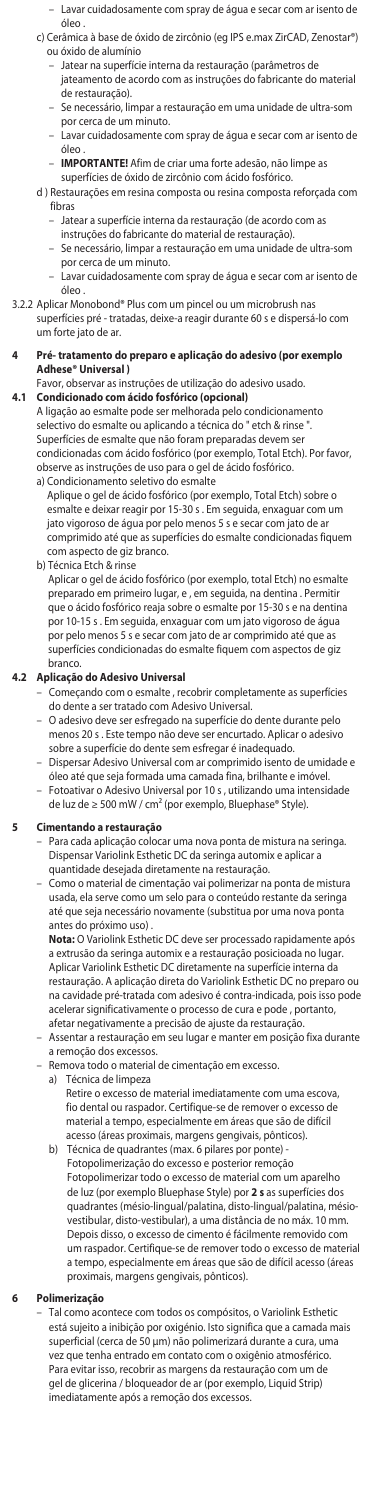– Polimerizar Variolink Esthetic em segmentos, começando com as margens proximais:

| Intensidade da luz              | Tempo de exposição<br>por mm ceramica<br>e segmento |                      |
|---------------------------------|-----------------------------------------------------|----------------------|
| 500 - 1.000 mW/cm <sup>2</sup>  | 20s                                                 |                      |
| $\geq 1.000$ mW/cm <sup>2</sup> | 10 <sub>s</sub>                                     | e.g. Bluephase Style |

– Enxaguar o gel de glicerina / bloqueador de ar (por exemplo, Liquid Strip).

#### **7 Finalização da restauração concluída**

- Concluir as linhas de cimentação com pontas diamantadas, se
- ecessário – Polir as linhas / margens de cientação da restauração com polidores adequados (eg Astropol®), bem como com tiras de acabamento e
- polimento. .<br>Verifique a oclusão e funções e fazer as correções, se nece

#### **Aviso**

- Evite qualquer contato com o Variolink Esthetic não polimerizado com a pele / membranas mucosas e olhos.
- Variolink Esthetic não polimerizado pode ter um ligeiro efeito irritante e causar sensibilização aos metacrilatos.
- Luvas médicas convencionais não oferecem proteção contra o efeito de sensibilização de metacrilatos.

# **Prazo de validade e armazenamento**

- Armazenar o Variolink Eshetic em temperaturas de 2-28 °C.
- Não utilize Variolink Esthetic após a data de expiração.
- Não desinfetar seringas com desinfetantes oxidantes.
- A fim de assegurar uma boa vedação da Variolink Esthetic DC na seringa automix, a ponta de mistura é deixada na seringa após a sua utilização.
- Data de validade: veja nota nas seringas e embalagens.

# **Manter fora do alcance de crianças!**

### **Para uso somente em odontologia.**

O material foi desenvolvido exclusivamente para uso em odontologia. Processamento d ser realizado estritamente de acordo as Instruções de Uso. O fabricante não é responsável pelos danos causados por outros usos ou por manipulação incorreta. O usuário é responsável por testar o material para a sua adequação e uso para qualquer propósito não explicitamente indicado nas Instruções de Uso. As descrições e dados não constituem nenhuma garantia de pelos antos causados por outros asos ou por mais<br>por testar o material para a sua adequação e uso<br>indicado nas Instruções de Uso. As descrições e o<br>atributos e não são vinculativos.

**Svenska** 

**Beskrivning** Variolink® Esthetic är ett färgstabilt, adhesivt cementsystem för permanent cementering av tandersättningar framställda av keram och komposit. Variolink Esthetic finns i två versioner, en som enbart ljushärdas (Variolink Esthetic LC) och en dualhärdande (Variolink Esthetic DC).

Den speciella fillersammansättningen ger Variolink Esthetic en mycket hög röntgenkontrast.

**Färger** Variolink Esthetic levereras i följande fem färgnyanser:

| Färg    |                            | <b>Effekt</b>          |
|---------|----------------------------|------------------------|
| Light + | Translucens ca 5% (opak)   | Ljusare / mer vitaktig |
| Liaht   | Translucens ca 10%         |                        |
| Neutral | Translucens ca 17%         | Ingen                  |
| Warm    | Translucens ca 12%         |                        |
| Warm +  | Translucens ca 8.5% (opak) | Mörkare / mer gulaktig |

Nyanserna på färgerna hos Variolink Esthetic grundar sig på effekten att ett kompositcement utövar sitt ljushetsvärde på den slutliga tandersättningen. Variolink Esthetic Neutral påverkar inte ljushetsvärdet. Samtidigt uppvisar det den högsta translucensen och är därmed färgneutralt. Light och Light+ gör tandersättningarna ljusare, medan Warm och Warm+ skapar ett mörkare färgintryck av hela tandersättningen. För att utvärdera tandersättningens helhetsintryck med de olika färgerna på Variolink Esthetic innan permanent cementering, rekommenderar vi användning av Variolink Esthetics Try-Inpastor.

#### **Bearbetningstid**

Bearbetnings- och härdningstiderna beror på omgivningstemperaturen. Följande tider gäller så snart Variolink Esthetic DC har tryckts ut ur automixsprutan:

| Vid användning enbart<br>som siälvhärdande | Rumstemperatur<br>$23^{\circ}$ C + 1 $^{\circ}$ C | Intraoralt<br>$37^{\circ}$ C + 1°C |
|--------------------------------------------|---------------------------------------------------|------------------------------------|
| Bearbetningstid                            | ca 5 min                                          | ca 2 min                           |
| Härdningstid<br>(inkl. bearbetningstid)    | ca 8 min                                          | ca 4 min                           |

# **Blandningsförhållande**

Variolink Esthetic DC trycks alltid ut från automixsprutan i ett optimalt blandningsförhållande.

**Sammansättning** Monomermatrixen hos Variolink Esthetic består av uretandimetakrylat och andra metakrylatmonomerer. Den oorganiska fillern består av ytterbiumtrifluorid och sfäroid blandoxid. Ytterligare innehåll är initiatorer, stabilisatorer och pigment.

Partikelstorleken är 0,04-0,2 μm, med en medelstorlek på 0,1 µm. Den totala volymen oorganiska filler är ca 38 %.

#### **Indikation**

- Permanent adhesiv cementering av tandersättningar (inlägg, onlays partiella kronor, kronor, broar) framställda av glaskeramer, litiumdisilikat-
- glas-keramer samt komposit. Tandersättningar framställda av opaka keramer, t.ex. oxidkeramer, kan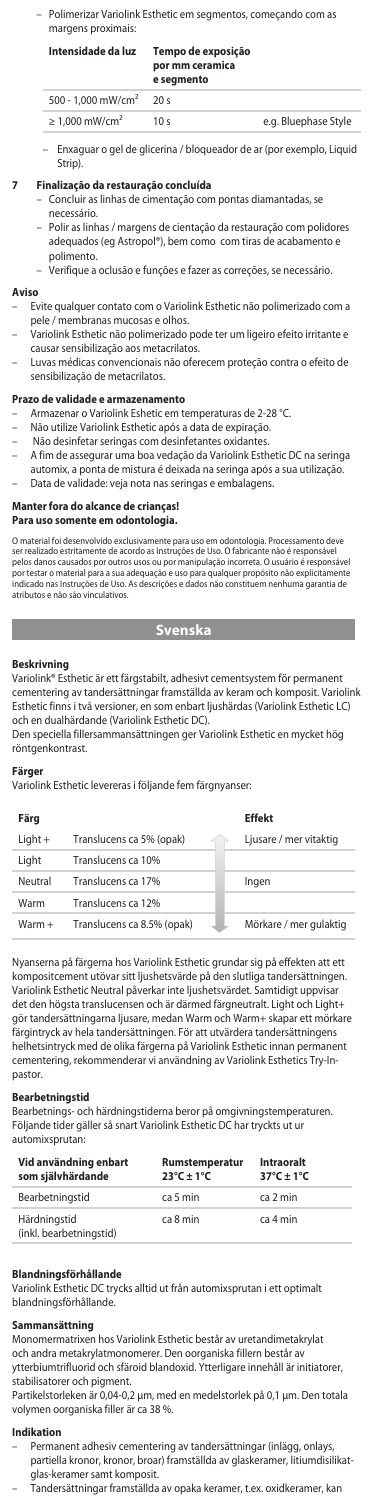endast cementeras permanent i kombination med ett adhesiv som ljushärdas separat.

– Följande översikt innehåller rekommendationer om hur du väljer lämplig färg på Variolink Esthetic:

|           |                                        | Indikationer      |                         |
|-----------|----------------------------------------|-------------------|-------------------------|
| Färg      | <b>Effekt</b>                          | Inlägg/<br>Onlays | Kronor/<br><b>Broar</b> |
| $Light +$ | ljusar upp märkbart                    | $\rightarrow$     | ✓                       |
| Light     | ljusar upp lätt                        | ✓                 | ✓                       |
| Neutral   | Ingen färgeffekt                       | ✓                 | ✓                       |
| Warm      | gör lätt mörkare/mer<br>qulaktigt      | ✓                 |                         |
| $Warm +$  | gör märkbart mörkare/<br>mer gulaktigt | $-$ *             |                         |

\* Användning av färgerna Light+ och Warm+ kan leda till synliga resta<br>Liementering av inlägg och onlavs cementering av inlägg och onlays.

### **Kontraindikation**

Användning av Variolink Esthetic är kontraindicerad

- när ett torrt arbetsfält inte kan åstadkommas eller om föreskriven teknik inte kan följas
- när patienten har en känd allergi mot någon av beståndsdelarna i Variolink Esthetic.

#### **Biverkning**

Inga hittills kända systemiska biverkningar. I individuella fall har allergiska reaktioner mot enstaka innehållsämnen rapporterats.

#### **Interaktioner**

Fenoler (t ex eugenol, vintergrönolja) inhiberar polymerisation. Av denna anledning ska användning av produkter som innehåller dessa substanser, som t.ex. munskölj och provisoriska cement, undvikas.

Desinfektionsmedel med oxiderande verkan (t.ex. väteperoxid) kan interagera med initiatorsystemet, vilket i sin tur kan försämra härdningsprocessen. Därför ska inte preparationen och sprutan desinficeras med oxiderande medel. Desinfektion kan istället utföras med t.ex. medicinsk alkohol.

Alkaliska blästringsmedel som tillförs dentinet (t.ex. Airflow) kan försämra effekten av självetsande adhesiver.

# **Arbetsgång**

För mer detaljerad information hänvisas också till bruksanvisningen för respektive produkt som används tillsammans med Variolink Esthetic.

**1 Avlägsna provisoriet och rengör kaviteten** Rengör kaviteten eller preparationen från alla rester av det provisoriska kompositcementet med hjälp av en poleringsborste och en olje- och fluoridfri rengöringspasta (t.ex. Proxyt® fluoridfri profylaxpasta). Skölj med vattenspray.

Blästra därefter torrt med olje- och fuktfri luft. Undvik övertorkning. **OBS!**

# Rengöring med alkohol kan leda till uttorkning av dentinet.

**2 Prova tandersättningen och torrlägga arbetsfältet** Placera tandersättningen med hjälp av den önskade Variolink Esthetic Try-In-pastan och kontrollera tandersättningens färg, passform och ocklusion.

Var försiktig vid ocklusionskontrollen av ömtåliga och spröda keramersättningar innan de är permanent cementerade eftersom de kan frakturera.

Utför vid behov korrigeringar med fina diamanter med måttlig hastighet, lätt tryck och tillräcklig vattenkylning. Polera slipade ytor. Vid adhesiv cementering med kompositer är en säker torrläggning av

arbetsfältet, helst med kofferdam som t.ex. OptraDam® Plus alternativt med bomullsrullar och salivsug, absolut nödvändig. Om den dentala hårdvävnaden kontamineras med saliv eller blod under

inprovningen måste den rengöras igen enligt beskrivningen i avsnitt 1.

# **3 Förbehandling av tandersättningens yta**

3.1 Om en tandersättning som har förbehandlats på det tandtekniska laboratoriet kontamineras med saliv eller blod under inprovningen, måste den kontaminerade vidhäftningsytan på tandersättningen rengöras på följande sätt:

- Efter inprovningen sköljer du tandersättningen noga med vattenspray och torkar den med oljefri luft.
- Skaka Ivoclean före användningen och täck tandersättningens vidhäftningsyta helt med produkten med hjälp av en microbrush eller pensel.
- Låt Ivoclean verka i 20 s, skölj därefter noga med vattenspray och torka med oljefri luft.
- Prima därefter vidhäftningsytan med ett bondingmedel som är lämpligt för respektive tandersättningsmaterial (t.ex. Monobond Plus). Följ bruksanvisningen för det bondingmedel som används.

#### 3.2 Tandersättningar som inte har förbehandlats av det tandtekniska laboratoriet ska efter inprovningen rengöras med vattenspray och torkas.

#### 3.2.1 Utför därefter konditionering av tandersättningens vidhäftningsytor enligt följande:

a) Tandersättningar av glaskeramer (t.ex. IPS Empress®)

- Etsa med 5% fluorvätesyra (t.ex. IPS® Ceramic etsgel) i 60 s eller enligt instruktionerna från tillverkaren tandersättningsmaterialet.
- Skölj noga med vattenspray och torka med oljefri luft.
- b) Tandersättningar av litiumdisilikatglaskeramer (t.ex. IPS e.max Press, IPS e.max CAD)
	- Etsa med 5% fluorvätesyra (t.ex. IPS Ceramic etsgel) i 20 s eller enligt instruktionerna från tillverkaren av tandersättningsmaterialet.
	- Skölj noga med vattenspray och torka med oljefri luft.
- c) Zirkoniumoxid (t.ex. IPS e.max ZirCAD, Zenostar®) eller keramer av aluminiumoxid
	- Sandblästra den inre ytan på tandersättningen (parametrar för sandblästring enligt instruktionerna från tillverkaren av tandersättningsmaterialet).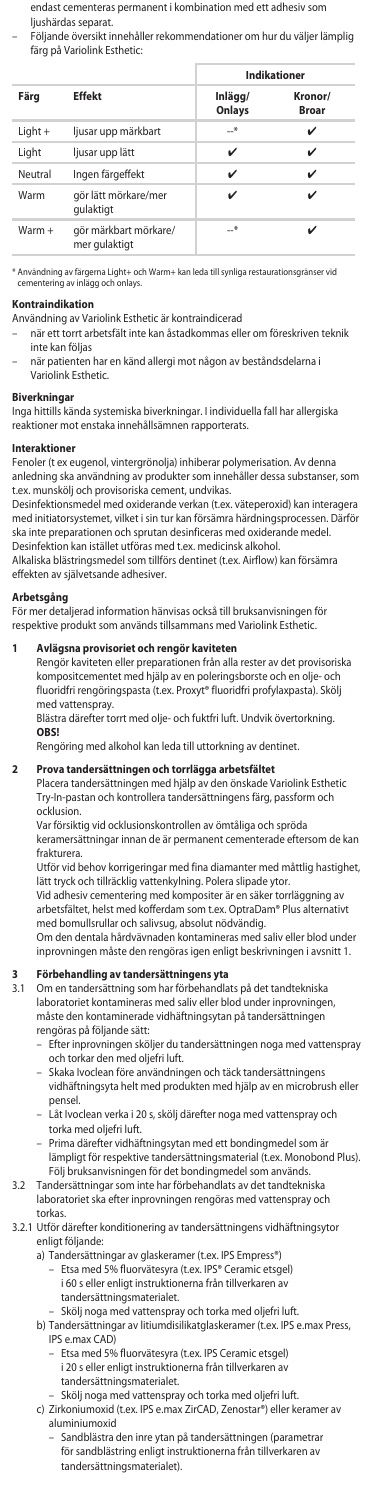- Rengör tandersättningen vid behov i en ultraljudsenhet i cirka en minut.
- 
- Skölj noga med vattenspray och torka med oljefri luft. **VIKTIGT!** För en optimal bindning ska inte zirkoniumoxidytorna rengöras med fosforsyra.
	- d) Tandersättningar av komposit- eller fiberförstärkt komposit
		- Blästra den inre ytan på tandersättningen (enligt instruktionerna från tillverkaren av tandersättningsmaterialet).
		- Rengör tandersättningen vid behov i en ultraljudsenhet i cirka en minut.
	- Skölj noga med vattenspray och torka med oljefri luft.
- 3.2.2 Applicera Monobond® Plus på de förbehandlade ytorna med en pensel eller en microbrush. Låt det verka i 60 s och fördela det sedan med en stark luftström.

#### **4 Förbehandling av preparationen och applicering av adhesiv (t.ex. Adhese® Universal)**

Iakttag bruksanvisningen för det använda adhesivet.

**4.1 Konditionering med fosforsyragel (valfritt)** Vidhäftning till emaljen kan förbättras genom selektiv etsning av emaljen eller genom att tillämpa "etsa & skölj"-tekniken. Opreparerade emaljytor måste konditioneras med fosforsyra (t.ex. Total Etch). Följ bruksanvisningen för fosforsyragelen.

- a) Selektiv emaljetsning
- Applicera fosforsyragel (t.ex. Total Etch) på emaljen och låt den verka i 15-30 s. Skölj därefter noga med kraftig vattenspray i minst 5 s och torka med tryckluft tills den etsade emaljytan ser kritvit ut. b) Etsa & skölj-teknik
	- Applicera fosforsyragel (t.ex. Total Etch) först på den preparerade emaljen och därefter på dentinet. Låt gelen verka på emaljen i 15–30 s och på dentinet i 10–15 s. Skölj sedan noga med kraftig vattenspray i minst 5 s och torka med tryckluft tills de etsade emaljytorna uppvisar en kritvit färg.

# **4.2 Applicering av Adhese Universal**

- Börja med emaljen och täck tandytorna som ska behandlas helt med Adhese Universal.
	- Adhesivet måste gnuggas in i tandytan i minst 20 s. Den här tiden måste fullföljas. Applicering av adhesivet på tandytan måste ske med gnuggning, annars blir den otillräcklig.
	- Fördela Adhese Universal med olje- och fuktfri tryckluft tills ett blankt, orörligt filmskikt framträder.
	- Ljushärda Adhese Universal i 10 s med en ljusintensitet på ≥500 mW/cm² (t.ex. Bluephase® Style).

### **5 Placera tandersättningen**

– Använd alltid en ny blandningsspets på sprutan för varje applicering. Tryck ut Variolink Esthetic DC från automixsprutan och applicera den önskade mängden direkt på tandersättningen.

Eftersom cementmaterialet härdar i den använda blandningsspetsen fungerar den som lock för det återstående sprutinnehållet tills det behövs igen (byt till en ny spets när det är dags för nästa användning). **OBS!** Variolink Esthetic DC ska användas direkt efter att det tryckts ut ur automixsprutan och tandersättningen ska placeras. Applicera Variolink Esthetic direkt på tandersättningens inre yta. Direkt applicering av Variolink Esthetic DC på en preparation eller i en kavitet som är förbehandlad med adhesiv är kontraindicerad eftersom det signifikant skulle accelerera härdningsprocessen och skulle då kunna påverka tandersättningens passningsnoggrannhet negativt. – Placera tandersättningen och **fixera/hålla fast den på sin plats** 

- **under avlägsnandet av överskott.**
- Avlägsna allt överskott av cement. a) Avtorkningsteknik
	- Avlägsna överskottsmaterial omedelbart med en pensel, tandtråd eller scaler. Säkerställ att överskottsmaterialet avlägsnas i tid, särskilt i svåråtkomliga områden (approximalt, marginala gingivan, under hängande led).
	- b) Fjärdedelsteknik (max. 6 brostöd) Ljushärdning av överskottet och därefter avlägsnande

Ljushärda överskottsmaterial med en härdljuslampa (t.ex. Bluephase Style) i **2 s** per fjärdedelsyta (mesio-oralt, disto-oralt, mesio-buckalt, disto-buckalt) vid ett avstånd på max. 10 mm. Därefter är det enkelt att avlägsna överskottsmaterial med en scaler. Säkerställ att överskottsmaterialet avlägsnas i tid, särskilt i svåråtkomliga områden (approximalt, gingivaranden, under hängande led).

## **6 Polymerisering**

– Som alla kompositsystem är Variolink Esthetic utsatt för

syreinhibering. Det innebär att ytskiktet (cirka 50 μm) inte

polymeriserar under härdningen eftersom det kommer i kontakt med luftens syre. För att undvika detta täcker du tandersättningsgränserna med glyceringel/airblock (t.ex. Liquid Strip) omedelbart efter att överskottsmaterial avlägsnats.

– Polymerisera Variolink Esthetic i segment, starta med de approximala gränserna:

| Ljusintensitet                   | <b>Exponeringstid</b><br>per mm keram<br>och segment |                       |
|----------------------------------|------------------------------------------------------|-----------------------|
| 500 - 1'000 mW/cm <sup>2</sup>   | 20s                                                  |                       |
| mind. $1'000$ mW/cm <sup>2</sup> | 10 <sub>s</sub>                                      | t.ex. Bluephase Style |

– Skölj av glyceringelen/airblock (t.ex. Liquid Strip).

### **7 Finishera den färdiga tandersättningen**

- Finishera cementgränserna med preparationsdiamanter vid behov. – Polera tandersättnings-/cementgränserna med lämpliga
	- poleringsinstrument (t.ex. Astropol®) och finisherings- och
	- poleringsstrips.
	- Kontrollera ocklusion och funktion och justera vid behov.

- **Varning**<br>– Förebygg så att inte ohärdad Variolink Esthetic kommer i kontakt med<br>hud, slemhinnor och ögon.
- Ohärdad Variolink Esthetic kan vara lätt irriterande och ge upphov till sensibilisering för metakrylater.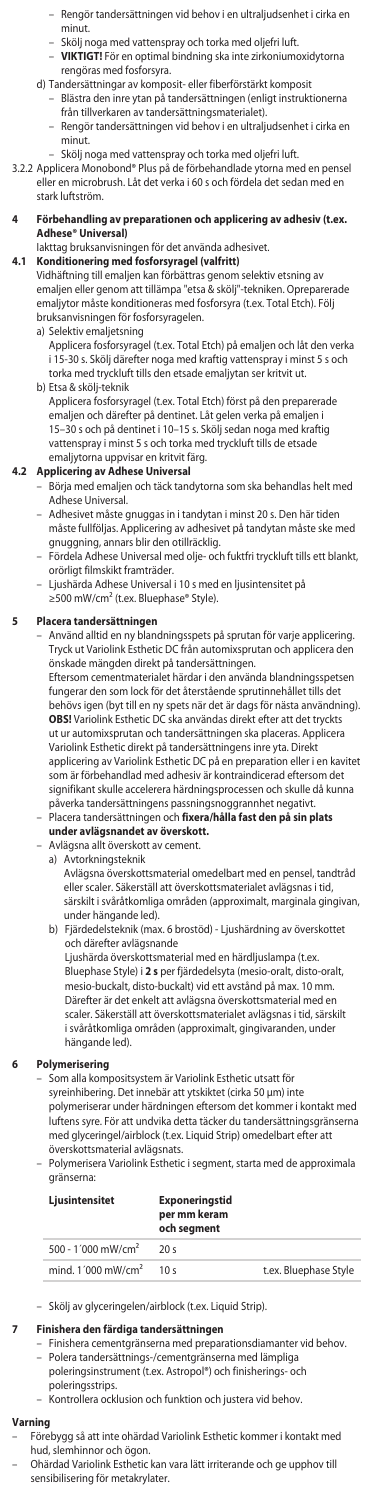– Vanliga kommersiella medicinska skyddshandskar skyddar inte mot metakrylaternas sensibiliserande verkan.

# **Hållbarhetstid och förvaring**

- Förvara Variolink Eshetic vid 2-28°C.
- Använd inte Variolink Esthetic efter utgångsdatum.
- Sprutor får inte desinficeras med oxiderande desinfektionsmedel.
- För att säkerställa en tät förslutning av Variolink Esthetic DC
- automixsprutan, ska blandningsspetsen lämnas kvar på sprutan efter användningen.
- Utgångsdatum: se märkning på sprutor och förpackningar.

#### **Förvaras oåtkomligt för barn!**

### **Endast för dentalt bruk!**

Detta material har utvecklats enbart for dentalt bruk. Bearbetningen skall noga folja de givna<br>instruktionerna i bruksanvisningen. Tillverkaren påtager sig inget ansvar för skador som upp-<br>kommer genom underlåtande att föl taststallda indikationsområdena. Användaren är ansvärig för kontrollen av materialets lämplig-<br>het och användning till annat ändamål än vad som finns uttryckt i instruktionerna. Beskrivningar<br>och uppgifter utgör ingen gara

**Dansk**

**Beskrivelse**<br>Variolink' Esthetic er et system af farvestabile, adhæsive plastcementer til<br>permanent cementering af restaureringer af keramik og komposit. Variolink Esthetic leveres i 2 varianter: Variolink Esthetic LC, der er rent lyshærdende og Variolink Esthetic DC, der er dual-hærdende.

Den specielle fillersammensætning giver Variolink Esthetic en meget høj røntgentæthed.

#### **Farver**

Variolink Esthetic fås i de følgende fem farvenuancer:

| Farve     |                              | Virknina              |
|-----------|------------------------------|-----------------------|
| $Light +$ | Transparens ca. 5 % (opak)   | Lysere / mere hvidlig |
| Liaht     | Transparens ca. 10 %         |                       |
| Neutral   | Transparens ca. 17 %         | Ingen                 |
| Warm      | Transparens ca. 12 %         |                       |
| $Warm +$  | Transparens ca. 8,5 % (opak) | Mørkere / mere gullig |

Gradueringen af Variolink Esthetic-farverne er baseret på den effekt plastcementen har på den endelige restaurerings farve. Variolink Esthetic Neutral påvirker ikke restareringens farve. Desuden har Variolink Esthetic Neutral den højeste transparens og ændrer ikke farven fra baggrunden (den præparerede stub). Light og Light + gør restaureringens lysere, mens Warm og Warm + giver et mørkere farveindtryk generelt. For at vurdere effekten af de forskellige Variolink Esthetic nuancer på restaureringens farve korrekt, anbefaler vi at prøvecementere med Variolink Esthetic try-in pasta. før den endelige cementering.

## **Arbejdstid**

Arbejds- og afbindingstider afhænger af den omgivende temperatur. Så snart Variolink Esthetic DC er trykket ud af blandesprøjten, gælder følgende tider:

| Ved brug udelukkende<br>som selvhærdende | Stuetemperatur<br>$23^{\circ}$ C ± 1 $^{\circ}$ C | Intraoralt<br>$37^\circ C + 1^\circ C$ |
|------------------------------------------|---------------------------------------------------|----------------------------------------|
| Arbeidstid                               | Ca. 5 min                                         | Ca.2 min                               |
| Afbindingstid (inklusive<br>arbejdstid)  | Ca. 8 min                                         | Ca.4 min                               |

# **Blandingsforhold**

Variolink Esthetic DC opnår kun optimalt blandingsforhold og optimale egenskaber, når det trykkes ud af blandesprøjten med den korrekte .<br>andespids monteret.

## **Sammensætning**

Variolink Esthetic monomer består af urethandimethacrylat og andre methacrylatmonomere. De uorganiske fillere er ytterbium-trifluorid og sfæroid-blandet oxid. Indeholder desuden initiatorer, stabilisatorer og pigmenter.

Partikelstørrelsen er 0,04-0,2 μm. Den gennemsnitlige partikelstørrelse er 0,1 µm.

Den samlede volumen af uorganiske fillere er ca. 38 %.

#### **Indikationer**

- Permanent cementering af inlays, onlays, partielle kroner, fuldkroner og broer fremstillet i glaskeramik, lithiumdisilikatkeramik og komposit. Restaureringer fremstillet af opak keramik, f.eks. oxidkeramik, kan kun
- cementeres permanent med Variolink Esthetic, hvis tanden forbehandles med et adhæsiv, der lyshærdes separat.
- Den følgende oversigt giver anbefalinger til valget af den egnede Variolink Esthetic-farve:

|          |                                     | <b>Indikationer</b> |                       |  |
|----------|-------------------------------------|---------------------|-----------------------|--|
| Farve    | Virknina                            | Indlæg/<br>Onlays   | <b>Kroner / Broer</b> |  |
| Light +  | lysner betydeligt                   | $-$ *               |                       |  |
| Light    | lysner en smule                     | ✓                   |                       |  |
| Neutral  | ingen farvevirkning                 | ✓                   | ✓                     |  |
| Warm     | mørkner en smule /<br>mere gullig   | ✓                   |                       |  |
| $Warm +$ | mørkner betydeligt /<br>mere gullig | $-$ *               |                       |  |

\* Anvendelsen af farverne Light + og Warm + kan medføre synlige cementkanter omkring inlays og onlays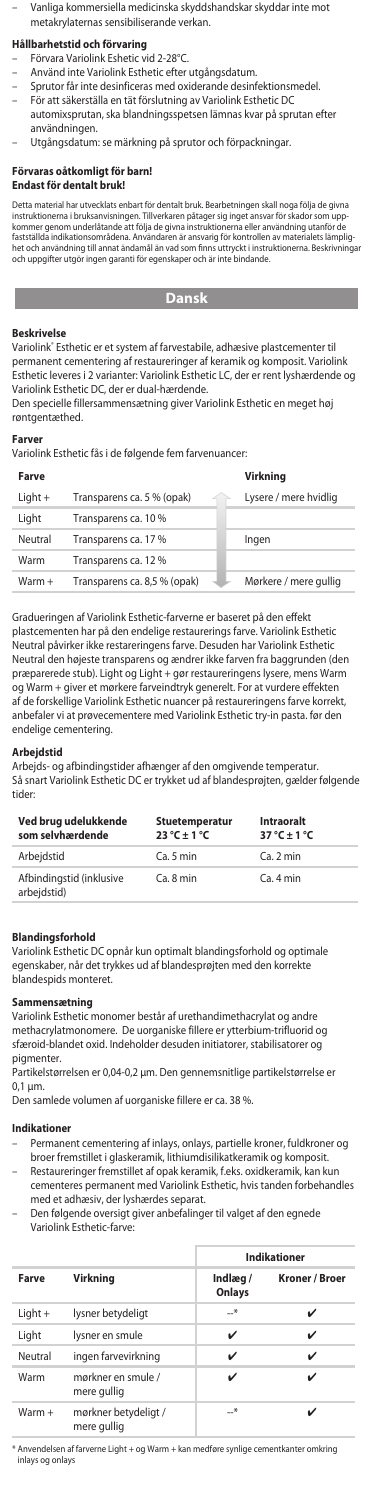#### **Kontraindikation**

Anvendelsen af Variolink Esthetic er kontraindiceret

- hvis tilstrækkelig tørlægning eller de foreskrevne arbejdsprocedurer ikke er mulige.
- hvis patienten har kendt allergi over for indholdsstofferne i Variolink Esthetic.

**Bivirkninger** Systemiske bivirkninger er ikke kendt indtil dags dato. Der er indberettet tilfælde af allergiske reaktioner overfor indholdsstofferne.

#### **Interaktioner**

Phenolsubstanser (f.eks. eugenol, methylsalicylat) hæmmer polymerisation. Derfor skal anvendelsen af produkter, der indeholder disse komponenter, f.eks. mundskyllemidler og midlertidige cementer, undgås.

Oxidative desinfektionsmidler (f.eks. hydrogenperoxid) kan interagere med initiatorsystemet og forringe hærdeprocessen. Derfor må præparationen og sprøjten ikke desinficeres med oxidative desinfektionsmidler. Desinfektion kan for eksempel udføres ved at tørre af med sprit.

Rengøring af stubben inden cementering med alkaliske stoffer fx Airflow kan kompromittere bindingen af selvætsende adhæsiver til tanden.

# **Applicering**

Se brugsanvisningerne til de produkter, der anvendes sammen med Variolink Esthetic, for at få yderligere oplysninger.

#### **1 Fjernelse af provisorisk restaurering og rengøring af kaviteten** Fjern eventuelle rester af provisorisk cement fra kaviteten eller

præparationen med en polérbørste og en olie- og fluoridfri<br>tandrensningspasta (f.eks. Proxyt® fluoridfri polerpasta). Skyl med vandspray.

Derefter skal der tørres med olie- og fugtfri luft. Undgå overtørring. **Bemærk:**

Rensning med sprit kan føre til dehydrering af dentinen.

### **2 Indprøvning af restaureringen og tørlægning**

Placér restaureringen med den ønskede Variolink Esthetic try-in-pasta og kontrollér farven, tilpasningen og restaureringens okklusion. Okklusionen af skrøbelige keramiske restaureringer skal kontrolleres

meget forsigtigt eller først efter, at restaureringerne er cementeret permanent, da der er en risiko for fraktur.

Om nødvendigt foretages justeringer med fine diamantbor på mellemste hastighed, med et let tryk og tilstrækkelig vandafkøling. Polér fladerne.

Ved cementering med plastcement og adhæsiv teknik er sikker tørlægning af arbejdsfeltet af afgørende betydning. Anvend helst kofferdam fx OptraDam® Plus. Alternativt kan benyttes vatruller og effektivt spytsug.

Hvis det hårde tandvæv kontamineres med spyt eller blod under indprøvningen, skal det renses igen som beskrevet i afsnit 1.

# **3 Forbehandling af restaureringen**

3.1 Hvis en restaurering, der er blevet forbehandlet i dentallaboratoriet kontamineres med spyt eller blod under indprøvningen, skal restaureringens kontaminerede adhæsive overflade renses som følger:

- Efter indprøvningen skal restaureringen skylles grundigt med vandspray og tørres med oliefri luft.
- Ryst Ivoclean før anvendelse og dæk hele restaureringens flade med produktet med en mikrobørste eller pensel.
- Lad Ivoclean virke i 20 sekunder og skyl dernæst grundigt med
- vandspray og tør restaureringen n – Dernæst primes restaureringens adhæsive overflade med et egnet adhæsiv (f.eks. Monobond® Plus).
- Sørg for at overholde brugsanvisningen til det anvendte adhæsiv.
- 3.2 Restaureringer, der ikke er blevet forbehandlet af dentallaboratoriet, skal skylles med vandspray og tørres efter indprøvningen
- 3.2.1 Efterfølgende konditioneres restaureringens adhæsive flade som følger: a) Glaskeramiske restaureringer (f.eks. IPS Empress®) Æts med 5 % flussyre (f.eks. IPS® Ceramic Etching Gel) i
	- 60 sekunder eller i henhold til anvisningerne fra producenten af fyldningsmaterialet.
		-

 – Skyl grundigt med vandspray og tør med oliefri luft. b) Lithiumdisilikat glaskeramiske restaureringer (f.eks. IPS e.max® Press, IPS e.max CAD)

- Æts med 5 % flussyre (f.eks. IPS Ceramic Etching Gel) i 20 sekunder Restaureringer i lithiumdisilikat fra andre producenter end Ivoclar Vivadent kan have andre anbefalinger - se vejledningen, der hører til det pågældende materiale.
- Skyl grundigt med vandspray og tør med oliefri luft. c) Zirconiumoxid (f.eks. IPS e.max ZirCAD, Zenostar®) eller
	-
	- aluminiumoxidkeramik
	- Sandblæs restaureringens indvendige flade (sandblæsningsparametre i henhold til anvisningerne fra
- producenten af restaureringsmaterialet). Om nødvendigt renses restaureringen i en ultralydsmaskine i ca. et minut.
	- Skyl grundigt med vandspray og tør med oliefri luft.
	- **VIGTIGT!** For at kunne skabe en stærk adhæsion må
	- zirconiumoxidflader ikke renses med phosphorsyre. d) Komposit eller fiberforstærkede kompositrestaureringer
		- Sandblæs restaureringens indvendige flade (i henhold til
		- anvisningerne fra producenten af restaureringsmaterialet). – Om nødvendigt renses restaureringen i en ultralydsmaskine i ca. et minut.
		- Skyl grundigt med vandspray og tør med oliefri luft.
- 3.2.2 Applicér Monobond Plus med en pensel eller en mikrobørste på de forbehandlede overflader. Lad det virke i 60 sekunder og blæs det overskydende materiale væk med en kraftig luftstrøm.

# **4 Forbehandling af præparationen og applicering af adhæsivet (f.eks. Adhese® Universal)**

Brugsanvisningen til det anvendte adhæsiv skal følges omhyggeligt. **4.1 Behandling med phosphorsyregel (valgfrit)**

Adhæsionen til emaljen kan forbedres ved selektiv ætsning af emaljen eller ved at anvende "æts og skyl"-teknikken. Emaljeoverflader, der ikke er klargjorte, skal behandles med phosphorsyre (f.eks. Total Etch). Følg brugsanvisningen for phosphorsyregelen. a) Selektiv emaljeætsning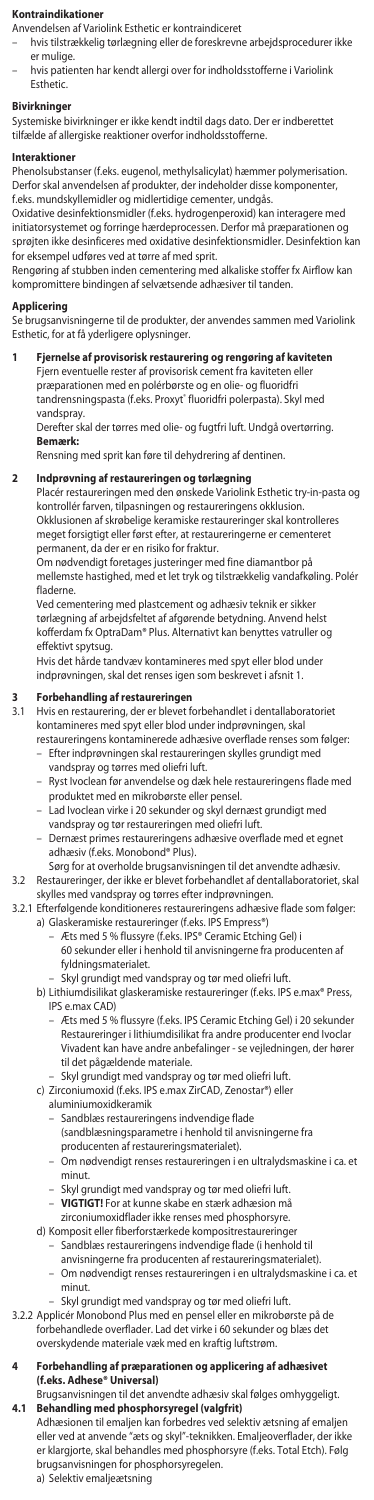Applicér phosphorsyregel (f.eks. Total Etch) på emaljen og lad det virke i 15-30 sekunder. Skyl derefter grundigt med en kraftig vandstråle i mindst 5 sekunder, og tør med trykluft, indtil den ætsede emaljeoverflade har et kalkagtigt, hvidt udsee b) Æts- og skylteknik

Påfør først phosphorsyregelen (f.eks. Total Etch) på den klargjorte emalje, og derefter på dentinen. Ætsningsmidlet skal have lov til at virke på emaljen i 15-30 sekunder og på dentinen i 10-15 sekunder. Skyl derefter grundigt med en kraftig vandstråle i mindst 5 sekunder, og tør med trykluft, indtil den ætsede emaljeoverflade har et kalkagtigt, hvidt udseende.

- **4.2 Applicering af Adhese Universal** Start med emaljen og dæk tandfladerne, der skal behandles, grundigt med Adhese Universal.
	- Adhæsivet skal skrubbes ind i tandfladen i mindst 20 sekunder. Skrubbetiden må ikke forkortes. Applicering af adhæsivet på tandfladen uden at skrubbe er utilstrækkeligt.
	- Fordel Adhese Universal med olie- og fugtfri trykluft, indtil der dannes et ubevægeligt, glinsende filmlag.
	- Lyshærd Adhese Universal i 10 sekunder med en lysintensitet på ≥ 500 mW/cm² (f.eks. Bluephase® Style).

# **5 Placering af restaureringen**

– Til hver applicering monteres en ny blandespids på sprøjten. Tryk Variolink Esthetic DC ud af blandesprøjten og applicér den ønsk

mængde direkte på restaureringen. OBS: Cementen hærder i blandespidsen efter nogen tid. Den brugte blandespids tjener som forsegling af det uhærdede materiale i blandesprøjten og skal blive på blandesprøjten indtil brug næste gang. Først da monteres en ny blandespids.

**Bemærk:** Variolink Esthetic DC skal bearbejdes hurtigt efter udtrykning fra blandesprøjten og restaureringen anbringes på plads. Applicér Variolink Esthetic DC direkte på restaureringens indvendige flade. Direkte applicering af Variolink Esthetic DC på præparationen eller kaviteten, der er forbehandlet med adhæsiv, er kontraindiceret, da det accelererer hærdningsprocessen betydeligt og således kan påvirke nøjagtigheden af restaureringens tilpasning uheldigt.

# – Placér restaureringen og **hold den på plads, mens den overskydende cement fjernes**.

- Fjern alt overskydende plastcement.
- a) Aftørringsteknik

Fjern straks overskydende materiale med en børste, tandtråd eller scaler. Sørg for at fjerne overskydende materiale i tide, særligt på områder, der er svære at nå (approksimale områder, gingivale kanter og bropiller).

 b) Fjerdedelsteknik (maks. 6 bropiller) - Lyshærdning af overskydende materiale og efterfølgende fjernelse. Lyshærd overskydende materiale med en polymeriseringslampe (f.eks. Bluephase Style) **i 2 sekunder** pr. fjerdedel (mesio-oral, disto-oral, mesio-buccal, disto buccal) på en afstand af maks. 10 mm.

Derefter er overskydende cement nem at fjerne med en scaler. Sørg for at fjerne overskydende materiale i tide, særligt på områder, der er svære at nå (approksimale områder, gingivale kanter og bropiller).

# **6 Polymerisering**

– Som det er tilfældet med alle kompositsystemer inhiberes hærdningen af Variolink Esthetic af ilt. Dette betyder, at overfladelaget (ca. 50 μm) ikke polymeriseres under hærdningen, da det kommer i kontakt med atmosfærisk ilt. For at forhindre dette dækkes restaureringsmarginerne med glyceringel / luftblok (f.eks. Liquid Strip) umiddelbart efter fjernelse af overskydende materiale.

– Polymerisér Variolink Esthetic i segmenter med start approksimalt:

| Lysintensitet                   | <b>Eksponerinastid</b><br>pr. mm keramik<br>og segment |                        |
|---------------------------------|--------------------------------------------------------|------------------------|
| 500 - 1.000 mW/cm <sup>2</sup>  | 20s                                                    |                        |
| $\geq 1.000$ mW/cm <sup>2</sup> | 10 <sub>s</sub>                                        | f.eks. Bluephase Style |

– Skyl glyceringel / luftblok (f.eks. Liquid Strip) væk.

**7 Færdiggørelse af den fuldstændige restaurering** – Renover om nødvendigt restaureringens kanter med

- præparationsdiamantbor.
- Polér Restaureringens kanter og præparationsgrænsen med egnede polerere (f.eks. Astropol®) samt finisherings- og poleringsstrips.
- Kontrollér okklusion og artikulation og foretag korrektioner, om nødvendigt.

### **Advarsel**

- Undgå, at uhærdet Variolink Esthetic kommer i kontakt med huden, slimhinder og øjne.
- Uhærdet Variolink Esthetic kan virke let lokalirriterende og forårsage sensibilisering mod methacrylater.
- Almindelige medicinske undersøgelseshandsker yder ingen beskyttelse mod den sensibiliserende virkning af methacrylater.

- **Holdbarhed og opbevaring**<br>– Opbevar Variolink Esthetic ved 2–28 °C.
- Variolink Esthetic må ikke anvendes efter udløbsdatoen.
- Der må ikke anvendes oxiderende desinfektionsmidler til desinfektion af sprøjter.
- For at kunne sikre en tæt forsegling af Variolink Esthetic DC blandingssprøjte, skal blandespidsen blive siddende på sprøjten efter
- brug.
- Udløbsdato: se bemærkningen på sprøjter og emballage.

## **Opbevares utilgængeligt for børn!**

## **Kun til dentalt brug.**

Produktet er fremstillet til anvendelse inden for dentalområdet. Bearbeigning skal udføres i nøje<br>overensstemmelse med brugsanvisningen. Skader som skyldes forkert brug eller anvendelse<br>påtager producenten sig intet ansvar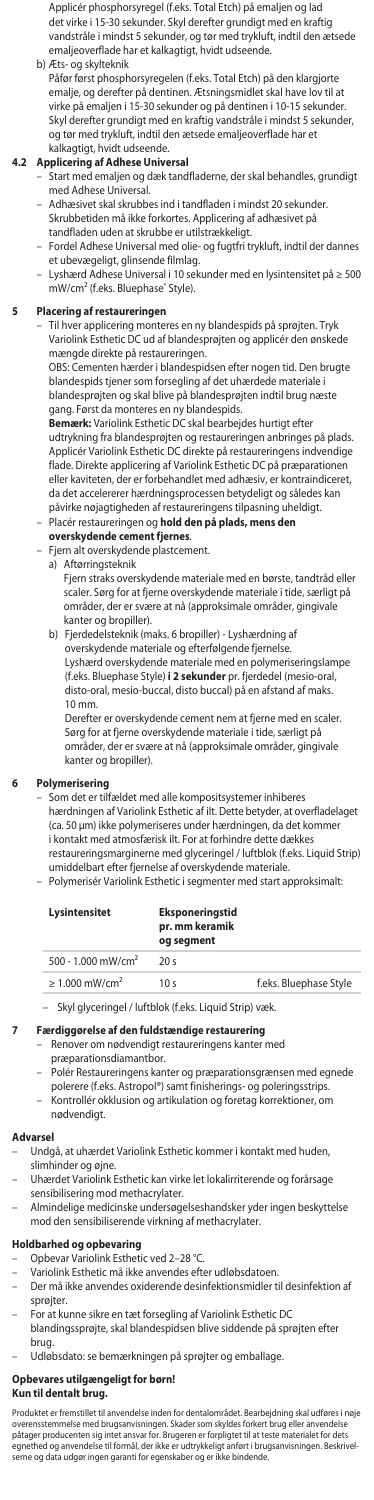**Kuvaus**<br>Variolink<sup>®</sup> Esthetic on väriltään stabiili adhesiivinen kiinnitysjärjestelmä keramiikasta ja yhdistelmämuovista valmistettujen restauraatioiden pysyvään sementointiin. Variolink Esthetic on saatavana yksinomaan valokovetettavana vaihtoehtona (Variolink Esthetic LC) ja kaksoiskovetettavana vaihtoehtona (Variolink Esthetic DC).

Variolink Esthetic -materiaalin erityinen täyteainekoostumus antaa sille erinomaisen röntgenpositiivisuuden.

**Värit**

Variolink Esthetic on saatavana viitenä eri väriasteena:

| Väri      |                                        | <b>Vaikutus</b>            |
|-----------|----------------------------------------|----------------------------|
| $Light +$ | Läpikuultavuus noin 5 %<br>(opaakki)   | Vaaleampi/<br>valkoisempi  |
| Light     | Läpikuultavuus noin 10 %               |                            |
| Neutral   | Läpikuultavuus noin 17 %               | Väritön                    |
| Warm      | Läpikuultavuus noin 12 %               |                            |
| $Warm +$  | Läpikuultavuus noin 8,5 %<br>(opaakki) | Tummempi/<br>kellertävämpi |

Variolink Esthetic -materiaalin väriasteiden porrastus perustuu vaikutukseen,<br>joka kiinnitysyhdistelmämuovilla on lopullisen restauraation kirkkauteen. joka kiinnitysyhdistelmämuovilla on lopullisen restau Variolink Esthetic Neutral ei vaikuta restauraation kirkkauteen. Se on läpikuultavin vaihtoehto ja siten väriltään neutraali. Light ja Light + vaalentavat restauraatiota ja Warm ja Warm + luovat tummemman värivaikutelman. Käytettäessä eri Variolink Esthetic -värejä suosittelemme Variolink Esthetic Try-In -pastojen käyttöä restauraation kokonaisvaikutuksen arviointiin ennen lopullista ser

#### **Työskentelyaika**

Työskentely- ja kovettumisajat riippuvat ympäristön lämpötilasta. Kun Variolink Esthetic DC -materiaali on pursotettu Automix-sekoituskärjellä varustetusta ruiskusta, noudatetaan seuraavia aikoja:

| Yksinomaan<br>itsekovetteinen           | Huoneen lämpötila<br>$23^{\circ}$ C + 1 $^{\circ}$ C | Suun lämpötila<br>$37^\circ C + 1^\circ C$ |
|-----------------------------------------|------------------------------------------------------|--------------------------------------------|
| Tvöskentelvaika                         | Noin 5 min                                           | Noin 2 min                                 |
| Kovettumisaika<br>(ml. työskentelyaika) | Noin 8 min                                           | Noin 4 min                                 |

#### **Sekoitussuhde**

Variolink Esthetic DC sekoittuu aina optimaalisessa suhteessa , kun käytetään Automix-sekoituskärkeä.

### **Koostum**

Variolink Esthetic -materiaalin monomeerimatriksi koostuu uretaanidimetakrylaatista ja metakrylaattimonomeereista. Epäorgaaniset täyteaineet sisältävät ytterbiumtrifluoridia ja sferoidia sekaoksidia. Muita

aineita ovat initiaattorit, stabilointiaineet ja pigmentit. Hiukkaskokoon 0,04–0,2 μm. Keskimääräinen hiukkaskoko on 0,1 μm. Epäorgaanisten täyteaineiden kokonaismäärä on noin 38 %.

#### **Indikaatio**

- Lasikeramiikasta, litiumdisilikaatti-lasikeramiikasta ja yhdistelmämuovista valmistettujen restauraatioiden (inlayt, onlayt, osakruunut, kruunut, sillat) adhesiivinen kiinnitys.
- Opaakista keramiikasta, esim. oksidikeramiikasta valmistetut restauraatiot voidaan sementoida pysyvästi ainoastaan siinä tapauksessa, että lisäksi käytetään erikseen valokovetettavaa sidosainetta.
- Seuraava taulukko sisältää suosituksia sopivan Variolink Esthetic -värin valintaan:

|           |                                              | Indikaatiot   |                |
|-----------|----------------------------------------------|---------------|----------------|
| Väri      | <b>Vaikutus</b>                              | Inlayt/onlayt | Kruunut/sillat |
| $Light +$ | Voimakkaasti vaalentava                      | $\rightarrow$ | ✓              |
| Light     | Hieman vaalentava                            | ✓             | ✓              |
| Neutral   | Ei värivaikutusta                            | v             | ✓              |
| Warm      | Hieman tummentava/<br>kellertävämpi          | ✓             | ✓              |
| $Warm +$  | Voimakkaasti<br>tummentava/<br>kellertävämpi | —*            | ✓              |

Värien Light + ja Warm + käyttäminen voi johtaa näkyviin restauraatioreunoihin inlay- ja<br>onlav-rakenteiden sementoinnissa. , *.*<br>enteiden seme

#### **Kontraindikaatiot**

- Variolink Esthetic -materiaalin käyttö on kontraindikoitu mikäli ei voida olla varmoja riittävästä kosteussulusta tai ei voida
	- noudattaa ohjeiden mukaisia työskentelymenetelmiä
	- jos potilaan tiedetään olevan allerginen jollekin Variolink Esthetic .<br>-materiaalin aineosalle

#### **Haittavaikutukset**

Systeemisiä haittavaikutuksia ei ole toistaiseksi tiedossa. Yksittäisissä tapauksissa on raportoitu allergisia reaktioita johonkin ainesosaan.

#### **Yhteisvaikutukset**

Fenoliset aineet (esim. talvikkiöljy, eugenoli) estävät polymerisaatiota. Tästä syystä ei saa käyttää näitä aineosia sisältäviä tuotteita, kuten esim. suuhuuhteluliuoksia ja väliaikaissementtejä.

Hapettavat desinfiointiaineet (esim. vetyperoksidi) saattavat muodostaa yhteisvaikutuksia initiaattorijärjestelmän kanssa, mikä saattaa haitata kovettumista. Tästä syystä preparaatiota ja sekoitusruiskua ei saa desinfioida hapettavilla aineilla. Desinfiointi voidaan tehdä käyttämällä pyyhkimiseen lääketieteellistä alkoholia.

Alkaliset soodapuhdistusaineet (esim. Airflow) saattavat haitata itse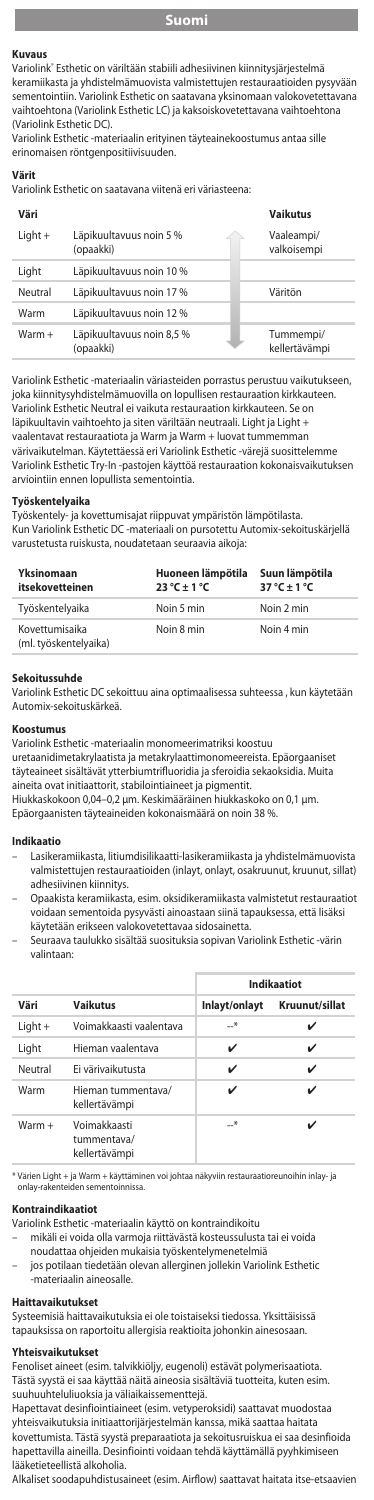sidosaineiden vaikutusta.

#### **Käyttö**

Katso lisätietoja myös Variolink Esthetic -materiaalin kanssa käytettyjen tuotteiden käyttöohjeista.

**1 Väliaikaisen rakenteen poistaminen ja kaviteetin puhdistaminen** Puhdista kaviteetti tai preparaatio kiillotusharjalla ja öljyttömällä sekä fluorittomalla puhdistuspastalla (esim. fluoriton Proxyt') mahdollisista väliaikaisen kiinnityssementin jäänteistä ja huuhtele vesisuihkulla. Kuivaa sen jälkeen vedettömällä/öljyttömällä ilmalla. Varo kuivaamasta liikaa.

#### **Huomautus:**

Puhdistaminen alkoholilla voi johtaa dentiinin ylikuivumisee

#### **2 Restauraation sovitus ja kuivaus**

Aseta restauraatio paikalleen vastaavan Variolink Esthetic Try-In -pastan avulla ja tarkista restauraation sävy, istuvuus ja purenta.

Tee okkluusion tarkastus erittäin varovasti, kun käytät helposti särkyviä ja hauraita keraamisia materiaaleja, jotka voivat murtua sementöimättömässä tilassa.

Tee korjauksia tarvittaessa hienolla timantilla keskisuurella pyörimisnopeudella, kevyellä paineella ja riittävällä vesijäähdytyksellä. Kiillota hiottu pinta.

Työskentelyalueen varma eristys – mieluiten kofferdamilla,

esim. OptraDam® Plus, vaihtoehtoisesti vanurullilla ja sylki-

imurilla – on välttämätöntä käyttäessäsi adhesiivista sidostavaa yhdistelmämuovitekniikkaa.

Jos hampaan kovakudos kontaminoituu sovituksen aikana syljestä tai verestä, se on puhdistettava uudelleen kohdassa 1 selostetulla tavalla.

# **3 Restauraation esikäsittely**

- 1 **Assiauraation Canuarticity**<br>Jos hammaslaboratoriossa esikäsitelty restauraatio kontaminoituu sovituksen aikana syljestä tai verestä, restauraation kontaminoitunut
	- kiinnityspinta on puhdistettava Ivocleanilla seuraavalla tavalla: Huuhtele restauraatio sovituksen jälkeen huolellisesti vesisuihkulla ja kuivaa öljyttömällä ilmalla.
	- Ravista Ivocleania ennen käyttöä ja levitä sitä restauraation kiinnityspinnalle mikroharjalla tai siveltimellä siten, että pinta peittyy kokonaan.
	- Anna Ivocleanin vaikuttaa 20 sekuntia, huuhtele huolellisesti vesisuihkulla ja kuivaa öljyttömällä ilmalla.
	- Esikäsittele sitten restauraation kiinnityspinta sopivalla sidosaineella (esim. Monobond® Plus).
	- Noudata käytetyn sidosaineen käyttöohjetta.
- 3.2 Jos sovitetaan restauraatiota, jota ei ole vielä esikäsitelty laboratoriossa, on restauraatio puhdistettava sovituksen jälkeen vesisuihkulla ja kuivattava.

3.2.1 Restauraation kiinnityspinta esikäsitellään sen jälkeen seuraavalla tavalla:

- a) Lasikeramiikasta valmistetut restauraatiot (esim. IPS Empress®) Etsaa 5 %:lla fluorivetyhapolla (esim. IPS® Ceramic -etsausgeeli) 60 sekuntia tai restauraatiomateriaalien valmistajan ohjeiden mukaisesti.
	- Huuhtele restauraatio huolellisesti vesisuihkulla ja kuivaa öljyttömällä ilmalla.
	- b) Litiumdisilikaatti-lasikeramiikasta valmistetut restauraatiot (esim. IPS e.max® Press, IPS e.max CAD)
		- Etsaa 5 %:lla fluorivetyhapolla (esim. IPS® Ceramic -etsausgeeli) 20 sekuntia tai restauraatiomateriaalien valmistajan ohjeiden mukaisesti.
		- Huuhtele restauraatio huolellisesti vesisuihkulla ja kuivaa öljyttömällä ilmalla.
	- c) Zirkoniumoksidi- (esim. IPS e.max ZirCAD, Zenostar®) tai alumiinioksidikeramiikka
		- Hiekkapuhalla restauraation sisäpinta (hiekkapuhallusparametrit restauraatiomateriaalien valmistajan ohjeiden mukaan).
		- Puhdista tarvittaessa ultraäänilaitteessa noin 1 minuutin ajan.
		- Huuhtele restauraatio huolellisesti vesisuihkulla ja kuivaa öljyttömällä ilmalla.
		- **TÄRKEÄÄ!** Vahvan sidoksen takaamiseksi zirkoniumoksidipintoja ei saa puhdistaa fosforihapolla.
	- d) Yhdistelmämuovista tai kuituvahvisteisesta yhdistelmämuovista valmistetut restauraatiot
		- Puhalla restauraation sisäpinta (restauraatiomateriaalien
		- valmistajan ohjeiden mukaan).
		- Puhdista tarvittaessa ultraäänilaitteessa noin 1 minuutin ajan. – Huuhtele restauraatio huolellisesti vesisuihkulla ja kuivaa öljyttömällä ilmalla.
- 3.2.2 Sivele sen jälkeen Monobond Plus -valmistetta siveltimellä tai mikroharjalla esikäsitellyille pinnoille, anna vaikuttaa 60 sekuntia ja puhalla sen jälkeen voimakkaalla ilmavirralla.

#### **4 Preparaation esikäsittely ja sidosaineen (esim. Adhese® Universal) levittäminen**

Noudata käytetyn sidosaineen käyttöohjetta.

# **4.1 Esikäsittely fosforihappogeelillä (valinnainen)**

Sidostumista kiilteeseen voidaan parantaa selektiivietsaamalla kiille tai käyttämällä etsaus-/huuhtelutekniikkaa. Preparoimattomat kiillepinnat on esikäsiteltävä fosforihapolla (esim. Total Etch). Noudata fosforihappoa sisältävän geelin käyttöohjetta.

a) Selektiivinen kiilteen etsaus

Levitä fosforihappoa sisältävää geeliä (esim. Total Etch) kiilteelle ja anna vaikuttaa 15–30 sekuntia. Huuhtele materiaali sitten huolellisesti pois voimakkaalla vesisuihkulla vähintään 5 sekunnin ajan ja kuivaa paineilmalla, kunnes etsatun kiilteen pinta näyttää liitumaisen .<br>valkealta.

b) Etsaus- ja huuhtelutekniikka Levitä fosforihappoa sisältävää geeliä (esim. Total Etch) ensin preparoidulle kiilteelle ja sitten dentiinille. Anna etsausgeelin vaikuttaa 15–30 sekuntia kiilteessä ja 10–15 sekuntia dentiinissä. Huuhtele materiaali sitten huolellisesti pois voimakkaalla vesisuihkulla vähintään 5 sekunnin ajan ja kuivaa paineilmalla, kunnes etsatun kiilteen pinta näyttää liitumaisen valkealta.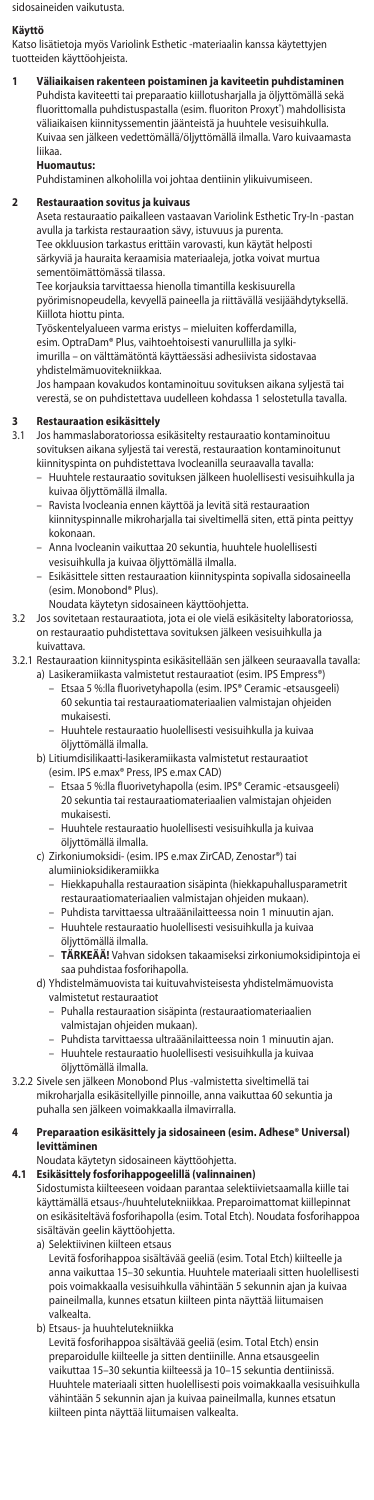# **4.2 Adhese Universal -sidosaineen käyttö**

- Kostuta hampaan sidostettavat pinnat hyvin Adhese Universal -sidosaineella. Aloita kiilteestä.
- Hiero sidosainetta vähintään 20 sekuntia hampaan pintaan. Tätä aikaa on noudatettava. Pelkkä sidosaineen levittäminen hampaan pinnalle ilman hieromista ei riitä.
- Puhalla Adhese Universal -sidosainetta öljyttömällä ja kuivalla paineilmalla, kunnes kalvon pinta on kiiltävä ja liikkumaton.
- Valokoveta Adhese Universal -sidosainetta 10 sekuntia valonvoimakkuuden ollessa ≥500 mW/cm² (esim. Bluephase® Style).

# **5 Restauraation asetus paikalleen**

– Aseta ruiskuun aina ennen jokaista käyttökertaa uusi sekoituskanyyli. Pursota Variolink Esthetic DC -materiaalia sekoituskärjestä ja levitä tarvittava määrä suoraan restauraatioon.

Koska kiinnitysmateriaali kovettuu käytetyssä sekoituskanyylissä, se toimii kanyylin sisällön tulppana seuraavaan käyttökertaan saakka (jolloin vaihdettava uusi kanyyli).

**Huomautus:** Variolink Esthetic DC on käytettävä heti sekoituskärjestä pursottamisen jälkeen ja restauraatio on istutettava paikalleen. Levitä Variolink Esthetic DC suoraan restauraation sisäpinnalle. Variolink Esthetic DC -materiaalin laittaminen esikäsiteltyyn preparaatioon tai kaviteettiiin ei ole sallittua. Tämä nopeuttaisi sementin kovettumisprosessia huomattavasti ja saattaisi siten vaikuttaa kielteisesti restauraation istuvuuteen.

#### – Istuta restauraatio ja **pidä se tukevasti paikoillaan ylimäärien poiston aikana**.

- Poista kaikki ylimääräinen kiinnitysmateriaali.
	- a) Poistotekniikka

Poista ylimäärät välittömästi mikroharjalla/siveltimellä/ vaahtomuovipelletillä/hammaslangalla tai hammaskiviinstrumentilla. Poista ylimäärät ajoissa erityisesti vaikeapääsyisiltä alueilta (proksimaali- ja gingivaalireunat, siltojen väliosat). b) Neljännestekniikka (enintään 6 siltapilarille) – Kaikki ylimäärät

valokovetetaan ja poistetaan sen jälkeen Valokoveta ylimäärämateriaali valokovettajalla (esim. Bluephase Style) **2 sekuntia** per neljännessivu (mesio-oraalinen, distooraalinen, mesiobukkaalinen, distobukkaalinen) enintään 10 mm:n etäisyydeltä.

Tämän jälkeen ylimääräsementin poistaminen hammaskiviinstrumentilla on helpompaa. Poista ylimäärät ajoissa erityisesti vaikeapääsyisiltä alueilta (proksimaali- ja gingivaalireunat, siltojen väliosat).

#### **6 Polymerointi**

- Kaikkien yhdistelmämuovien tavoin myös Variolink Esthetic .<br>Ilin pintaan syntyy happi-inhibitiokerros. Tämä tarkoittaa sitä, että polymeroinnin aikana ilman hapen kanssa kosketuksessa oleva<br>materiaalin pinta (noin 50 μm) ei kovetu. Tämän estämiseksi peitä<br>reuna-alueet glyseriinigeelillä tai ilmaesteellä (esim. Liquid Strip) heti ylimäärien poistamisen jälkeen.
- Polymeroi Variolink Esthetic -materiaalia segmenteissä aloittaen proksimaalireunoista:

| Valoteho                       | Altistusaika per<br>keramiikan mm ja<br>segmentti |                       |
|--------------------------------|---------------------------------------------------|-----------------------|
| 500-1 000 mW/cm <sup>2</sup>   | 20s                                               |                       |
| $\geq 1000$ mW/cm <sup>2</sup> | 10 <sub>s</sub>                                   | Esim. Bluephase Style |

– Huuhtele pois glyseriinigeeli/ilmaeste (esim. Liquid Strip).

#### **7 Restauraation viimeistely**

– Viimeistele sementtisaumat tarvittaessa viimeistelytimanteilla.

- Kiillota restauraation reunat/sementtisaumat sopivilla kiillotuskärjillä<br>(esim Astronol®) sekä viimeistely- ja hiontasuikaleilla (esim. Astropol®) sekä viimeistely- ja hiontasuika
	- Tarkista purenta ja toiminta ja tee tarvittavat korjaukset.

# **Varoitus**

- Kovettumaton Variolink Esthetic ei saa joutua kosketukseen ihon/ limakalvojen tai silmien kanssa.
- Kovettumaton Variolink Esthetic voi aiheuttaa lievää ärsytystä ja johtaa
- metakrylaattiyliherkkyyteen. Kaupallisesti saatavat lääketieteelliseen käyttöön tarkoitetut käsineet eivät suojaa metakrylaattien herkistävältä vaikutukselta.

### **Käyttöikä ja säilytys**

- 
- Säilytä Variolink Esthetic -materiaalia 2–28 °C:n lämpötilassa. Älä käytä Variolink Esthetic -materiaalia viimeisen käyttöpäivämäärän jälkeen.
- Älä desinfioi ruiskuja hapettavilla desinfektioaineilla. Varmista Variolink Esthetic DC -sementtiruiskun ilmatiiviys jättämällä
	- käytetty sekoituskärki paikoilleen.
- Viimeinen käyttöpäivämäärä: katso merkintä ruiskuissa ja pakkauksissa.

#### **Säilytä lasten ulottumattomissa! Vain hammaslääketieteelliseen käyttöön.**

Tämä materiaali on tarkoitettu ainoastaan hanmastääketitelelliseen käyttöön. Materiaalia tulee<br>käsitellä tarkasti käyttööhjeita noudattamalla. Valmistaja ei vastaa vahingoista, jotka johtuvat<br>siitä, että käyttööhjeita tai

# **Norsk**

#### **Beskrivelse**

Variolink® Esthetic er et fargestabilt, adhesivt festesystem for permanent sementering av porselens- og komposittrestaureringer. Variolink Esthetic leveres i en rent lysherdende (Variolink Esthetic LC) og en dualherdende versjon (Variolink Esthetic DC).

Den spesielle sammensetningen av fyllingen gir Variolink Esthetic en svært høy kontrast.

#### **Farger**

Variolink Esthetic leveres i følgende fem fargenyanser: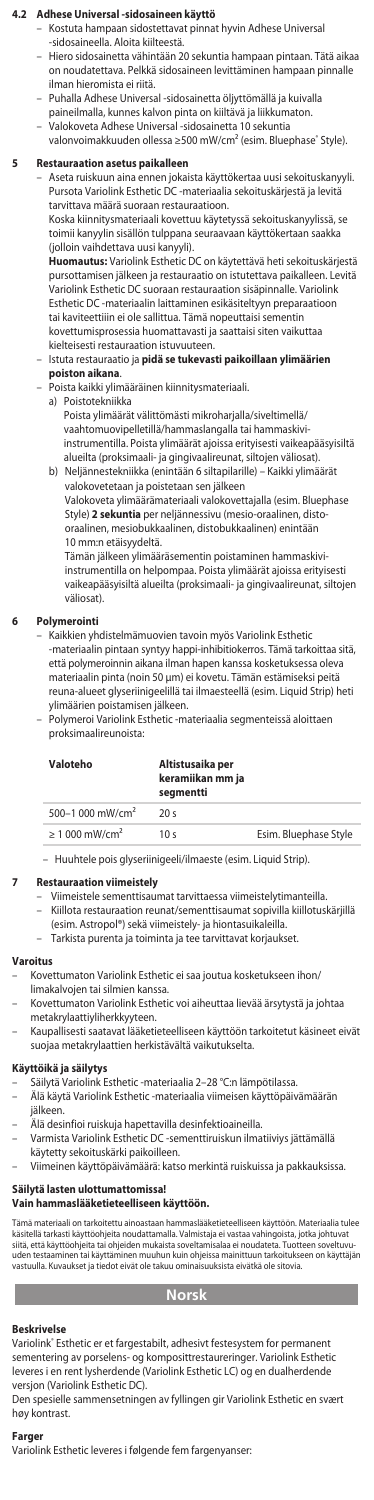#### **Farge Virkning**

| $Light +$ | Transparens ca. 5 % (opak)   | Lysere/hvitere |
|-----------|------------------------------|----------------|
| Light     | Transparens ca. 10 %         |                |
| Neutral   | Transparens ca. 17 %         | Ingen          |
| Warm      | Transparens ca. 12 %         |                |
| Warm +    | Transparens ca. 8,5 % (opak) | Mørkere/gulere |

Graderingen av Variolink Esthetic-fargene er basert på virkningen en sementeringskompositt har på den endelige restaureringens luminans. Variolink Esthetic Neutral påvirker ikke luminansen. Samtidig har den høyest transparens og er dermed nøytral i fargen. Light og Light + gjør restaureringene lysere, mens Warm og Warm + gir et mørkere samlet fargeinntrykk. For å vurdere den samlede virkningen av restaureringen kombinert med de ulike Variolink Esthetic-fargene før permanent sementering, anbefaler vi å bruke Variolink Esthetic innprøvningspastaene.

#### **Bearbeidingstid**

Bearbeidingstid og herdetid og herdetid avhenger av omgivelsestemperaturen. Følgende tider gjelder straks Variolink Esthetic DC har blitt presset ut av den Automix-sprøyten:

| Når den brukes kun<br>som selvherdende | Romtemperatur<br>$23^{\circ}$ C ± 1 $^{\circ}$ C | Intraoral<br>$37^\circ C + 1^\circ C$ |
|----------------------------------------|--------------------------------------------------|---------------------------------------|
| Bearbeidingstid                        | ca. 5 min.                                       | ca. 2 min                             |
| Herdetid<br>(inkl. bearbeidingstid)    | ca. 8 min                                        | ca. 4 min                             |

#### **Blandeforhold**

Variolink Esthetic DC presses alltid ut av Automix-sprøyten i riktig forhold.

# **Sammensetning**

Monomermatrisen til Variolink Esthetic er sammensatt av uretandimetakrylat og andre metakrylatmonomerer. De uorganiske fyllstoffene består av ytterbiumtrifluorid og sfæroid blandingsoksid. I tillegg inneholder de

initiatorer, stabilisatorer og pigmenter. Partikkelstørrelsen er 0,04–0,2 μm. Gjennomsnittlig partikkelstørrelse er 0,1 µm. Det totale volumet av uorganiske fyllstoffer er ca. 38 %.

#### **Indikasjon**

- Permanent sementering av glasskeramikk, litiumdisilikatglasskeramikk og komposittrestaureringer (inlays, onlays, trekvartkroner, kroner, broer). – Opake porselensrestaureringer, f.eks. oksidporselen, kan bare sementeres
- permanent hvis det i tillegg brukes et adhesiv som lysherdes separat. – Følgende oversikt gir anbefalinger om valg av egnet Variolink Esthetic-
- farge:

|           |                                   |                   | Indikasjoner |
|-----------|-----------------------------------|-------------------|--------------|
| Farge     | Virkning                          | Inlays/<br>onlays | Kroner/broer |
| $Light +$ | gjør betydelig lysere             | $\rightarrow$     | ✓            |
| Light     | gjør litt lysere                  | ✓                 |              |
| Neutral   | ingen fargevirkning               | ✓                 | ✓            |
| Warm      | gjør litt mørkere/<br>qulere      | ✓                 |              |
| $Warm +$  | gjør betydelig mørkere/<br>aulere | $\rightarrow$     |              |

\* Bruken av fargene Light + og Warm + kan føre til synlige kantområder på restaureringene ved sementering av inlays/onlay

**Kontraindikasjon** Bruk av Variolink Esthetic er kontraindikert

- hvis det ikke kan oppnås et tilstrekkelig tørt arbeidsområde eller den foreskrevne arbeidsteknikken ikke kan brukes
- dersom pasienten har en kjent allergi mot noen av innholdsstoffene i Variolink Esthetic.

### **Bivirkninger**

Det finnes ingen kjente systemiske bivirkninger. I enkelte tilfeller er det rapportert om allergiske reaksjoner mot enkelte komponenter.

# **Vekselvirkninger**

Fenolholdige substanser (f.eks. vintergrønnolje, eugenololje) hemmer polymerisering. Derfor må bruk av produkter som inneholder disse .<br>nponentene unngås, f.eks. munnskyllevann og midlertidige sementer. Oksidative desinfeksjonsmidler (f.eks. hydrogenperoksid) kan ha vekselvirkninger med initiatorsystemet, noe som kan ha negativ effekt på herdeprosessen. Derfor må man ikke desinfisere restaureringen og sprøyten ed oksiderende midler. Desinfisering kan utføres ved å tørke av med medisinsk alkohol.

Alkaliske blåsemidler på dentin (f.eks. Airflow) kan skade virkningen av selvetsende adhesiver.

#### **Bruksområde**

For å få mer detaljert informasjon kan du også lese bruksanvisningen for produktene som brukes sammen med Variolink Esthetic.

**1 Fjerning av midlertidig restaurering og rengjøring av kaviteten** Fjern mulige rester av den midlertidige sementen fra kaviteten

eller komponenten med en poleringsbørste og en olje- og fluoridfri<br>rengjøringspasta (f.eks. Proxyt® fluoridfri). Spyl med vannspray. Tørk deretter med olje- og vannfri luft. Unngå uttørking. **Merk:**

Rengjøring med alkohol kan føre til uttørking av dentin.

# **2 Innprøving av restaureringen og tørrlegging**

Plasser restaureringen med ønsket Variolink Esthetic innprøvningspasta og sjekk fargen, tilpasningen og okklusjonen av restaureringen. Man må svært forsiktig når man sjekker okklusjonen på skjøre porselensobjekter før de har blitt permanent sementert, da det er fare for fraktur.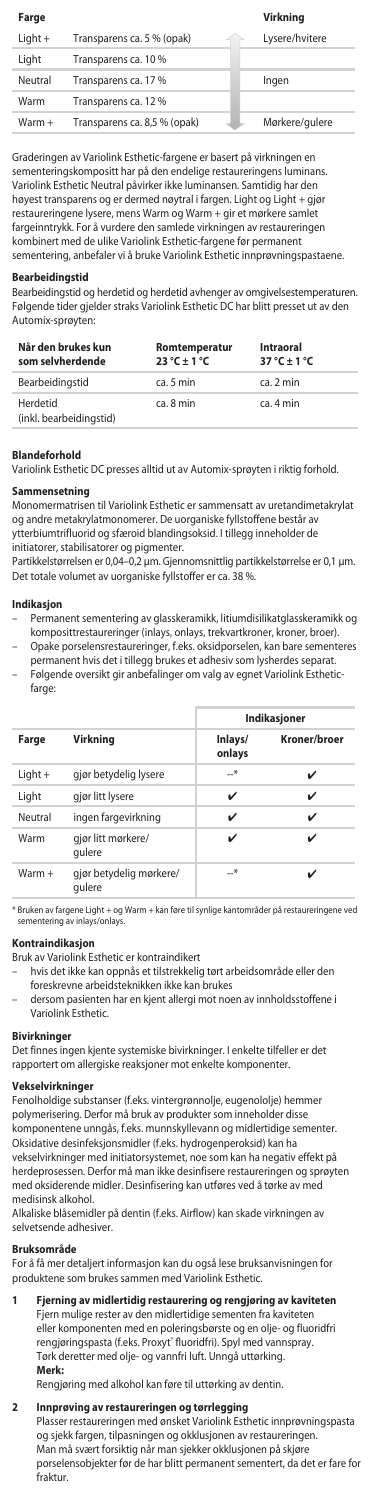Ved behov kan du foreta justeringer med fine diamanter med middels hastighet og med lett trykk og nødvendig vannkjøling. Poler slipte overflater. Ved adhesiv sementering med kompositter kreves sikker tørrlegging av

arbeidsområdet – fortrinnsvis med kofferdam, f.eks. OptraDam® Plus, eller alternativt med bomullsruller og en spyttsuge

Dersom tannsubstansen forurenses av spytt eller blod under innprøvningen, må det rengjøres igjen som beskrevet i punkt 1.

- **3 Forbehandling av restaureringen** 3.1 Dersom en restaurering som har blitt forbehandlet i tannlaboratoriet, har blitt forurenset av spytt eller blod under innprøvningen, må den forurensede bondingoverflaten på restaureringen rengjøres som følger:
	- Etter innprøvningen spyles restaureringen grundig med vannspray og tørkes med oljefri luft.
	- Rist Ivoclean før bruk og dekk bondingoverflaten på restaureringen fullstendig med produktet med en mikrobørste eller pensel. – La Ivoclean virke i 20 s og spyl deretter grundig med vannspray og
	- tørk med oljefri luft. – Deretter påfører du et egnet adhesiv på bondingoverflaten (f.eks. Monobond® Plus).
	- Sørg for å følge bruksanvisningen til adhesivet som brukes.

# 3.2 Restaureringer som ikke har blitt forbehandlet av laboratoriet må spyles med vannspray og tørkes etter innprøvningsprosedyren.

- 3.2.1 Deretter må bondingoverflaten på restaureringen behandles som følger:
- a) Glasskeramikkrestaureringer (f.eks. IPS Empress®) Ets med 5 % flussyre (f.eks. IPS® Ceramic Etching Gel) i 60 s eller i samsvar med bruksanvisningen til produsenten av restaureringsmaterialet.
	- Spyl deretter grundig med vannspray og tørk med oljefri luft. b) Restaureringer av litium-disilikat-glasskeram (f.eks. IPS e.max® Press,
		- IPS e.max CAD)
			- Ets med 5 % flussyre (f.eks. IPS® Ceramic Etching Gel) i 20 s eller i samsvar med bruksanvisningen til produsenten av
			- restaureringsmaterialet. – Spyl deretter restaureringen grundig med vannspray og tørk med oljefri luft.
	- c) Restaureringer av zirkoniumoksid (f.eks. IPS e.max ZirCAD, Zenostar®) eller aluminiumoksidkeram
		- Sandblås den innvendige flaten på restaureringen (sandblåsingsparametere i samsvar med bruksanvisningen til
		- produsenten av restaureringsmaterialet). – Rengjør restaureringen ved behov i ultralydbad i omtrent ett minutt.
		- Spyl deretter restaureringen grundig med vannspray og tørk med oljefri luft.
		- **VIKTIG!** For å oppnå optimal binding må du ikke rengjøre zirkoniumoksidflater med fosforsyre.

### d) Kompositt- eller fiberforsterkede komposittrestaureringer

- Sandblås den innvendige flaten på restaureringen (sandblåsingsparametere i samsvar med bruksanvisningen til produsenten av restaureringsmaterialet).
	- Rengjør restaureringen ved behov i en ultralydenhet i omtrent ett minutt.
	- Spyl deretter restaureringen grundig med vannspray og tørk med oljefri luft.
- 3.2.2 Påfør Monobond Plus med en pensel eller en mikrobørste på de forbehandlede flatene, la stoffet virke i 60 s og fjern det så med en sterk luftstråle.
- **4 Forbehandling av restaureringen og påføring av adhesiv (f.eks. Adhese® Universal)**
	- Følg bruksanvisningen for adhesivet som brukes.

**4.1 Klargjøring med fosforsyregel (valgfritt)** Bindingen til emaljen kan forbedres ved selektiv etsing av emaljen eller ved å bruke "ets-og-skyll"-teknikken. Upreparerte emaljeoverflater må klargjøres med fosforsyre (f.eks. Total Etch). Følg bruksanvisningen for det fosforsyreholdige etsegelen.

- a) Selektiv emaljeetsing
- Påfør fosforsyregel (f.eks. Total Etch) på emaljen og la den virke i 15–30 s. Spyl deretter grundig med en kraftig vannstråle i minst 5 s og tørk med trykkluft til den etsede emaljeflaten ser kritthvit ut. b) Etse- og skylleteknikk
- Påfør fosforsyregel (f.eks. Total Etch) først på den klargjorte emaljen og deretter på dentinet. Syren skal virke på emaljen i 15–30 s og på dentinet i 10–15 s. Spyl den deretter grundig bort med en kraftig vannstråle i minst 5 s og tørk med trykkluft til den etsede emaljeflaten ser kritthvit ut.

- **4.2 Påføring av Adhese Universal** Begynn med emaljen og fukt tannoverflatene som skal behandles, fullstendig med Adhese Universal.
	- Gni adhesivet inn i tannoverflaten i minst 20 sekunder. Denne tiden må ikke reduseres. Det er ikke tilstrekkelig bare å fordele adhesivet utover tannoverflaten.
	- Blås Adhese Universal utover med olje- og fuktfri trykkluft til du får et blankt, ubevegelig filmlag.
	- Lysherd Adhese Universal i 10 sekunder med en lysintensitet på ≥ 500 mW/cm² (f.eks. Bluephase® Style).

**5 Tilpasning av restaureringen** – Før hver påføring settes en ny blandespiss på sprøyten. Press ut Variolink Esthetic DC fra Automix-sprøyten og påfør ønsket mengde direkte på restaureringen.<br>Ettersom sementeringsmi

.<br>m sementeringsmaterialet herdes i den brukte blandespissen tjener det som en forsegling for det gjenværende innholdet i sprøyten

til det skal brukes igjen (erstatt med en ny spiss). **Merknad:** Variolink Esthetic DC må bearbeides raskt etter påføring fra Automix-sprøyten og restautreringen settes inn. Påfør Variolink Esthetic DC direkte på den innvendige flaten av restaureringen. Direkte påføring av Variolink Esthetic DC på restaurering eller kavitet som er forbehandlet med adhesiv er ikke indikert, da dette vil akselerere herdeprosessen vesentlig og dermed påvirke restaureringens passform på negativ måte.

# – Plasser restaureringen og **fikser/hold den på plass mens du fjerner**

**overflødig materiale**. – Fjern alt overflødig sementeringskompositt. a) Tørketeknikk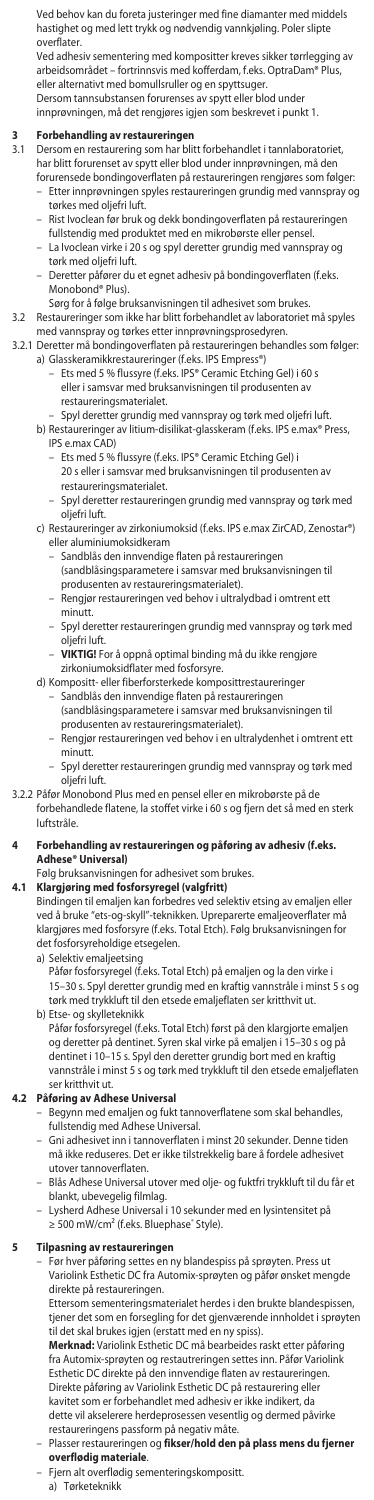Fjern overflødig materiale umiddelbart med en pensel, tanntråd eller en scaler. Sørg for å fjerne overflødig materiale i tide, spesielt på områder som er vanskelige å nå (approksimale områder, gingivale kanter, bromellomledd).

 b) Fjerdedelsteknikk (maks. 6 bropilarer) - lysherding av overflødig materiale og deretter fjerning Overflødig sement lysaktiveres med polymeriseringslampe (f.eks. Bluephase Style) **i 2 s** per kvart overflate (mesiooralt, distooralt, mesiobukkalt, distobukkalt) med en avstand på maks. 10 mm. Deretter er den overflødige sementen lett å fjerne med en scaler. Sørg for å fjerne overflødig materiale i tide, spesielt på områder som er vanskelige å nå (approksimale områder, gingivale kanter, bromellomledd).

# **6 Polymerisering**

- Som med alle kompositter er Variolink Esthetic gjenstand for oksygeninhibering. Dette betyr at overflatelaget (ca. 50 μm) ikke polymeriseres under herdingen, da det kommer i kontakt med oksygen fra luften. For å hindre dette må kantene på restaureringen tildekkes med glyseringel/air block (f.eks. Liquid Strip) umiddelbart etter fjerning av overflødig materiale.
- Polymeriser Variolink Esthetic i segmenter og start med de approksimale kantene:

### **Lysintensitet Belysningstid**

# **per mm porselen og segment** 500 - 1000 mW/cm² 20 s ≥ 1000 mW/cm² 10 s F.eks. Bluephase Style

– Skyll av glyseringel/airblock (f.eks. Liquid Strip).

### **7 Pussing og polering av den ferdige restaureringen**

- Puss/poler sementfugene med prepareringsdiamanter ved behov. – Poler restaureringskanter/sementfuger med egnede polerere (f.eks.
	- Astropol®) og finer- og polerstrips.
	- Sjekk okklusjon og funksjonsbevegelser og korriger ved behov.

#### **Advarsler**

- Unngå at uherdet Variolink Esthetic kommer i kontakt med hud, slimhinner og øyne.
- Uherdet Variolink Esthetic kan ha en lett irriterende virkning og føre til allergi mot metakrylater.
- Vanlige medisinske hansker gir ingen beskyttelse mot den
- allergifremkallende effekten av metakrylater.

# **Holdbarhet og oppbevaring**<br>- Oppbevar Variolink Esthet

- Variolink Esthetic ved 2–28 °C
	- Bruk ikke Variolink Esthetic etter utløpsdatoen.
	- Sprøyter må ikke desinfiseres med oksiderende desinfeksjonsmidler.
- For å sikre tett forsegling av Variolink Esthetic DC Automix-sprøyte
- etterlates blandespissen på sprøyten etter bruk.
	- Utløpsdato: se merknad på sprøyter og pakninger.

### **Oppbevares utilgjengelig for barn!**

**Bare til odontologisk bruk.**

Materialet er urvildet til bruk kun på det odontologiske området. Arbeid med produktet skal<br>utføres strengt i samsvar med bruksanvisningen. Produsenten påtar seg ikke noe ansvar for<br>skader som oppstår på grunn av annen bru

# **Nederlands**

# **Omschrijving**

Variolink® Esthetic is een kleurstabiel, adhesief bevestigingsmateriaal voor het permanent cementeren van keramische restauraties en composietrestauraties. Variolink Esthetic wordt aangeboden in een volledig lichtuithardende variant (Variolink Esthetic LC) en een duaal uithardende variant (Variolink Esthetic DC). Door de speciale samenstelling van de vulstoffen heeft Variolink Esthetic een zeer hoge radiopaciteit

### **Kleurtinten**

Variolink Esthetic is verkrijgbaar in de volgende vijf kleurtinten:

| Kleur     |                                        | <b>Effect</b>                 |
|-----------|----------------------------------------|-------------------------------|
| $Light +$ | Translucentie ongeveer 5%<br>(opaak)   | Lichter/<br>witter van kleur  |
| Light     | Translucentie ongeveer 10%             |                               |
| Neutral   | Translucentie ongeveer 17%             | Geen                          |
| Warm      | Translucentie ongeveer 12%             |                               |
| $Warm +$  | Translucentie ongeveer 8,5%<br>(opaak) | Donkerder/<br>geler van kleur |

De translucentiegradaties van de Variolink Esthetic-kleurtinten zijn gebaseerd op het effect dat een bevestigingscomposiet heeft op de helderheidswaarde van de definitieve restauratie. Variolink Esthetic Neutral heeft geen effect op de helderheidswaarde. Tegelijkertijd heeft het materiaal de hoogste translucentie en is dus kleurneutraal. Light en Light + geven restauraties een lichtere tint, terwijl Warm en Warm + een donkerdere kleurtint geven. Om vóór het definitief cementeren van een restauratie het effect van de verschillende Variolink Esthetic-kleurtinten te kunnen inschatten, raden wij aan de try-in-pasta's van Variolink Esthetic te gebruiken.

### **Verwerkingstijd**

De verwerkingstijd en uithardingstijd hangen af van de

omgevingstemperatuur. Vanaf het moment dat Variolink Esthetic DC uit de automixspuit is gedoseerd, zijn de volgende tijden van toepassing: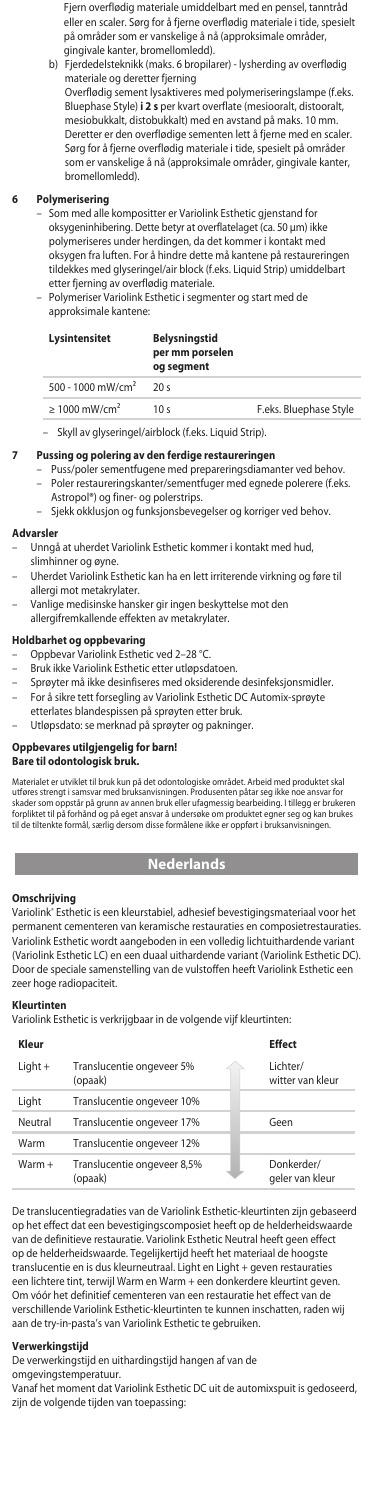| Als het materiaal geheel<br>zelfuithardend wordt<br>aebruikt | Kamertemperatuur<br>$23^{\circ}$ C + 1 $^{\circ}$ C | Intra-oraal<br>$37^{\circ}$ C + 1°C |
|--------------------------------------------------------------|-----------------------------------------------------|-------------------------------------|
| Verwerkingstijd                                              | ongeveer 5 min.                                     | ongeveer 2 min.                     |
| Uithardingstijd<br>(inc. verwerkingstiid)                    | ongeveer 8 min.                                     | ongeveer 4 min.                     |

#### **Mengverhouding**

Variolink Esthetic DC wordt altijd in de optimale mengverhouding uit de automixspuit gedoseerd:

# **Samenstelling**

De monomeermatrix van Variolink Esthetic bestaat uit urethaandimethacrylaat en andere methacrylaatmonomeren. De anorganische vulstoffen bestaan uit ytterbiumtrifluoride en sferoïde mengoxiden. Verder zijn er initiatoren stabilisatoren en pigmenten toegevoegd.

De deeltjesgrootte ligt tussen de 0,04–0,2 μm. De gemiddelde deeltjesgrootte bedraagt 0,1 µm.

Het totale volumepercentage van anorganische vulstoffen is ongeveer 38%.

### **Indicatie**

- Permanente adhesieve bevestiging van restauraties van glaskeramiek, lithiumdisilicaatglaskeramiek en composiet (inlays, onlays, gedeeltelijke kronen, kronen, bruggen).
- Restauraties die gemaakt zijn van opake keramische materialen, bijv. oxidekeramiek, kunnen alleen permanent worden bevestigd als er een extra adhesief wordt gebruikt met behulp van aparte lichtuitharding. – In het volgende overzicht vindt u adviezen voor het kiezen van de juiste
- kleurtint Variolink Esthetic:

|           | <b>Effect</b>                                  | <b>Indicaties</b> |                    |
|-----------|------------------------------------------------|-------------------|--------------------|
| Kleur     |                                                | Inlays/<br>onlays | Kronen/<br>bruggen |
| $Light +$ | maakt aanzienlijk lichter                      | *                 | ✓                  |
| Light     | maakt jets lichter                             | ✓                 | ✓                  |
| Neutral   | geen kleureffect                               | ✓                 | ✓                  |
| Warm      | maakt jets donkerder/<br>geler van kleur       | ✓                 |                    |
| $Warm +$  | maakt aanzienlijk<br>donkerder/geler van kleur | $-$ *             |                    |

\* De kleurtinten Light + en Warm + kunnen bij het cementeren leiden tot een zichtbare restauratierand.

#### **Contra-indicatie**

De toepassing van Variolink Esthetic is gecontra-indiceerd

- bij onvoldoende drooglegging van het werkgebied, of wanneer de
- voorgeschreven procedures niet mogelijk zijn;
- bij bekende allergie van de patiënt voor een van de bestanddelen van Variolink Esthetic

# **Bijwerkingen**

Er zijn tot op heden geen systemische bijwerkingen bekend. In uitzonderlijke gevallen zijn allergische reacties op de afzonderlijke componenten van het materiaal beschreven.

#### **Interacties**

Fenolachtige stoffen (bijv. eugenol, wintergroenolie) remmen de uitharding. Voorkom daarom gebruik van dergelijke producten, zoals mondspoelmiddelen en tijdelijke bevestigingsmaterialen. Oxidatieve desinfectiemiddelen (bijv. waterstofperoxide) kunnen het initiatorsysteem beïnvloeden en daardoor de uitharding remmen. Desinfecteer de preparatie en de spuit daarom niet met oxiderende middelen. Voer in plaats daarvan bijvoorbeeld een wisdesinfectie uit met behulp van medische alcohol.

Basische spuitmiddelen die op het dentine worden toegepast (bijv. Airflow) kunnen het effect van zelfetsende adhesieven teniet doen.

#### **Toepassing**

Raadpleeg voor meer informatie ook de gebruiksaanwijzingen van de producten die samen met Variolink Esthetic worden gebruikt.

#### **1 Verwijdering van de tijdelijke restauratie en reiniging van de caviteit**

Verwijder met een polijstborstel en een olie- en fluoridevrije reinigingspasta (bijv. Proxyt', een profylaxepasta zonder fluoride) de mogelijke restanten van de tijdelijke bevestigingscomposiet uit de caviteit of de preparatie. Spoel de caviteit of preparatie schoon met waterspray.

Droog het gebied vervolgens met olie- en vochtvrije lucht. Voorkom dat het gebied te sterk uitdroogt.

#### **Let op:**

Door te reinigen met alcohol kan het dentine te sterk uitdrogen.

### **2 Passen van de restauratie met try-in-pasta en isolatie**

Breng de restauratie aan met behulp van de gewenste Variolink Esthetic-try-in-pasta en controleer de kleur, de pasvorm en de occlusie van de restauratie.

Vanwege het risico van breuk moet bij keramische restauraties die heel breekbaar en broos zijn de occlusie alleen heel voorzichtig worden gecontroleerd of pas na permanente cementering.

Pas de restauratie indien nodig aan met behulp van een fijne diamantfrees met gemiddelde snelheid, onder lichte druk en met voldoende waterkoeling. Polijst de bijgewerkte oppervlakken. Als er wordt gewerkt met behulp van adhesieve bevestiging door middel van composieten, moet het werkgebied effectief worden geïsoleerd. Gebruik daarvoor bij voorkeur een cofferdam, zoals OptraDam® Plus, of gebruik als alternatief wattenrollen en een speekselafzuiger. Als de harde gebitsweefsels tijdens het passen gecontamineerd raken

met speeksel of bloed, moeten ze opnieuw worden gereinigd zoals onder 1 beschreven staat.

# **3 Voorbehandeling van de restauratie**

3.1 Als een in het tandtechnisch laboratorium voorbehandelde restauratie tijdens het passen gecontamineerd raakt met speeksel of bloed, moet de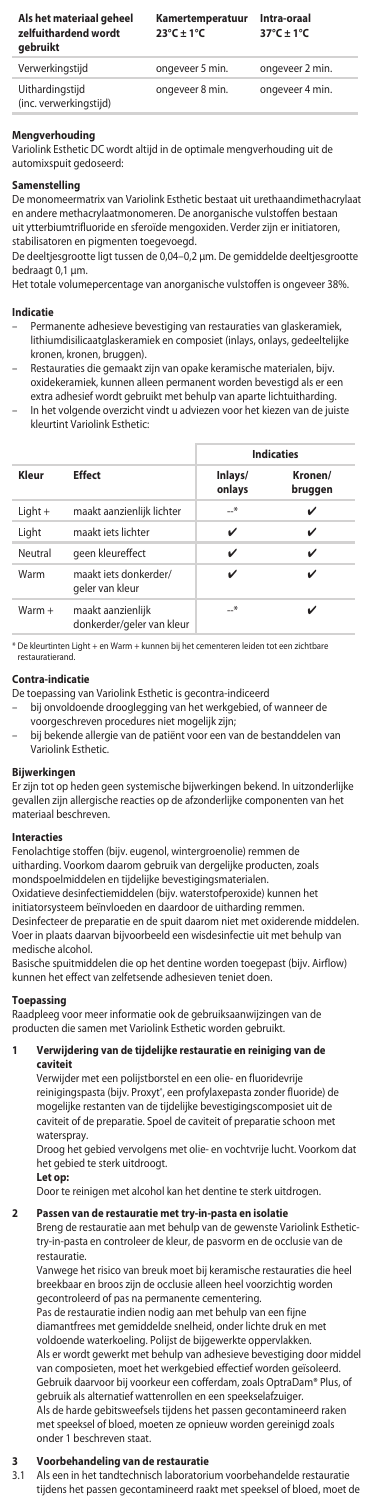restauratie als volgt worden gereinigd:

- Spoel de restauratie na het passen zorgvuldig schoon met water en droog hem met olievrije lucht.
- Schud Ivoclean voor gebruik en smeer het hechtvlak van de restauratie met behulp van een microbrush of gewone borstel
- helemaal in met het product. Laat Ivoclean gedurende 20 s inwerken, spoel de restauratie vervolgens zorgvuldig schoon met water en droog hem met olievrije lucht.
- Behandel het hechtoppervlak van de restauratie vervolgens voor met een geschikt hechtmiddel (bijv. Monobond® Plus). Raadpleeg altijd de gebruiksaanwijzing van het gebruikte hechtmiddel.
- 3.2 Restauraties die niet zijn voorbehandeld in het tandtechnisch laboratorium moeten na het passen worden schoongespoeld met waterspray en vervolgens worden gedroogd.
- 3.2.1 Conditioneer de hechtvlakken van de restauratie daarna als volgt:
- a) Glaskeramiekrestauraties (bijv. IPS Empress®) Ets gedurende 60 s met 5% waterstoffluoride (bijv. IPS® Ceramicetsgel) of volg de instructies op van de fabrikant van het restauratiemateriaal.
	- Spoel de restauratie vervolgens zorgvuldig schoon met waterspray en droog hem met olievrije lucht.
	- b) Restauraties van lithiumdisilicaatglaskeramiek (bijv. IPS e.max Press, IPS e.max CAD)
		- Ets gedurende 20 s met 5% waterstoffluoride (bijv. IPS® Ceramicetsgel) of volg de instructies op van de fabrikant van het restauratiemateriaal.
		- Spoel de restauratie vervolgens zorgvuldig schoon met waterspray en droog hem met olievrije lucht.
	- c) Zirkoniumoxidekeramiek (bijv. IPS e.max ZirCAD, Zenostar®) of aluminiumoxidekeramiek
- Zandstraal het inwendige oppervlak van de restauratie (zandstraalparameters volgens de instructies van de fabrikant van het restauratiemateriaal).
	- Reinig de restauratie indien nodig ongeveer een minuut lang in een ultrasoon bad.
- Spoel de restauratie vervolgens zorgvuldig schoon met waterspray en droog hem met olievrije lucht. – **BELANGRIJK!** Reinig de zirkoniumoxideoppervlakken niet met
	- fosforzuur, voor een sterke hechting.
	- d) Composietrestauraties of vezelversterkte composietrestauraties – Zandstraal het inwendige oppervlak van de restauratie (volgens de instructies van de fabrikant van het restauratiemateriaal).
		- Reinig de restauratie indien nodig ongeveer een minuut lang in trasoon bad.
		- Spoel de restauratie vervolgens zorgvuldig schoon met waterspray en droog hem met olievrije lucht.
- 3.2.2 Breng Monobond Plus met een borstel of een microbrush aan op de voorbehandelde oppervlakken. Laat het materiaal gedurende 60 s inwerken en blaas het dan glad met een krachtige luchtstroom.
- **4 Voorbehandeling van de preparatie en toepassing van het adhesief (bijv. Adhese® Universal)**
	- Raadpleeg de gebruiksaanwijzing van het gebruikte adhesief.
- **4.1 Conditionering met fosforzuurgel (optioneel)** De hechting aan het glazuur kan worden versterkt door het selectief etsen van het glazuur of door middel van de 'etch & rinse'-techniek. Bij niet-geprepareerde glazuuroppervlakken is conditionering met fosforzuur verplicht (bijv. Total Etch). Volg de gebruiksaanwijzing voor de fosforzuurgel op.
	- a) Selectief glazuuretsen
		- Breng de fosforzuurgel (bijv. Total Etch) aan op het glazuur en laat hem gedurende 15 à 30 s inwerken. Spoel hem daarna met een krachtige waterstraal weg, gedurende ten minste 5 s, en droog het gebied met perslucht totdat het geëtste glazuuroppervlak er kalkachtig wit uitziet.
	- b) 'Etch & rinse'-techniek
		- Breng eerst fosforzuurgel (bijv. Total Etch) aan op het geprepareerde glazuur, en dan op het dentine. Laat het etsmiddel gedurende 15 à 30 s inwerken op glazuur en gedurende 10 à 15 s op het dentine. Spoel het etsmiddel daarna met een krachtige waterstraal weg, gedurende ten minste 5 s. Droog het gebied met perslucht totdat het

# geëtste glazuuroppervlak er kalkachtig wit uitziet. **4.2 Toepassing van Adhese Universal**

- Bedek alle oppervlakken van het gebitselement die moeten worden behandeld goed met Adhese Universal, te beginnen bij het glazuur. – Wrijf het adhesief gedurende minimaal 20 s in het oppervlak van het gebitselement. Deze tijd mag niet worden ingekort. Het is niet voldoende om het adhesief alleen op het oppervlak aan te brengen zonder het in te borstelen.
- Blaas Adhese Universal glad met water- en olievrije perslucht, totdat
- een glanzende, onbeweeglijke laag is ontstaan. Hard Adhese Universal gedurende 10 s uit met een lichtintensiteit van ≥ 500 mW/cm<sup>2</sup> (bijv. Bluephase® Style).

## **5 Inpassen van de restauratie**

- Breng voor iedere applicatie een nieuwe mengtip op de spuit aan. Doseer Variolink Esthetic DC uit de automixspuit en breng de gewenste hoeveelheid direct in de restauratie aan. Omdat het bevestigingsmateriaal in de gebruikte mengtip uithardt, werkt het als verzegeling voor de inhoud van de spuit, tot deze de volgende keer (met een nieuwe tip) opnieuw wordt gebruikt. **Let op:** Gebruik Variolink Esthetic DC snel na dosering uit de automixspuit en de restauratie moet snel worden geplaatst. Breng Variolink Esthetic DC direct op het inwendige oppervlak van de restauratie aan. De toepassing van Variolink Esthetic DC is gecontra-indiceerd bij directe applicatie van het materiaal in een met adhesief behandelde preparatie of caviteit, aangezien daardoor het uithardingsproces aanzienlijk zou worden versneld en de pasvorm van de restauratie daardoor ernstig te lijden zou kunnen hebben. – Plaats de restauratie en **fixeer hem/houd hem op zijn plaats tijdens**
- **het verwijderen van overtollig materiaal**. Verwijder al het overtollige bevestigingsmateriaal.
-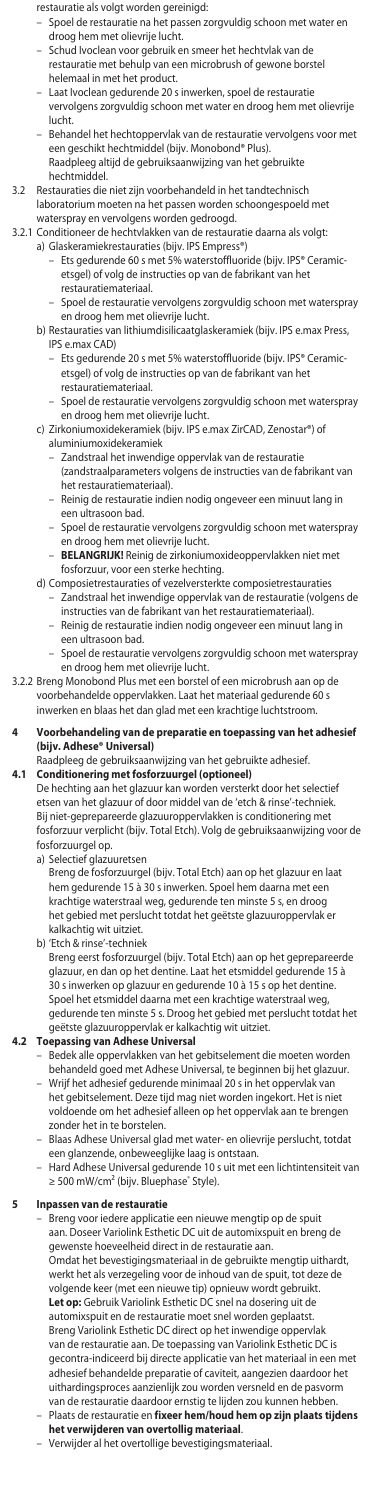### a) Veegtechniek

Verwijder overtollig materiaal direct met behulp van een microbrush/borstel/schuimplastic pellet/tandzijde of een scaler. Zorg dat het overtollige materiaal tijdig wordt verwijderd, vooral als het zich op moeilijk bereikbare plaatsen bevindt (approximale gebieden, tandvleesranden, brugpijlers).

 b) Kwartentechniek (max. 6 brugabutments) – Hard overtollig materiaal uit met licht en verwijder het daarna.

Hard het overtollige materiaal uit met een polymerisatielamp (bijv. Bluephase Style) **gedurende 2 s** per kwartvlak (mesio-oraal, disto-oraal, mesio-buccaal, disto-buccaal) met een afstand van max. 10 mm.

Daarna kan overtollig cement gemakkelijk worden verwijderd met een scaler. Zorg dat het overtollige materiaal tijdig wordt verwijderd, vooral als het zich op moeilijk bereikbare plaatsen bevindt (approximale gebieden, tandvleesranden, brugpijlers).

#### **6 Polymerisatie**

- Net als alle andere composietsystemen is Variolink Esthetic gevoelig voor zuurstofinhibitie. Dit betekent dat de oppervlaktelaag (ong. 50 μm) tijdens het uitharden niet polymeriseert omdat hij in contact sta met zuurstof uit de omgevingslucht. Dek de randen van de restauratie direct na het verwijderen van overtollig materiaal af met glycerinegel/ een niet-luchtdoorlatend materiaal (bijv. Liquid Strip) om dit te voorkomen.
- Polymeriseer Variolink Esthetic in segmenten, te beginnen bij de approximale randen:

### **Lichtintensiteit Blootstellingsduur per mm keramiek**

|                                 | en per segment  |                       |
|---------------------------------|-----------------|-----------------------|
| 500 - 1.000 mW/cm <sup>2</sup>  | 20s             |                       |
| $\geq 1.000$ mW/cm <sup>2</sup> | 10 <sub>s</sub> | bijv. Bluephase Style |

– Spoel de glycerinegel/het niet-luchtdoorlatende materiaal (bijv. Liquid Strip) weg.

#### **7 Afwerken van de afgeronde restauratie**

- Werk de cementranden indien nodig af met een diamantfrees. Polijst de randen/cementranden indien nodig met geschikte polijstinstrumenten (bijv. Astropol®) en met fineerinstrumenten en
- polijststrips. Controleer de occlusie en de functie en pas de restauratie eventueel aan.

# **Waarschuwing**

- Voorkom contact van onuitgehard Variolink Esthetic met de huid, de slijmvliezen en de ogen.
- Niet-gepolymeriseerd Variolink Esthetic kan een licht irriterende werking
- hebben en kan tot overgevoeligheid voor methacrylaten leiden. Normaal verkrijgbare medische handschoenen bieden geen bescherming tegen het sensibiliserende effect van methacrylaten.

#### **Houdbaarheid en bewaren**

- Bewaar Variolink Esthetic bij een temperatuur van 2–28°C.
- Gebruik Variolink Esthetic niet na de vervaldatum.
	- Desinfecteer spuiten niet met oxiderende ontsmettingsmiddelen.
- Laat de mengtip op de spuit zitten, om te zorgen dat Variolink Esthetic DC goed verzegeld wordt in de automixspuit.
	- Vervaldatum: zie opdruk op de spuiten en verpakkingen.

#### **Buiten bereik van kinderen bewaren! Alleen voor tandheelkundig gebruik.**

Dit materiaal is ontwikkeld voor tandheelkundig gebruik en moet volgens de gebruiksaan-<br>wijzing worden toegepast. Indien er schade optreedt door toepassing voor andere doeleinden<br>of door verkeerd gebruik kan de fabrikant d

toepassing geschikt is, vooral als deze toepassing niet expliciet in de gebruiksaanwijzing vermeld staat. De beschrijvingen en gegevens houden geen garantie in ten aanzien van de eigenschappen en zijn niet bindend.

# **Ελληνικά**

**Περιγραφή**<br>Το Variolink" Esthetic είναι ένα συγκολλητικό σύστημα ρητινώδους κονίας σταθερού χρώματος για τη μόνιμη συγκόλληση κεραμικών αποκαταστάσεω και αποκαταστάσεων σύνθετης ρητίνης. Το Variolink Esthetic διατίθεται σε καθαρά φωτοπολυμεριζόμενη έκδοση (Variolink Esthetic LC) και έκδοση διπλού πολυμερισμού (Variolink Esthetic DC).

Η ειδική σύνθεση των ενισχυτικών ουσιών προσδίδει στο Variolink Esthetic πολύ υψηλή ακτινοσκιερότητα.

**Αποχρώσεις** Το Variolink Esthetic διατίθεται στις ακόλουθες πέντε αποχρώσεις:

| Απόχρωση  |                                            | Δράση                       |
|-----------|--------------------------------------------|-----------------------------|
| $Light +$ | Φωτοδιαπερατότητα περ. 5%<br>(αδιαφανής)   | Πιο ανοιχτό /<br>πιο λευκό  |
| Light     | Φωτοδιαπερατότητα περ. 10%                 |                             |
| Neutral   | Φωτοδιαπερατότητα περ. 17%                 | Καμία                       |
| Warm      | Φωτοδιαπερατότητα περ. 12%                 |                             |
| $Warm +$  | Φωτοδιαπερατότητα περ. 8,5%<br>(αδιαφανής) | Πιο σκούρο /<br>πιο κίτρινο |

Η διαβάθμιση των αποχρώσεων του Variolink Esthetic βασίζεται στην επίδραση που ασκεί η ρητινώδης κονία στην τιμή φωτεινότητας της τελικής αποκατάστασης. Η απόχρωση Variolink Esthetic Neutral δεν επηρεάζει την τιμή φωτεινότητας. Συγχρόνως, διαθέτει τη μεγαλύτερη φωτοδιαπερατότητα, οπότε προσφέρει και το πιο ουδέτερο αποτέλεσμα. Οι αποχρώσεις Light και Light + ανοίγουν το χρώμα των αποκαταστάσεων, ενώ οι αποχρώσεις Warm και Warm + προσφέρουν ένα σκουρότερο γενικό αποτέλεσμα. Για την αξιολόγηση του γενικού αποτελέσματος της αποκατάστασης σε σχέση με τις διάφορες αποχρώσεις Variolink Esthetic πριν τη μόνιμη συγκόλληση, συνιστάται η χρήση των δοκιμαστικών παστών Variolink Esthetic.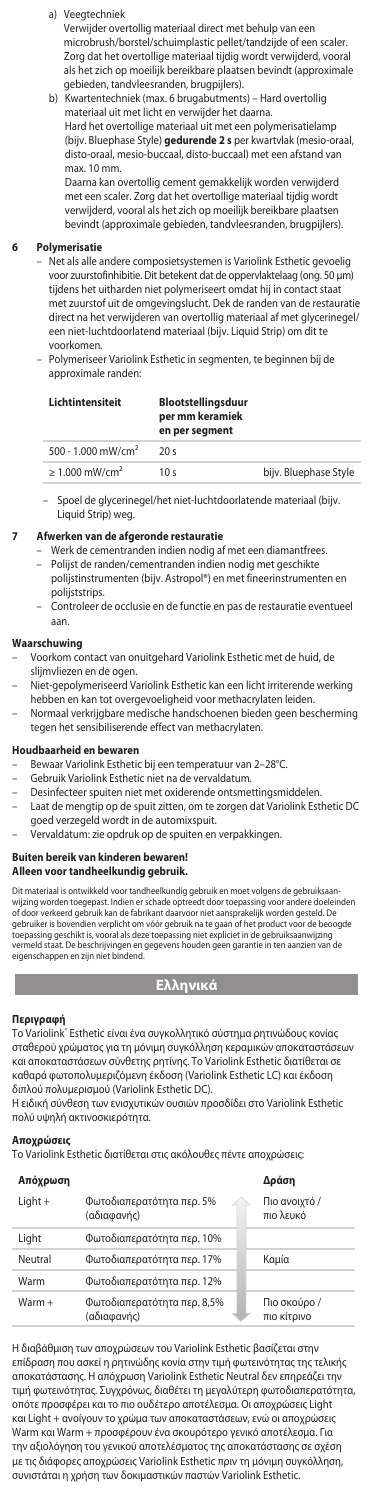### **Χρόνος εργασίας**

Οι χρόνοι εργασίας και πολυμερισμού εξαρτώνται από τη θερμοκρασία του

περιβάλλοντος χώρου. Οι ακόλουθοι χρόνοι ισχύουν αμέσως μετά την εξώθηση του Variolink Esthetic DC από τη σύριγγα αυτόματης ανάμιξης:

| Όταν χρησιμοποιείται σε<br>καθαρά<br>αυτοπολυμεριζόμενη μορφή | Θερμοκρασία<br>δωματίου<br>$23^{\circ}$ C + 1 °C | Ενδοστοματικά<br>$37^\circ C + 1^\circ C$ |
|---------------------------------------------------------------|--------------------------------------------------|-------------------------------------------|
| Χρόνος εργασίας                                               | περ. 5 λεπτά                                     | περ. 2 λεπτά                              |
| Χρόνος πολυμερισμού<br>(συμπ. χρόνου ερνασίας)                | περ. 8 λεπτά                                     | περ. 4 λεπτά                              |

**Αναλογία ανάμιξης** Το Variolink Esthetic DC χορηγείται πάντοτε από τη σύριγγα αυτόματης ανάμιξης στην ιδανική αναλογία.

#### **Σύνθεση**

Η μονομερής μήτρα του Variolink Esthetic αποτελείται από διμεθακρυλική ουρεθάνη και άλλα μεθακρυλικά μονομερή. Οι ανόργανες ενισχυτικές ουσίες περιλαμβάνουν τριφθορίδιο του υττερβίου και αναµεµιγµένα σφαιροειδή οξείδια. Επιπλέον περιέχει παράγοντες εκκίνησης, σταθεροποιητές και χρωστικές.

Το μέγεθος των σωματιδίων είναι 0,04–0,2 μm. Το μέσο μέγεθος των κόκκων είναι 0,1 µm.

Ο συνολικός όγκος των ανόργανων ενισχυτικών ουσιών είναι περ. 38%.

# **Ένδειξη**

- Ρητινώδης κονία συγκόλλησης αποκαταστάσεων από υαλοκεραμικό, υαλοκεραμικό διπυριτικού λιθίου και σύνθετη ρητίνη (ένθετα, επένθετα, όψεις, στεφάνες, γέφυρες).
- Οι αποκαταστάσεις από αδιαφανή κεραμικά υλικά, π.χ. κεραμικά οξειδίου, μπορούν να συγκολληθούν μόνιμα μόνο με τη βοήθεια πρόσθετου συγκολλητικού παράγοντα ο οποίος έχει φωτοπολυμεριστεί ξεχωριστά. – Στον παρακάτω πίνακα περιλαμβάνονται συστάσεις για την επιλογή της
- κατάλληλης απόχρωσης Variolink Esthetic:

|           |                                                         | Ενδείξεις            |                       |
|-----------|---------------------------------------------------------|----------------------|-----------------------|
| Απόχρωση  | Δράση                                                   | Ένθετα /<br>Επένθετα | Στεφάνες /<br>Γέφυρες |
| $Light +$ | ανοίγει αρκετά το χρώμα                                 | —*                   | ✓                     |
| Liaht     | ανοίγει ελαφρώς το χρώμα                                | ✓                    | ✓                     |
| Neutral   | καμία επίδραση                                          | ✓                    | ✓                     |
| Warm      | σκουραίνει ελαφρώς το<br>χρώμα/<br>το κάνει πιο κίτρινο | ✓                    |                       |
| $Warm +$  | σκουραίνει αρκετά το χρώμα/<br>το κάνει πιο κίτρινο     | —*                   |                       |

\* Κατά τη χρήση των αποχρώσεων Light + και Warm + ενδέχεται τα όρια αποκατάστασης ν<br>είναι ορατά κατά τη συνκόλληση ενθέτων / επενθέτων. είναι ορατά κατά τη συγκόλληση ενθέτων / επενθέτων.

# **Αντένδειξη**

- Η χρήση του Variolink Esthetic αντενδείκνυται
	- εάν δεν είναι δυνατόν να εξασφαλιστεί στεγνό πεδίο εργασίας ή η
	-
- προγραμματισμένη τεχνική εργασίας δεν μπορεί να χρησιμοποιηθεί, σε περίπτωση γνωστής αλλεργίας του ασθενούς σε οποιοδήποτε από τα συστατικά του Variolink Esthetic.

#### **Παρενέργειες**

Δεν είναι γνωστές μέχρι σήμερα συστηματικές παρενέργειες. Σε μεμονωμένες περιπτώσεις, έχουν αναφερθεί αλλεργικές αντιδράσεις σε επιμέρους συστατικά.

#### **Αλληλεπιδράσεις**

Φαινολικές ουσίες (π.χ. ευγενόλη, έλαιο γωλθερίας) αναχαιτίζουν τον πολυμερισμό. Συνεπώς, πρέπει να αποφεύγεται η χρήση προϊόντων, π.χ. στοματοπλύματα και προσωρινές κονίες, που περιέχουν τέτοιες ουσίες. Απολυμαντικά με οξειδωτική δράση (π.χ. υπεροξείδιο του υδρογόνου) μπορεί να αλληλεπιδράσουν με το σύστημα εκκίνησης, το οποίο με τη σειρά του μπορεί να επηρεάσει τη διαδικασία πολυμερισμού. Συνεπώς, το παρασκευασμένο δόντι και η σύριγγα δεν πρέπει να απολυμαίνονται με οξειδωτικούς παράγοντες. Μπορείτε, για παράδειγμα, να τα απολυμαίνετε σκουπίζοντας με αλκοόλη ποιότητας ιατρικών εφαρμογών. Αλκαλικά μέσα αμμοβόλησης τα οποία εφαρμόζονται στην οδοντίνη (π.χ. Airflow) μπορούν να επηρεάσουν αρνητικά τη δράση των συγκολλητικών αυτοαδροποίησης.

### **Εφαρμογή**

Για περισσότερες πληροφορίες ανατρέξτε, επίσης, στις οδηγίες χρήσης των προϊόντων που χρησιμοποιούνται σε συνδυασμό με το Variolink Esthetic.

#### **1. Αφαίρεση της προσωρινής αποκατάστασης και καθαρισμός της κοιλότητας**

Αφαιρέστε πιθανά υπολείμματα της προσωρινής ρητινώδους κονίας από την κοιλότητα ή από το παρασκευασμένο δόντι χρησιμοποιώντας βουρτσάκι στίλβωσης και πάστα καθαρισμού που δεν περιέχει ελαιώδεις ουσίες και φθόριο (π.χ. πάστα στίλβωσης Proxyt® χωρίς φθόριο). Ξεπλύνετε με καταιονισμό νερού.

Ακολούθως, στεγνώστε με αέρα, ελεύθερο από ελαιώδεις ουσίες και υγρασία. Αποφύγετε την υπερβολική ξήρανση.

### **Σημείωση:**

Ο καθαρισμός με αλκοόλη μπορεί να οδηγήσει σε αφυδάτωση της οδοντίνης.

# **2. Δοκιμή της αποκατάστασης και απομόνωση**

Τοποθετήστε την αποκατάσταση χρησιμοποι δοκιμαστική πάστα Variolink Esthetic και ελέγξτε την απόχρωση, την ακρίβεια εφαρμογής και τη σύγκλειση της αποκατάστασης. Θα πρέπει να δοθεί ιδιαίτερη προσοχή κατά τον έλεγχο της σύγκλεισης εύθραυστων και ψαθυρών κεραμικών αποκαταστάσεων, πριν συγκολληθούν μόνιμα, καθώς υπάρχει κίνδυνος θραύσης.

Εάν είναι απαραίτητο, πραγματοποιήστε προσαρμογές με λεπτόκοκκα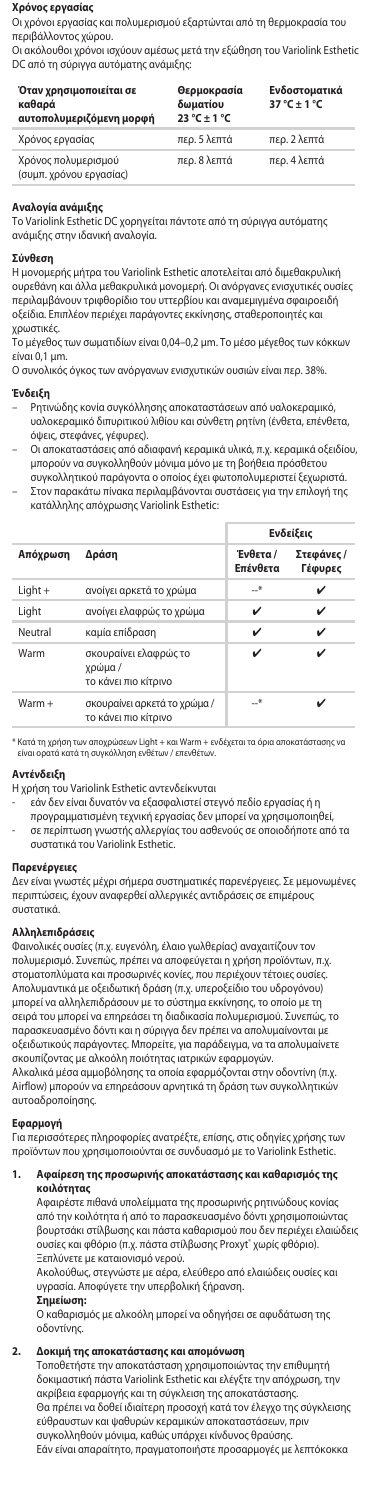διαμάντια σε μέτρια ταχύτητα και ελαφρά πίεση, χρησιμοποιώντας επαρκή ποσότητα νερού ψύξης. Στιλβώστε τις επιφάνειες που τροχίστηκαν.

Όταν χρησιμοποιείται ένα πρωτόκολλο συγκόλλησης με ρητινώδη κονία, απαιτείται ασφαλής απομόνωση του πεδίου εργασίας – κατά προτίμηση με ελαστικό απομονωτήρα, π.χ. OptraDam® Plus, ή εναλλακτικά με τολύπια βάμβακος και σιελαντλία.

Εάν ο οδοντικός σκληρός ιστός μολυνθεί με σίελο ή αίμα κατά τη διάρκεια της δοκιμαστικής διαδικασίας, πρέπει να καθαριστεί εκ νέου όπως περιγράφεται στην ενότητα 1.

# **3. Προκατεργασία της αποκατάστασης**

- 3.1 Εάν μια αποκατάσταση που έχει υποβληθεί σε προκατεργασία στο οδοντοτεχνικό εργαστήριο μολυνθεί από σίελο ή αίμα κατά τη διάρκεια της δοκιμαστικής διαδικασίας, η μολυσμένη επιφάνεια συγκόλλησης της αποκατάστασης πρέπει να καθαριστεί με τον ακόλουθο τρόπο:
	- Μετά τη δοκιμή, ξεπλύνετε διεξοδικά την αποκατάσταση με καταιονισμό νερού και στεγνώστε με αέρα που δεν περιέχει έλαια. Ανακινήστε το Ivoclean πριν τη χρήση και καλύψτε τελείως
	- την επιφάνεια συγκόλλησης της αποκατάστασης με το προϊόν χρησιμοποιώντας microbrush ή πινελάκι.
	- Αφήστε το Ivoclean να δράσει για 20 δευτερόλεπτα και, στη συνέχεια, ξεπλύνετε διεξοδικά με καταιονισμό νερού και στεγνώστε με αέρα που δεν περιέχει ελαιώδεις ουσίες.
	- Κατόπιν, απλώστε στη συγκολλούμενη επιφάνεια της αποκατάστασης έναν κατάλληλο συγκολλητικό παράγοντα (π.χ. Monobond® Plus). Βεβαιωθείτε ότι τηρείτε τις οδηγίες χρήσης του χρησιμοποιούμενου συγκολλητικού παράγοντα.
- 3.2 Αποκαταστάσεις που δεν έχουν υποβληθεί σε προκατεργασία στο οδοντοτεχνικό εργαστήριο πρέπει να ξεπλένονται με καταιονισμό νερού και να στεγνώνονται μετά τη δοκιμαστική διαδικασία.
- 3.2.1 Έπειτα, προετοιμάστε τη συγκολλούμενη επιφάνεια της αποκατάστασης ως εξής:
	-
- α) Υαλοκεραμικές αποκαταστάσεις (π.χ. IPS Empress®) Αδροποιήστε με 5% υδροφθορικό οξύ (π.χ. IPS® Ceramic Etching Gel) για 60 δευτερόλεπτα ή σύμφωνα με τις οδηγίες του
	- κατασκευαστή του υλικού αποκατάστασης.
- Ξεπλύνετε διεξοδικά με καταιονισμό νερού και στεγνώστε με αέρα που δεν περιέχει ελαιώδεις ουσίες.
	- β) Αποκαταστάσεις από υαλοκεραμικό διπυριτικού λιθίου
- (π.χ. IPS e.max® Press, IPS e.max CAD) Αδροποιήστε με 5% υδροφθορικό οξύ (π.χ. IPS Ceramic Etching Gel) για 20 δευτερόλεπτα ή σύμφωνα με τις οδηγίες του
- κατασκευαστή του υλικού αποκατάστασης. Ξεπλύνετε διεξοδικά με καταιονισμό νερού και στεγνώστε με αέρα που δεν περιέχει ελαιώδεις ουσίες.
	- γ) Κεραμικά οξειδίου του ζιρκονίου (π.χ. IPS e.max ZirCAD, Zenostar®) ή οξειδίου του αργιλίου
		- Αμμοβολήστε την εσωτερική επιφάνεια της αποκατάστασης (παράμετροι αμμοβολής σύμφωνα με τις οδηγίες του κατασκευαστή του υλικού αποκατάστασης).
		- Εάν είναι απαραίτητο, καθαρίστε την αποκατάσταση σε συσκευή
- υπερήχων για περίπου ένα λεπτό. Ξεπλύνετε διεξοδικά με καταιονισμό νερού και στεγνώστε με αέρα που δεν περιέχει ελαιώδεις ουσίες.
- **ΣΗΜΑΝΤΙΚΟ!** Για να επιτύχετε ισχυρή συγκόλληση, μην καθαρίζετε τις επιφάνειες οξειδίου του ζιρκονίου με φωσφορικό οξύ.
- δ) Αποκαταστάσεις από σύνθετη ρητίνη ή ενισχυμένες με υαλοΐνες – Αμμοβολήστε την εσωτερική επιφάνεια της αποκατάστασης (σύμφωνα με τις οδηγίες του κατασκευαστή του υλικού αποκατάστασης).
- Εάν είναι απαραίτητο, καθαρίστε την αποκατάσταση σε συσκευή υπερήχων για περίπου ένα λεπτό.
	- Ξεπλύνετε διεξοδικά με καταιονισμό νερού και στεγνώστε με αέρα
- που δεν περιέχει ελαιώδεις ουσίες. 3.2.2 Τοποθετήστε το Monobond Plus με ένα πινελάκι ή microbrush
	- στις προκατεργασμένες επιφάνειες, αφήστε το να δράσει για 60
	- δευτερόλεπτα και, στη συνέχεια, διασπείρετέ το με ισχυρό ρεύμα αέρα.
- **4. Προκατεργασία του παρασκευασμένου δοντιού και εφαρμογή του συγκολλητικού (π.χ. Adhese® Universal)** Παρακαλούμε να τηρείτε τις οδηγίες χρήσης του χρησιμοποιούμενου
	- συγκολλητικού.
- **4.1 Προετοιμασία με τζελ φωσφορικού οξέος (προαιρετικά)** Η συγκόλληση στην αδαμαντίνη μπορεί να βελτιωθεί αδροποιώντας επιλεκτικά την αδαμαντίνη ή χρησιμοποιώντας την τεχνική "αδροποίηση & έκπλυση". Μη παρασκευασμένες επιφάνειες αδαμαντίνης πρέπει να προετοιμάζονται με φωσφορικό οξύ (π.χ. Total Etch). Παρακαλούμε να
	- τηρείτε τις οδηγίες χρήσης για το τζελ φωσφορικού οξέος.<br>α) Επιλεκτική αδροποίηση της αδαμαντίνης<br>- Εφαρμόστε τζελ φωσφορικού οξέος (π.χ. Total Etch) επάνω στην<br>- αδαμαντίνη και αφήστε το να δράσει για 15-30 δευτερόλεπτα. Στη συνέχεια, ξεπλύνετε διεξοδικά με έντονο ρεύμα νερού για τουλάχιστον 5 δευτερόλεπτα και στεγνώστε με συμπιεσμένο αέρα μέχρι οι αδροποιημένες επιφάνειες της αδαμαντίνης να έχουν λευκή εμφάνιση κιμωλίας.
	- β) Τεχνική αδροποίησης & έκπλυσης
		- Εφαρμόστε τζελ φωσφορικού οξέος (π.χ. Total Etch) επάνω στην παρασκευασμένη αδαμαντίνη πρώτα, και στη συνέχεια στην οδοντίνη. Αφήστε το αδροποιητικό τζελ να δράσει στην αδαμαντίνη για 15-30 δευτερόλεπτα και στην οδοντίνη για 10-15 δευτερόλεπτα. Στη συνέχεια, ξεπλύνετε διεξοδικά με έντονο ρεύμα νερού για τουλάχιστον 5 δευτερόλεπτα και στεγνώστε με συμπιεσμένο αέρα μέχρι οι αδροποιημένες επιφάνειες της αδαμαντίνης να έχουν

# αλευρώδη λευκή εμφάνιση. **4.2 Εφαρμογή Adhese Universal**

- Αρχίζοντας με την αδαμαντίνη, επικαλύψτε πλήρως όλες τις επιφάνειες του δοντιού υπό θεραπεία με το Adhese Universal. – Το συγκολλητικό πρέπει να τριφτεί μέσα στην επιφάνεια του δοντιού για τουλάχιστον 20 δευτερόλεπτα. Αυτός ο χρόνος πρέπει να τηρείται οπωσδήποτε. Η εφαρμογή του συγκολλητικού στην οδοντική επιφάνεια χωρίς τρίψιμο είναι ανεπαρκής.
- Διασπείρετε το Adhese Universal με συμπιεσμένο αέρα χωρίς έλαια και υγρασία μέχρι να επιτύχετε ένα στρώμα γυαλιστερής, ακίνητης μεμβράνης.
- Φωτοπολυμερίστε το Adhese Universal για 10 δευτερόλεπτα<br>χρησιμοποιώντας ένταση φωτός ≥ 500 mW/cm² (π.χ. Bluephase® Style).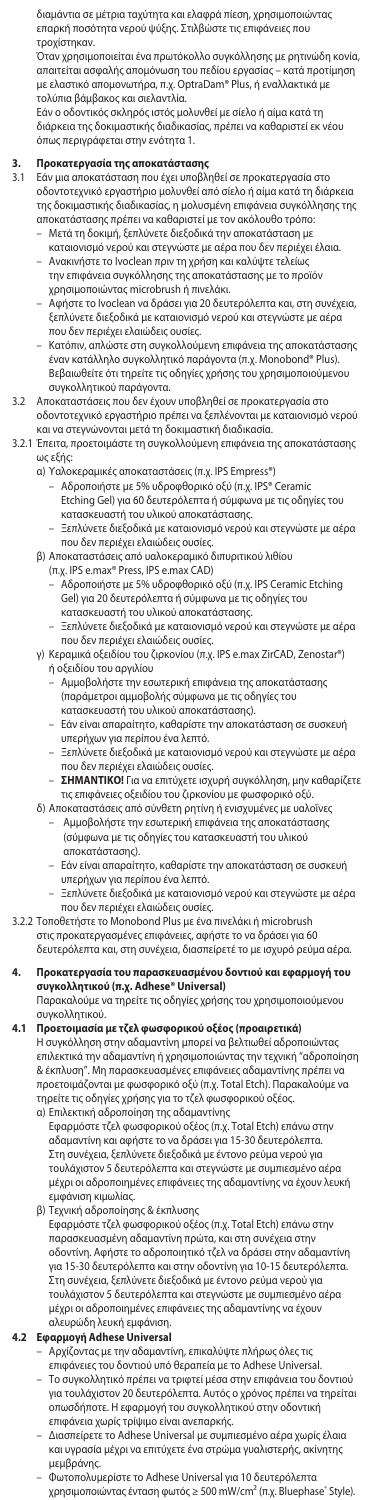#### **5. Τοποθέτηση της αποκατάστασης**

– Για κάθε εφαρμογή, τοποθετήστε ένα νέο προστόμιο ανάμιξης στη σύριγγα. Χορηγήστε Variolink Esthetic DC από τη σύριγγα αυτόματης ανάμιξης και εφαρμόστε την επιθυμητή ποσότητα απευθείας επάνω ι<br>ν αποκατάσταση.

Δεδομένου ότι το υλικό ρητινώδους κονίας θα πολυμεριστεί στο εσωτερικό του χρησιμοποιημένου προστομίου ανάμιξης, χρησιμεύει ως σφράγιση για το υπόλοιπο περιεχόμενο της σύριγγας μέχρι να χρειαστεί ξανά (αντικαταστήστε το με ένα νέο προστόμιο αμέσως πριν την επόμενη χρήση).

**Σημείωση:** Η επεξεργασία του Variolink Esthetic DC θα πρέπει να ολοκληρώνεται μέσα σε σύντομο χρονικό διάστημα από την εξώθησή του από τη σύριγγα αυτόματης ανάμιξης και την έδραση της αποκατάστασης στη θέση της. Εφαρμόστε το Variolink Esthetic DC απευθείας στην εσωτερική επιφάνεια της αποκατάστασης. Η εφαρμογή του Variolink Esthetic DC απευθείας στο παρασκευασμένο δόντι ή την προκατεργασμένη με συγκολλητικό κοιλότητα αντενδείκνυται, καθώς επιταχύνει σημαντικά τη διαδικασία πολυμερισμού και μπορεί να επηρεάσει καταστροφικά την ακρίβεια

# εφαρμογής της αποκατάστασης. – Ενθέστε την αποκατάσταση στη θέση της **και κρατήστε τη σταθερή κατά την αφαίρεση των περισσειών**.

– Αφαιρέστε τις περίσσειες ρητινώδους κονίας.

- α) Τεχνική σκουπίσματος
	- Αφαιρέστε το περίσσειο υλικό αμέσως με βουρτσάκι, οδοντιατρικό νήμα ή εργαλείο απόξεσης. Εξασφαλίστε ότι θα αφαιρέσετε τις περίσσειες στα επιτρεπόμενα χρονικά όρια, ιδιαίτερα σε περιοχές με δύσκολη πρόσβαση (όμορες περιοχές, ουλικά όρια, ενδιάμεσα).
- β) Τεχνική τετάρτων (έως 6 στηρίγματα γέφυρας) .<br>υτοπολυμερισμός περισσειών και αφαίρεση

Φωτοπολυμερίστε το περίσσειο υλικό με τη λυχνία πολυμερισμού (π.χ. Bluephase Style) **για 2 δευτερόλεπτα** ανά τέταρτο επιφανείας (εγγύς, άπω, εγγύς-παρειακή, άπω-παρειακή) σε απόσταση 10 mm το ανώτερο.<br>Στη συνέχεια, η π

Στη συνέχεια, η περίσσεια κονία είναι εύκολο να αφαιρεθεί με ένα εργαλείο απόξεσης. Εξασφαλίστε ότι θα αφαιρέσετε τις περίσσειες στα επιτρεπόμενα χρονικά όρια, ιδιαίτερα σε περιοχές με δύσκολη πρόσβαση (όμορες περιοχές, ουλικά όρια, ενδιάμεσα).

### **6. Πολυμερισμός**

– Όπως και με κάθε σύστημα σύνθετης ρητίνης, ο πολυμερισμός του Variolink Esthetic αναχαιτίζεται παρουσία οξυγόνου. Αυτό σημαίνει ότι το επιφανειακό στρώμα (περ. 50 μm) δεν πολυμερίζεται κατά τη διάρκεια του πολυμερισμού, καθώς έρχεται σε επαφή με το ατμοσφαιρικό οξυγόνο. Για να αποφευχθεί αυτό, καλύψτε τα όρια της αποκατάστασης με τζελ γλυκερίνης / ελέγχου αέρα (π.χ. Liquid Strip)

αμέσως μετά την αφαίρεση των περισσειών. – Πολυμερίστε το Variolink Esthetic σε τμήματα, ξεκινώντας από τα όμορα όρια:

| Ένταση φωτός                    | Χρόνος έκθεσης<br>ανά mm κεραμικού<br>και ανά τμήμα |                      |
|---------------------------------|-----------------------------------------------------|----------------------|
| 500-1.000 mW/cm <sup>2</sup>    | 20 δευτ.                                            |                      |
| $\geq 1.000$ mW/cm <sup>2</sup> | $10$ δευτ.                                          | π.χ. Bluephase Style |

– Ξεπλύνετε το τζελ γλυκερίνης / ελέγχου αέρα (π.χ. Liquid Strip).

## **7. Τελική επεξεργασία της αποκατάστασης**

– Φινίρετε τα όρια της κονίας με διαμάντια παρασκευής, εάν είναι απαραίτητο.

– Στιλβώστε τα όρια της αποκατάστασης / τις ενώσεις της κονίας με τα κατάλληλα στιλβωτικά (π.χ. Astropol®) καθώς και με ταινίες φινιρίσματος και στίλβωσης.

– Ελέγξτε τη σύγκλειση και τη λειτουργικότητα και διορθώστε εάν απαιτείται.

# **Προειδοποίηση**

- Αποφεύγετε κάθε επαφή του απολυμέριστου Variolink Esthetic με το
- δέρμα / τους βλεννογόνους και τα μάτια. Το απoλυµέριστo Variolink Esthetic µπoρεί να πρoκαλέσει ερεθισµoύς ελαφράς µoρφής, µε απoτέλεσµα ευαισθησία στα µεθακρυλικά.
- Τα συνήθη ιατρικά γάντια δεν παρέχουν προστασία από την ευαισθησία στα μεθακρυλικά.

# **Διάρκεια ζωής και αποθήκευση**

- Αποθηκεύστε το Variolink Esthetic στους 2-28 °C.
- -<br>Μη χρησιμοποιείτε το Variolink Esthetic μετά την ημερομηνία λήξης.<br>Μην απολυμαίνετε τις σύριγγες με οξειδωτικά απολυμαντικά.
	- .<br>Ιυμαίνετε τις σύριγγες με οξειδωτικά απολυμαντικά.
- Για να διασφαλιστεί η καλή σφράγιση της σύριγγας αυτόματης ανάμιξης του Variolink Esthetic DC, το προστόμιο ανάμιξης πρέπει να παραμένει τοποθετημένο στη σύριγγα μετά τη χρήση.
- Ημερομηνία λήξης: βλ. σημείωση στις σύριγγες και στις συσκευασίες.

#### **Μακριά από παιδιά!**

# **Μόνο για οδοντιατρική χρήση.**

Το υλικό αυτό κατασκευάστηκε αποκλειστικά για οδοντιατρική χρήση. Οι διαδικοιοίες πρέπει<br>γλαβιος που μπορεί να προκλειστικά και ακολουθώντας αυστηρά τις οδηγίες χρήσης. Απαιτήσεις για<br>βλάβες που μπορεί να προκληθούν από μ και δεν είναι δεσμει

# **Türkçe**

#### **Tanım**

Variolink<sup>®</sup> Esthetic seramik ve kor npozit rezin restorasyonların daimi simantasyonu için kullanılan, sabit renkli bir adeziv yapıştırma sistemidir. Variolink Esthetic yalnızca ışıkla sertleşen (Variolink Esthetic LC) ve dual sertleşen (Variolink Esthetic DC) şekillerde sunulmaktadır. Özel doldurucu bileşimi Variolink Esthetic'e çok yüksek radyoopasite sağlamaktadır.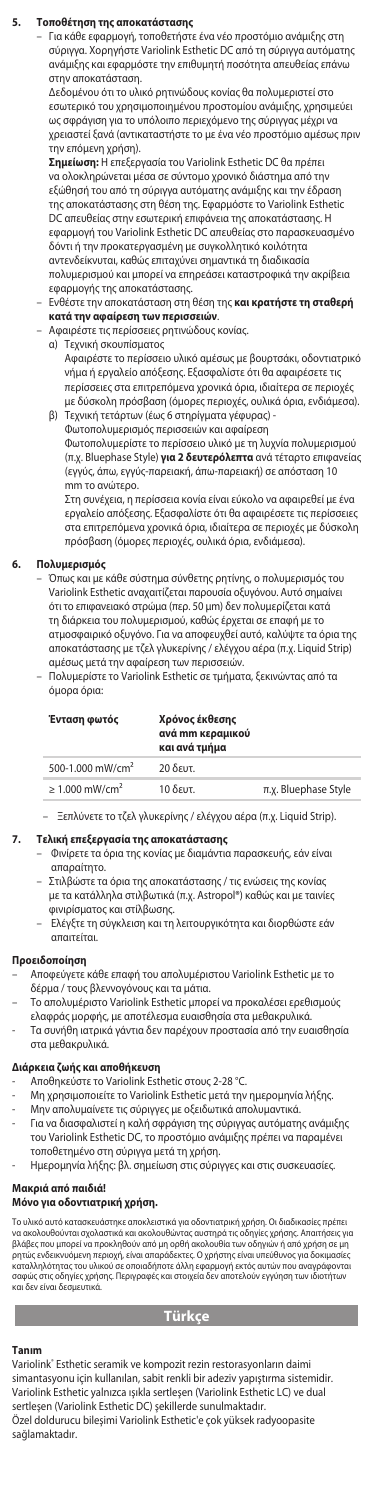# **Renkler**

Variolink Esthetic aşağıdaki beş renk tonunda sunulmaktadır:

| Renk    |                                           | Etki                          |
|---------|-------------------------------------------|-------------------------------|
| Light + | Işık geçirgenliği yaklaşık %5<br>(opak)   | Daha açık /<br>daha beyazımsı |
| Light   | Işık geçirgenliği yaklaşık %10            |                               |
| Neutral | Işık geçirgenliği yaklaşık %17            | Yok                           |
| Warm    | Işık geçirgenliği yaklaşık %12            |                               |
| Warm +  | Işık geçirgenliği yaklaşık %8,5<br>(opak) | Daha koyu /<br>daha sarımsı   |

Variolink Esthetic renklerinin ton değişimi, yapıştırma kompozitinin nih restorasyonun parlaklık değeri üzerinde yaptığı etkiye bağlıdır. Variolink Esthetic Neutral parlaklık değerini etkilemez. Aynı zamanda en yüksek ışık geçirgenliğini gösterdiği için renk olarak nötrdür. Light ve Light + restorasyonların daha açık renkte olmasını sağlarken Warm ve Warm + genel olarak daha koyu bir renk etkisi oluşturur. Daimi simantasyondan önce restorasyonun çeşitli Variolink Esthetic renkleriyle bağlantılı olarak genel izlenimini değerlendirmek için Variolink Esthetic deneme patlarını kullanmanızı tavsiye ederiz.

#### **Çalışma süresi**

Çalışma ve sertleşme süreleri ortam ısısına bağımlıdır. Variolink Esthetic DC otomatik şırıngadan sıkıldığı andan itibaren şu süreler geçerlidir:

| Yalnızca kendiliğinden<br>sertlesme modunda<br>kullanıldığında | Oda sıcaklığı<br>$23^{\circ}$ C + 1 $^{\circ}$ C | <i>intraoral</i><br>$37^{\circ}$ C + 1°C |
|----------------------------------------------------------------|--------------------------------------------------|------------------------------------------|
| Calışma süresi                                                 | yaklaşık 5 dk                                    | yaklaşık 2 dk                            |
| Sertlesme süresi<br>(çalışma süresi dahil)                     | yaklaşık 8 dk                                    | yaklaşık 4 dk                            |

### **Karıştırma oranı**

Variolink Esthetic DC otomatik şırıngadan daima optimum karışım oranında sıkılmaktadır.

#### **Bileşimi**

Variolink Esthetic'in monomer matriksi üretan dimetakrilat ve başka metakrilat monomerlerinden oluşur. İnorganik dolgu maddeleri itterbiyum triflorür ve sferoid karışımlı oksittir. Bunlara ilaveten başlatıcılar, stabilizatörler ve pigmentler bulunmaktadır.

Partikül büyüklüğü 0,04–0,2 µm arasındadır. Ortalama partikül büyüklüğü 0,1 µm'dir.

İnorganik dolgu maddelerinin toplam oranı hacimce yaklaşık %38 civarındadır.

# **Endikasyo**

– Cam seramik, lityum disilikat cam seramik ve kompozit restorasyonların (inley, onley, parsiyel kuron, kuron, köprü) adeziv yapıştırması.

- Opak seramiklerden, örn. oksit seramiklerinden yapılan restorasyonlar yalnızca ayrı olarak ışıkla sertleştirilen ilave bir adezivin kullanılm durumunda daimi olarak simanlanabilir.
- Aşağıdaki özet bilgiler uygun Variolink Esthetic renginin seçimi için tavsiyeler içermektedir:

|           |                                              | Endikasyonları         |                        |  |
|-----------|----------------------------------------------|------------------------|------------------------|--|
| Renk      | Etki                                         | inleyler /<br>Onleyler | Kuronlar /<br>Köprüler |  |
| $Light +$ | rengi epeyce açar                            | $-$ *                  | ✓                      |  |
| Light     | rengi hafifce acar                           | ✓                      | ✓                      |  |
| Neutral   | renk etkisi yoktur                           | ✓                      | ✓                      |  |
| Warm      | rengi hafifce koyulaştırır /<br>daha sarımsı | ✓                      |                        |  |
| $Warm +$  | rengi epeyce koyulaştırır /<br>daha sarımsı  | $-$ *                  |                        |  |

\* Light + ve Warm + renklerin kullanımı inley / onleylerin simantasyonunda restorasyon kenar-larının daha görünür olmasına yol açabilir.

# **Kontrendikasyon**

Variolink Esthetic'in uygulanması şu durumlarda kontrendikedir: – Kuru bir çalışma alanı oluşturulamıyorsa veya belirtilen çalışma

- 
- prosedürleri uygulanamıyorsa; Hastanın Variolink Esthetic içindekilerden herhangi birine alerjik olduğu biliniyorsa.

# **Yan etkileri**

Halihazırda sistemik yan etkileri bilinmemektedir. Münferit olgularda bazı bileşenlerine karşı alerjik reaksiyonlar rapor edilmiştir.

#### **Etkilesimle**

Fenolik maddeler (örn. öjenol, keklik üzümü yağı) polimerizasyonu baskılar. Bu nedenle, bu bileşenleri içeren gargaralar ve geçici simanlar gibi ürünleri kullanmaktan kaçınmak gerekmektedir.

Oksidatif etkili dezenfektanlar (örn. hidrojen peroksit) başlatıcı sistemiyle etkileşime girebilir ve buna bağlı olarak sertleşme sürecini olumsuz etkileyebilir. Bu nedenle preparasyonu ve şırıngayı oksidatif etkisi olan ajanlarla dezenfekte etmeyin. Dezenfeksiyon, örneğin tıbbi alkol ile silerek yapılabilir. Dentin üzerine uygulanan alkalin jet ortamlar (örn. Airflow) kendinden asitle

pürüzlendirmeli adezivlerin etkisini olumsuz etkileyebilir.

#### **Uygulama**

Daha ayrıntılı bilgi için Variolink Esthetic ile birlikte kullanılan ürünlerin Kullanma Talimatlarına da bakın.

### **1 Geçici protezin çıkarılması ve kavitenin temizlenmesi**

Bir polisaj fırçası ile yağsız ve florürsüz bir temizleme macunu (örn. florürsüz Proxyt" profi patı) kullanarak kavitedeki veya preparasyondaki<br>olası geçici yapıştırma simanı kalıntılarını temizleyin. Su spreyiyle yıkayın. Ardından yağ ve nem içermeyen hava ile kurutun. Aşırı derecede kurutmaktan kaçının.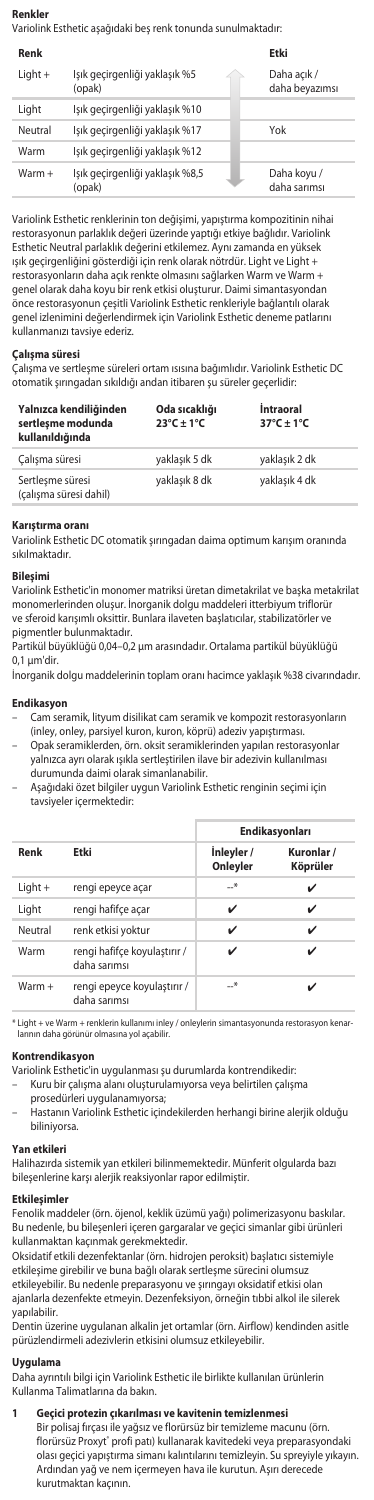#### **Not:**

Alkolle temizlemek dentinin dehidrate olmasına yol açabilir.

### **2** Restorasyonun denenmesi ve izolasyon

Arzu edilen Variolink Esthetic deneme patını kullanarak restorasyonu oturtun ve restorasyonun rengini, uyumunu ve oklüzyonunu kontrol edin.

Narin ve kırılabilir seramik maddelerin oklüzyonu daimi olarak simanlanmadan önce kontrol edilirken dikkatli olunmalıdır, çünkü kırılma riski vardır.

Gerekirse, orta hızda hafif basınç ve yeterli su soğutmasıyla ince elmaslarla düzeltmeler yapın. Öğütülmüş yüzeyleri parlatın. Kompozitlerle yapılan adeziv yapıştırma protokolü kullanıldığında çalışma alanının – tercihen bir rubber dam, örn. OptraDam® Plus ya da alternatif olarak rulo pamuk veya tükürük emici aracılığıyla – güvenli bir şekilde izole edilmesi kesinlikle şarttır.

Deneme prosedürü sırasında kan veya tükürükle kontamine olan sert diş dokularının yeniden bölüm 1'de belirtilen şekilde temizlenmesi gerekmektedir.

# **3 Restorasyonun ön işlemden geçirilmesi**

Eğer diş laboratuvarında ön işlemden geçirilmiş bir restorasyon deneme prosedürü sırasında kan veya tükürük ile kontamine olursa, restorasyonun kontamine olan bağlanma yüzeyinin aşağıda belirtilen şekilde temizlenmesi gerekir:

- Deneme sonrasında restorasyonu su spreyiyle iyice durulayın ve yağsız havayla kurutun.
- Kullanmadan önce Ivoclean'i çalkalayın ve restorasyonun bağlanma yüzeyini bir mikro fırça veya fırça kullanarak tamamen Ivoclean ile kaplayın.
- 20 saniye Ivoclean'in etki etmesini bekleyin, sonra su spreyiyle iyice
- durulayın ve yağ içermeyen havayla kurutun. Sonra restorasyonun bağlanma yüzeyini uygun bir bağlayıcı ajanla (örn. Monobond® Plus) hazırlayın.
- Kullanılan bağlayıcı ajanın Kullanma Talimatlarına mutlaka uyun. 3.2 Diş laboratuvarında ön işlemden geçirilmemiş restorasyonlar deneme prosedürünün ardından su spreyiyle yıkanmalı ve kurutulmalıdır.
- 3.2.1 Ardından restorasyonun bağlanma yüzeyini aşağıda belirtilen şekilde
	- hazırlayın:
		- a) Cam seramikten yapılmış restorasyonlar (örn. IPS Empress®) – %5 hidroflorik asitle (örn. IPS® Ceramic Etching Gel) 60 saniye veya restoratif materyal üreticisinin talimatlarına göre pürüzlendirin. – Su spreyiyle iyice durulayın ve yağ içermeyen havayla kurutun.
		- b) Lityum disilikat cam seramikten yapılmış restorasyonlar (örn. IPS e.max® Press, IPS e.max CAD)
			- %5 hidroflorik asitle (örn. IPS Ceramic Etching Gel) 20 saniye veya restoratif materyal üreticisinin talimatlarına göre pürüzlendirin. – Su spreyiyle iyice durulayın ve yağ içermeyen havayla kurutun.
		- c) Zirkonyum oksit (örn. IPS e.max ZirCAD, Zenostar®) veya alüminyum oksit seramikler
			- Restorasyonun iç yüzeyini kumlayın (kumlama paramatreleri restoratif materyal üreticisinin talimatlarına göre belirlenir).
			- Gerekirse, restorasyonu bir ultrasonik ünitede bir dakika kadar temizleyin.
			- Su spreyiyle iyice durulayın ve yağ içermeyen havayla kurutun. – **ÖNEMLİ!** Güçlü bir tutunum elde etmek için zirkonyum oksit yüzeyleri fosforik asitle temizlemeyin.
		- d) Kompozit veya elyafla güçlendirilmiş kompozit restorasyonlar – Restorasyonun iç yüzeyini kumlayın (restoratif materyal üreticisinin
			- talimatlarına göre). Gerekirse, restorasyonu bir ultrasonik ünitede bir dakika ka
			- temizleyin.
- Su spreyiyle iyice durulayın ve yağ içermeyen havayla kurutun.<br>3.2.2 Ön işlemden geçirilmiş yüzeylere bir fırça veya mikro fırça kullanarak<br>Monobond Plus uygulayın, 60 saniye etki etmesini bekleyin ve sonra<br>güçlü bir hav

# **4 Preparasyonun ön işlemden geçirilmesi ve adezivin (örn. Adhese® Universal) uygulanması**

Lütfen kullanılan adezivin Kullanma Talimatlarına uyun.

**4.1 Fosforik asit jeli ile pürüzlendirme (isteğe bağlı)** Seçimli mine pürüzlendirme veya "asitle ve yıka" tekniği uygulanarak mineye bağlanma güçlendirilebilir. Prepare edilmemiş mine yüzeyleri fosforik asit ile pürüzlendirilmelidir (örn. Total Etch). Lütfen fosforik asit jelinin Kullanma Talimatına uyun.

a) Seçimli mine pürüzlendirme

Minenin üzerine fosforik asit jeli uygulayın (örn. Total Etch) ve etki etmesi için 15-30 saniye bekleyin. Sonra en az 5 saniye kuvvetli bir su akımıyla iyice durulayın ve pürüzlendirilmiş mine yüzeyi tebeşir beyazı bir görünüm alana kadar basınçlı hava ile kurutun.

b) Asitle ve yıka (Etch & rinse) tekniği

Fosforik asit jelini (örn. Total Etch) önce prepare edilmiş minenin üzerine ve ardından dentine uygulayın. Pürüzlendirici etki etmesi için minenin üzerinde 15-30 saniye, dentinin üzerinde ise 10-15 saniye bırakılmalıdır. Sonra en az 5 saniye kuvvetli bir su akımıyla iyice durulayın ve pürüzlendirilmiş mine yüzeyi tebeşir beyazı bir görünüm alana kadar basınçlı hava ile kurutun.

- **4.2 Adhese Universal'in uygulanması** Tedavi edilecek diş yüzeylerini mineden başlayarak Adhese Universal ile iyice kaplayın.
	- Adeziv diş yüzeyine en az 20 saniye süreyle ovarak yedirilmelidir. Bu süre kısaltılmamalıdır. Adezivi diş yüzeyine ovmadan uygulamak yeterli değildir.
	-
	- Adhese Universal'i parlak ve hareketsiz bir film tabakası oluşana kadar<br>- Adhese Universmeyen basınçlı hava ile dağıtın.<br>- Adhese Universal'i 10 saniye boyunca 2500 mW/cm<sup>2</sup> şiddetinde ışıkla<br>- polimerize edin (örn. Blue

**5 Restorasyonun yerleştirilmesi** – Her uygulama için şırıngaya yeni bir karıştırma ucu yerleştirin. Variolink Esthetic DC'yi otomatik şırıngadan sıkın ve istenen miktarı doğrudan restorasyona uygulayın. Yapıştırıcı madde kullanılmış olan karıştırma ucunun içinde donacağından bir sonraki kullanıma kadar şırınganın içinde kalan materyal için tıkaç görevi görecektir (bir sonraki uygulamadan önce yeni bir uç ile değiştirin).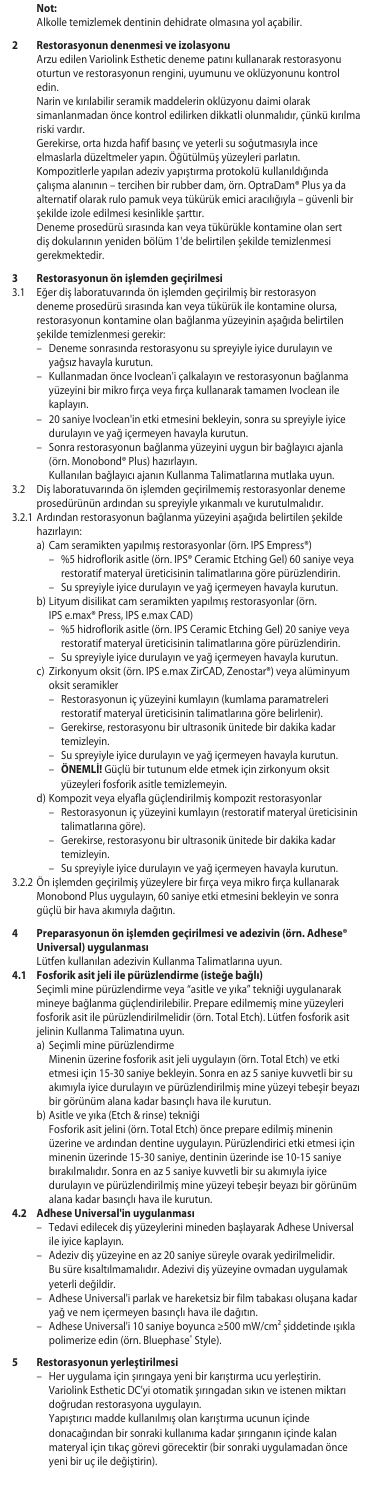**Not:** Variolink Esthetic DC otomatik şırıngadan çıkartıldıktan ve restorasyon yerine oturtulduktan sonra hızlıca işlenmelidir. Variolink Esthetic DC'yi doğrudan restorasyonun iç yüzeyine uygulayın. Variolink Esthetic DC'nin adeziv ile ön işleme tabi tutulmuş preparasyon veya kaviteye doğrudan uygulanması kontrendikedir çünkü bu uygulama sertleşme sürecini önemli derecede hızlandıracağından restorasyonun uyum hassasiyetini olumsuz etkileyebilir.

- Restorasyonu yerleştirin ve **fazlalıkların alınması sırasında yerinde** 
	- **sabitleyin / tutun**. – Bütün yapıştırma materyali fazlalıklarını alın.

a) Silme tekniği

Materyal fazlalığını hemen bir fırça, diş ipi veya skaler ile temizleyin. Fazla materyali özellikle erişmesi zor bölgelerde (proksimal alanlar, gingival kenarlar, pontikler) zamanında giderdiğinizden emin olun.

b) Çeyrek tekniği (maksimum 6 köprü dayanağı) - Fazlalıkların ışıkla

sertleştirilmesi ve sonra uzaklaştırılması<br>Materyal fazlalığını, çeyrek yüzey (mesio-oral, disto-oral, mesio-<br>bukkal, disto-bukkal) başına **2 saniye** süreyle maksimum 10 mm mesafeden polimerizasyon ışığıyla (örn. Bluephase Style) sertleştirin.

Böylece fazlalıklar skaler aracılığıyla kolayca temizlenir. Fazla materyali özellikle erişmesi zor bölgelerde (proksimal alanlar, gingival kenarlar, pontikler) zamanında giderdiğinizden emin olun.

#### **6 Polimerizasyon**

– Bütün kompozit sistemlerde olduğu gibi Variolink Esthetic de oksijen inhibisyonu olgusuna tabidir. Yani polimerizasyon sırasında havadaki oksijenle temasta bulunan en üst katman (yaklaşık 50 µm) polimerize olmaz. Bunu önlemek için fazlalıkların temizlenmesinin hemen ardından restorasyonun kenarlarını bir gliserin jeli / air block ile (örn. Liquid Strip) örtün.

– Variolink Esthetic'i proksimal kenarlardan başlayarak segmentler halinde polimerize edin:

| Işık şiddeti                    | mm seramik ve<br>segment basına<br>maruzivet süresi |                      |
|---------------------------------|-----------------------------------------------------|----------------------|
| 500 - 1.000 mW/cm <sup>2</sup>  | $20 \text{ sn}$                                     |                      |
| $\geq 1.000$ mW/cm <sup>2</sup> | $10 \text{ s}$                                      | örn. Bluephase Style |

– Gliserin jeli / airblock'u (örn. Liquid Strip) suyla yıkayın.

# **7 Tamamlanmış restorasyonun bitirilmesi**

- Gerekirse siman hatlarını preparasyon elmasıyla bitirin.
- Restorasyon kenarlarını / siman hatlarını uygun polisaj aletleriyle (örn.
- Astropol®) ve bitirme ve polisaj bantlarıyla parlatın. Oklüzyon ve işlevleri kontrol edin ve gerekirse düzeltme yapın.

#### **Dikkat**

- Sertleşmemiş Variolink Esthetic'in ciltle / mukoza zarlarıyla ve gözlerle
- temas etmesini önleyin. Sertleşmemiş Variolink Esthetic hafif tahrişe neden olabilir ve
- metakrilatlara karşı duyarlılığa yol açabilir.
- Piyasada satılan tıbbi eldivenler metakrilatların hassaslaştırıcı etkisine karşı koruma sağlamaz.

## **Raf ömrü ve saklama koşulları**

- Variolink Esthetic'i 2–28 °C sıcaklıkta saklayın.
- Variolink Esthetic'i son kullanma tarihinden sonra kullanmayın.
- Şırıngaları oksitleyici dezenfektanlarla dezenfekte etmeyin.
- Variolink Esthetic DC otomiks şırıngaların sızdırmazlığını sağlamak için kullanım sonrasında karıştırma ucunu şırınganın üzerinde takılı bırakın.
	- Son kullanma tarihi: Şırınga ve ambalajların üzerindeki notlara bakın.

# **Çocukların ulaşamayacağı yerlerde saklayın! Sadece diş hekimliği kullanımı içindir.**

Bu materyal sadece diş hekimliğinde kullanılmak üzere hazırlanmıştır. İşleme koyma sırasında Kullanma Talimatına katı olarak riayet edilmelidir. Belirlenen kullanım alanı ve Kullanım<br>Talimatının izlenmediği durumlarda oluşacak hasarlardan sorumluluk kabul edilmeyecektir.<br>Talimatta açıkça belirtilenin haricindeki h materyali test etmekten kullanıcı sorumludur. Tanımlama ve bilgiler özellikler için garanti oluşturmayacağı gibi bir bağlayıcılığı da yoktur.

# **Русский**

**Описание**  Variolink® Esthetic – это адгезивная фиксирующая система со стабильным цветом для постоянной фиксации керамических и композитных реставраций. Variolink Esthetic выпускается в двух вариантах: светового отверждения (Variolink Esthetic LC) и двойного отверждения. (Variolink Esthetic DC). Специальный состав наполнителя обеспечивает очень высокую рентгеноконтрастность материала Variolink Esthetic.

#### **Цвета**

Variolink Esthetic выпускается в следующих пяти цветах:

| Цвет     |                                       | Эффект                       |
|----------|---------------------------------------|------------------------------|
| Light +  | прозрачность прим. 5 %<br>(опаковый)  | более светлый /<br>беловатый |
| Light    | прозрачность прим. 10%                |                              |
| Neutral  | прозрачность прим. 17%                | Нет                          |
| Warm     | прозрачность прим. 12%                |                              |
| $Warm +$ | прозрачность прим. 8.5%<br>(опаковый) | более темный /<br>желтоватый |

Градация цветовых оттенков материала Variolink Esthetic основан на влиянии, которое оказывает фиксирующий композит на светлоту реставрации в конечном итоге. Variolink Esthetic Neutral (нейтральный) никак не влияет на светлоту, вместе с тем имеет самую высокую прозрачность, поэтому является нейтральным в отношении цвета. Light (светлый) и Light + (светлый+) делают реставрацию светлее, в то время как Warm (теплый) и Warm + (теплый+) создают более темный общий оттенок.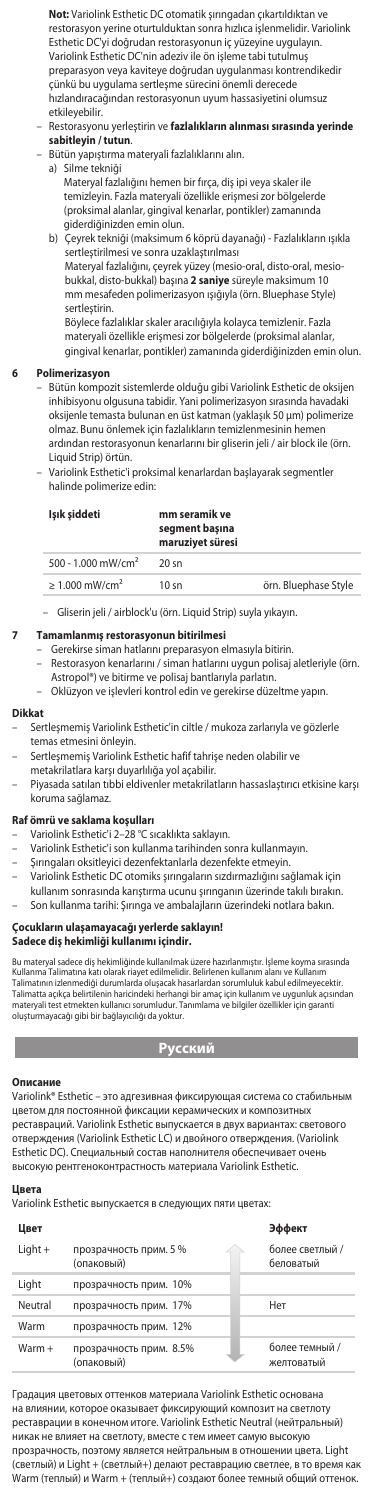Перед постоянной фиксацией рекомендуется использовать примерочные пасты Variolink Esthetic Try-In , чтобы удостовериться в общем цветовом решении реставрации при использовании различных цветов Variolink .<br>Esthetic

# **Рабочее время**

Рабочее время и время твердения зависят от температуры в помещении. .<br>Привезначения времени отсчитываются сразу после извлечения Variolink Esthetic DC из шприца со смесительной насадкой:

| В случае только<br>химического твердения       | Комнатная<br>температура<br>$23^{\circ}$ C + 1°C | Интраоральная<br>температура<br>$37^{\circ}$ C + 1°C |
|------------------------------------------------|--------------------------------------------------|------------------------------------------------------|
| Рабочее время                                  | прим. 5 мин.                                     | прим. 2 мин.                                         |
| Время твердения (с<br>учетом рабочего времени) | прим. 8 мин.                                     | прим. 4 мин.                                         |

#### **Соотношение смешивания**

Variolink Esthetic DC выдавливается из смесительного шприца всегда в оптимальном соотношении.

#### **Состав**

Мономерная матрица Variolink Esthetic состоит из уретандиметакрилата и других метакрилатных мономеров. Неорганические наполнители содержат трифторид иттербия, сфероидный смешанный оксид. Дополнительно содержатся инициаторы, стабилизаторы и пигменты. Размер частиц составляет 0.04–0.2 мкм. Средний размер частиц составляет 0,1 мкм.

Общий объем неорганических наполнителей составляет примерно 38%.

### **По**

- постоянная фиксация реставраций из стеклокера дисиликатлитиевой стеклокерамики и композитов (вкладки Inlay/
- Onlay, частичные коронки, коронки, мостовидные протезы). – постоянная фиксация светонепроницаемых керамических
- реставраций, например,из оксидной керамики, только в сочетании с отдельно полимеризуемым светом адгезивом.
- Приведенный ниже обзор дает рекомендации по выбору подходящего цвета для Variolink Esthetic:
	-

|          |                               | Показания          |                                     |
|----------|-------------------------------|--------------------|-------------------------------------|
| Цвета    | Эффект                        | Inlays /<br>Onlays | коронки /<br>мостовидные<br>протезы |
| Light +  | Сильное осветление            | *                  | ✓                                   |
| Light    | Легкое осветление             | v                  | ✓                                   |
| Neutral  | Никакого цветового<br>эффекта | ✓                  | ✓                                   |
| Warm     | Легкое затемнение/<br>желтее  | ✓                  | ✓                                   |
| $Warm +$ | Сильное затемнение/<br>желтее | —*                 |                                     |

\* Применение цветов Light+ и Warm+ при фиксации вкладок Inlay/Onlay может привести к видимым краям реста<br>цимым краям реста

#### Противопоказа

Применение Variolink Esthetic противопоказа

- При невозможности обеспечения сухого рабочего поля или
- соблюдения предусмотренной техники применения.
- При наличии у пациента аллергии к любому из компонентов Variolink Esthetic.

# **Побочное действие**

Системное побочное действие до настоящего времени не известно. В отдельных случаях описываются аллергические реакции на отдельные компоненты.

# Взаимодействие с другими материала

Фенольные вещества (например, эвгенол, грушанка) ингибируют полимеризацию. Поэтому необходимо избегать применения материалов, содержащих подобные вещества, например, жидкости для полоскания рта и временные цементы.

Пероксид водорода и другие дезинфицирующие средства с окисляющим действием могут взаимодействовать с системой инициаторов, что в свою очередь может ухудшить процесс полимеризации. Поэтому не следует дезинфицировать смешивающий шприц оксидирующим средствами. Дезинфекцию можно проводить, например, путем обтирания медицинским спиртом.

Базовые обструивающие средства на дентине (например, Airflow) могут ухудшать воздействие самопротравливающих адгезивов.

**Применение** За более подробной информацией обращайтесь к инструкциям на материалы, используемые в сочетании с Variolink Esthetic.

**1 Удаление временных реставраций и очистка полости** Очистить полость или область препарирования полировочной щеточкой и чистящей пастой, не содержащей масла и фтора дето мон и менщен настои, не содержащен масла и фтора.<br>(например, Proxyt® без фтора), от остатков временного цемента затем промыть под струей воды.

После этого просушить воздухом без примесей воды и масла, не пересушиват<br>Указание

**Указа** 

Очистка спиртом может привести к пересушиванию дентина.

### **2 Примерка реставрации и обеспечение сухости**

Примерить реставрацию с желаемой пастой Variolink Esthtetic Try-in и проверить цвет, точность и окклюзию реставрации.

Проверку окклюзии нужно проводить с особой осторожностью с хрупкими керамическими конструкциями, при работе с которыми существует опасность их поломки при отсутствии постоянной фиксации.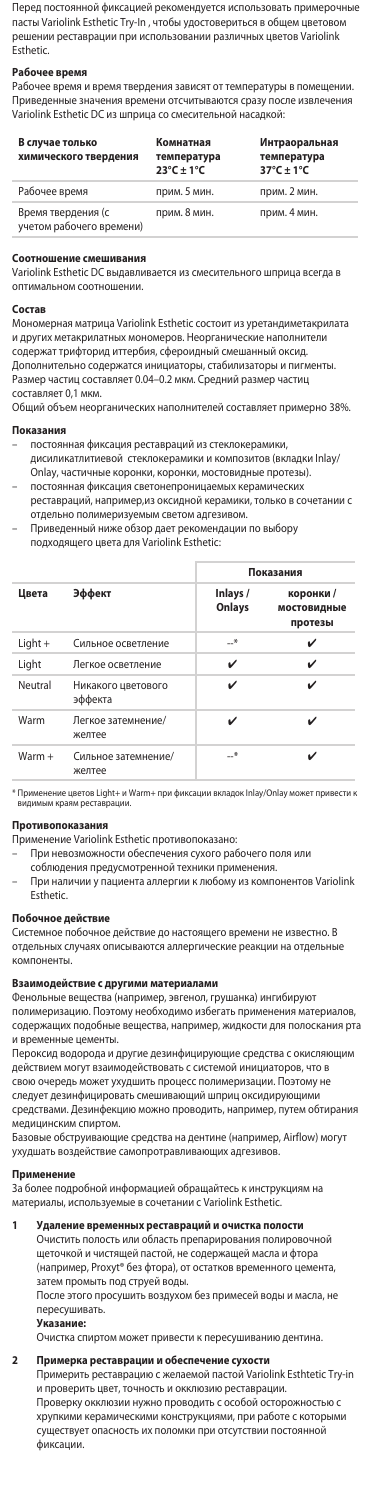Если необходимо, провести необходимые корректировки тонки алмазным инструментом на средних оборотах, при легком давлен и достаточном водяном охлаждении. Обточенные поверхности заполировать.

Обеспечение сухости рабочего поля предпочтительнее всего с коффердамом, например, OptraDam® Plus, в качестве альтернат можно использовать ватные тампоны и слюноотсос - необходимость при адгезивной фиксации композитами.

Если во время примерки на ткани зуба попала слюна или кровь, их следует еще раз почистить, как это описано в пункте 1.

- **3 Подготовка поверхности реставрации** 3.1 Если на обработанную в лаборатории поверхность реставрации во время примерки попала слюна или кровь, загрязненную поверхность реставрации необходимо еще раз почистить следующим образом:
	- тщательно промойте реставрацию после примерки водяным спреем и высушите воздухом без примесей масла.
	- Ivoclean перед использованием встряхнуть и нанести при помощи кисточки или микробраша на склеиваемую поверхность реставрации непрерывным слоем.
	- Ivoclean оставить действовать на 20 секунд, тщательно смыть
	- водяным спреем и высушить воздухом без примесей масла. затем на склеиваемую поверхность нанести соединительный агент, соответствующий реставрационному материалу (например, Monobond Plus). При этом следует соблюдать требования инструкции используемого адгезива.
- 3.2 если примерка проводится с реставрацией, которая не была заранее подготовлена в лаборатории, после примерки ее следует промыть водяным спреем, затем высушить.

# 3.2.1. После этого склеиваемые поверхности реставрации

- подготавливаются следующим образом:
- a) реставрации из стеклокерамики (например, IPS Empress®) Протравить пятипроцентным гелем плавиковой кислоты (например, IPS® Ceramic Etching gel) в течение 60 сек. или в соответствии с данными производителя реставрационного материала.
- реставрацию тщательно промыть водяным спреем и высушить воздухом без примесей масла.
	- b) реставрации из стеклокерамики на основе дисиликата лития
		- (например, IPS e.max Press, IPS e.max CAD) – Протравить пятипроцентным гелем плавиковой кислоты (например, IPS Ceramic Etching gel) ) в течение 20 сек. или в соответствии с данными производителя реставрационного материала.
		- При необходимости очистите реставрацию в ультразвуковой ванне в течение примерно 1 минуты
	- c) реставрации из керамики оксида циркония (например, IPS e.max ZirCAD, Zenostar®) или оксида алюминия.
- проведите пескоструйную обработку внутренней поверхности реставрации (параметры в соответствии с данными инструкции производителя реставрационного материала).
	- При необходимости очистите реставрацию в ультразвуковой ванне в течение примерно 1 минуты.
	- реставрацию тщательно промыть водяным спреем и высушить воздухом без примесей масла.
	- **ВАЖНО!** Для создания оптимальной связи поверхность оксида циркония не следует очищать фосфорной кислотой.
- d) реставрации из композитов или стекловолокна провести пескоструйную обработку внутренней поверхности реставрации (в соответствии с данными инструкции
	- производителя реставрационного материала).
	- При необходимости очистите реставрацию в ультразвуковой ванне в течение примерно 1 минуты.
- реставрацию тщательно промыть водяным спреем и высушить воздухом без примесей масла.
- 3.2.2 После этого нанести Monobond Plus с помощью кисточки или микробраша на подготовленную поверхность, оставить действовать на 60 секунд, затем раздуть сильной струей воздуха.

#### **4 Подготовка области препарирования и нанесение адгезива (например, Adhese® Universal)**

#### .<br>Следуйте указаниям инструкции используемого адгезива.<br>Подготовка поверхности гелем фосфорной кислоты **4.1 Подготовка поверхности гелем фосфорной кислоты**

**(опционально)**  Путем селективного протравливания эмали или техникой "Etch &<br>Rinse" (протрави и промой) можно дополнительно улучшить силу сцепления с эмалью. Области неотпрепарированной эмали следует обработать фосфорной кислотой (например, Total Etch). Соблюдайте требования инструкции к гелю фосфорной кислоты.

- a) Селективное протравливание эмали Гель фосфорной кислоты (например, Total Etch) нанести на эмаль и оставить действовать на 15–30 секунд. Затем гель тщательно смыть сильной струей воды в течение 5 секунд и сушить сжатым воздухом до тех пор, пока области протравленной эмали не будут иметь вид белой меловой поверхности.
- b) Техника Etch & Rinse (протрави и промой) Гель фосфорной кислоты (например, Total Etch) нанести сначала на препарированную эмаль, затем на дентин. Кислота должна действовать 15–30 секунд на эмаль и 10–15 секунд на дентин. Затем гель тщательно смыть сильной струей воды в течение 5 секунд и сушить сжатым воздухом до тех пор, пока области протравленной эмали не будут иметь вид белой меловой поверхности.

### **4.2 Нанесение Adhese Universal**

- Все поверхности зуба, которые необходимо лечить, полностью покрыть адгезивом Adhese Universal, начиная с эмали.
- Адгезив втирать в поверхности зуба не менее 20 секунд. Это время сокращать нельзя. Простое распределение адгезива по поверхности зуба – мера недостаточная, его необходимо втирать. – Адгезив Adhese Universal раздувать воздухом без примесей масла и воды пока не возникнет блестящая неподвижная пленка на
- поверхности. Адгезив Adhese Universal полимеризовать светом в тече 10 секунд при мощности светового излучения ≥500 мВт/см² (например, Bluephase® Style).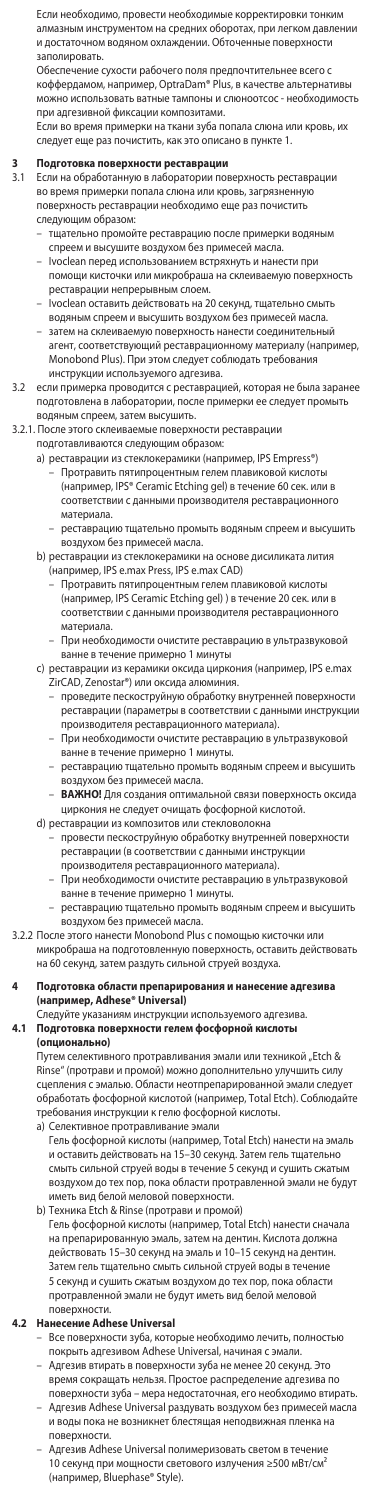### **5 Фиксация реставрации**

– Перед каждым применением устанавливайте новую смесительную насадку на шприц. Выдавите Variolink Esthetic DC и нанесите желаемое количество непосредственно на реставрацию. Поскольку фиксирующий материал частично твердеет и в использованной смесительной насадке, она может использоваться как крышка для герметичного закрытия шприца до следующего применения (с заменой насадки на новую). **Совет:** Variolink Esthetic DC следует наносить вскоре после выдавливания из шприца и без задержек фиксировать реставрацию. Variolink Esthetic DC нанести прямо на внутреннюю поверхность реставрации. Прямое нанесение Variolink Esthetic DC на область препарирования или полость, обработанную адгезивом, не рекомендуется, так как это значительно ускорит .<br>цию и может привести к непр реставрации.

- Установите реставрацию in situ и **зафиксируйте/придерживайте**
- **ее во время удаления всех излишков.** Удалите излишки фиксирующего композита.
- a) Техника вытирания

Сразу же удалите излишки материала с помощью кисточки, флосса или скейлера. Особое внимание обратите на удаление излишков в труднодоступных местах (контактные или придесневые границы, промежуточное звено мостовидного протеза).

 b) Техника четвертей (макс. 6 опорных зубов) – полимеризовать светом все излишки, а затем удалить

Излишки цемента полимеризуются с помощью с помощью лампы (например, Bluephase Style) с расстояния не более 10 мм **2 секунды** на квадрант (мезио-орально, дисто-орально, мезио-, . .<br>льно, дисто-буккально).

В результате удаление излишков с помощью скейлера будет очень легким. Особое внимание обратите на своевременное удаление излишков в труднодоступных местах (контактные или придесневые границы, промежуточное звено мостовидного протеза).

**6 Полимеризация** – Variolink Esthetic, как и все композитные системы, подвержен кислородному ингибированию; это означает, что самый верхний слой (прим. 50 мкм), который во время полимеризации находится в контакте с атмосферным кислородом, не полимеризуется. Чтобы это предотвратить, на границы реставрации непосредственно после удаления излишков нанести глицериновый/блокирующий гель (например, Liquid Strip).

– Variolink Esthetic полимеризовать по сегментам, начиная с проксимальных краев:

| Мошность света                 | Время<br>засвечивания<br>на мм керамики<br>и сегмент |                                     |
|--------------------------------|------------------------------------------------------|-------------------------------------|
| 500 - 1000 MBT/CM <sup>2</sup> | 20 сек.                                              |                                     |
| мин. 1'000 мВт/см <sup>2</sup> | 10 сек.                                              | например,<br><b>Bluephase Style</b> |

– Смыть глицериновый/блокирующий гель (например, Liquid Strip).

#### **7 Обработка готовой реставрации**

- развитате совета разворядии.<br>Цементные швы при необходимости обработать алмазнь инструментом.
- Края реставрации/ цементные швы заполировать подходящими полирами (например, Astropol®), а также финирующими и
- полирующими полосками. Проверьте окклюзию и функциональные движения, при необходимости проведите коррекцию.

#### **Меры предосторожности**

- Избегайте контакта неполимеризованного Variolink Esthetic с кожей/ слизистой оболочкой и попадания в глаза.
- интентивности и политиниценном состоянии обладает легки раздражающим действием и может привести к чувствительности на метакрилаты.
- Доступные на рынке медицинские перчатки не обеспечивают защиты от сенсибилизирующего действия метакрилатов.

### Условия хр

- Variolink Esthetic хранить при 2-28 °С
- Variolink Esthetic не использовать после окончания срока годности. – Не проводить дезинфекцию шприцов окисляющими
- дезинфицирующими средствами. – Для закрытия шприца Variolink Esthetic DC применяйте
- использованную канюлю.
- Срок хранения: см. срок годности на шприце или упаковке

#### **Хранить в недоступном для детей месте! Для использования только в стоматологии!**

Этот материал разработан исключительно для применения в стоматологии и должен<br>использоваться строго в соответствии с инструкцией по применению. Производитель<br>не несет ответственности в случае использования материала не по ответственность за тестирование материала на пригодность его применения для любых<br>целей, не указанных явно в инструкции. Описания и приведенные данные не являются <sub>гау с</sub>мот<br>аетственность за<br>лей, не указанны<br>рантией свойств

# **Polski**

### **Opis materiału**

Variolink® Esthetic - stabilny kolorystycznie, adhezyjny system łączący do ostatecznego, trwałego cementowania uzupełnień pośrednich ceramicznych i kompozytowych. Variolink Esthetic jest dostępny w wersji światłoutwardzalnej (Variolink Esthetic LC) oraz w wersji o podwójnym mechanizmie polimeryzacji (Variolink Esthetic DC).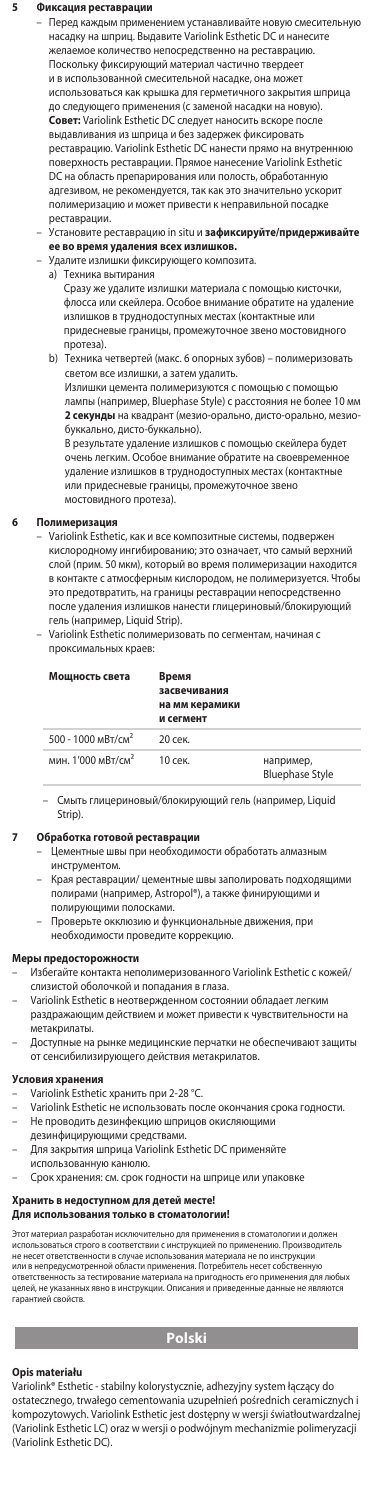# **Kolory**

Materiał Variolink Esthetic dostępny jest w czterech kolorach o różnym stopniu translucencji:

| Odcień    |                                       | Efekt kolorystyczny              |
|-----------|---------------------------------------|----------------------------------|
| $Light +$ | Translucencja ok. 5 %<br>(opakerowy)  | jaśniejszy/<br>bardziej jasny    |
| Liaht     | Translucencja ok. 10%                 |                                  |
| Neutral   | Translucencia ok. 17%                 | neutralny /przezierny            |
| Warm      | Translucencja ok. 12%                 |                                  |
| Warm +    | Translucencja ok. 8.5%<br>(opakerowy) | ciemniejszy/<br>bardziej żółtawy |

Gradacja odcieni Variolink Esthetic jest oceniana pod kątem efektu rozjaśnienia lub przyciemnienia uzupełnienia protetycznego

zacementowanego przy zastosowaniu określonego cementu.

Kolor Neutral w żaden sposób nie wpływa na efekt rozjaśnienia. Jednocześnie, charakteryzuje się najwyższą translucencją i jest zarazem najbardziej neutralny kolorystycznie.

Kolor Light oraz Light + sprawia, że uzupełnienie jest rozjaśnione podczas gdy kolory Warm i Warm + sprawiają, że kolor uzupełnienia staje się ciemniejszy. Dla oceny efektów kolorystycznych uzupełnienia i jego ostatecznego odcienia w połączeniu z różnymi kolorami Variolink Esthetic, zalecane jest zastosowanie past przymiarkowych typu Try-in Variolink Esthetic przed zabiegiem cementowania.

## **Czas pracy**

Czas pracy oraz czas wiązania materiału zależą od temperatury otoczenia. Czasy podane poniżej dotyczą materiału Variolink Esthetic wyciśniętego ze strzykawki samomieszającej:

| Mechanizm polimeryzacji<br>tylko pod wpływem<br>światła | <b>Temperatura</b><br>pokojowa<br>$23^{\circ}C + 1^{\circ}C$ | <b>Temperatura</b><br>wewnątrz jamy ustnej<br>$37^{\circ}$ C ± 1°C |
|---------------------------------------------------------|--------------------------------------------------------------|--------------------------------------------------------------------|
| Czas pracy                                              | ok. 5 min.                                                   | $nk$ $2 min$                                                       |
| Czas wiązania (włączając<br>czas pracy)                 | ok 8 min                                                     | ok. 4 min                                                          |

**Proporcje mieszania** Materiał Variolink Esthetic DC jest wyciskany ze strzykawki samomieszającej w optymalnej proporcji.

# **Skład materiału**

Monomer matrycy materiału Variolink Esthetic składa się z uretanu dimetakrylanu oraz innych monomerów metakrylanów. Nieorganicznymi wypełniaczami są: trójfluorek iterbu oraz mieszanina tlenków sferycznych. Inicjatory, stabilizatory i pigmenty są składnikami dodatkowymi. Rozmiar cząsteczki wynosi 0.04-0.2 μm. Średnia wielkość cząsteczki to 0,1 μm. Całkowita objętość nieorganicznych wypełniaczy wynosi ok. 38 %.

### **Wskazania**

- Adhezyjne cementowanie uzupełnień wykonanych z ceramiki szklanej, z dwukrzemianu litu i materiałów złożonych, z których wykonane są: inlaye, onlaye, korony częściowe, korony całkowite w pełnym kształcie anatomicznym, mosty.
- Uzupełnienia wykonane z nieprzeziernej ceramiki opakerowej np.: ceramiki tlenkowej mogą być cementowane na stałe jeśli zastosowany cement będzie mógł być dodatkowo, osobno utwardzony światłem lampy polimeryzacyjnej.
- Poniższe podsumowanie zawiera rekomendacje dotyczące wyboru odpowiedniego odcienia Variolink Esthetic:

|          | <b>Efekt</b>                                           |                    | Wskazania               |  |
|----------|--------------------------------------------------------|--------------------|-------------------------|--|
| Odcień   |                                                        | Inleye /<br>Onleye | Korony/<br><b>Mosty</b> |  |
| Light +  | Znacznie jaśniejszy                                    | $-$ *              | ✓                       |  |
| Light    | Delikatnie jaśniejszy                                  | ✓                  | ✓                       |  |
| Neutral  | Brak zmiany odcienia                                   | v                  | ✓                       |  |
| Warm     | Delikatnie ciemniejszy/<br>bardziej żółtawy            | ✓                  | ✓                       |  |
| $Warm +$ | Zdecydowanie ciemniejszy /<br>jeszcze bardziej żółtawy | —*                 |                         |  |

\* Zastosowanie odcienia Light+ oraz Warm+ może doprowadzić do widocznego brzegu uzupełnienia przy cem

# **Przeciwwskazania**

Zastosowanie Variolink Esthetic nie jest wskazane w przypadku:

- braku możliwości utrzymania wymaganej suchości pola zabiegowego lub w przypadku niezastosowania się do zalecanej techniki aplikacji,
- nadwrażliwości pacjenta na którykolwiek ze składników materiału Variolink Estheti

## **Działania niepożądane**

Ogólnoustrojowe działania nie są dotychczas poznane. W pojedynczych przypadkach odnotowano reakcje nadwrażliwości na pojedyncze składniki materiału.

# **Interakcje**

Substancje fenolowe (np. eugenol, olejek goździkowy) hamują polimeryzację materiałów złożonych.

Dlatego też należy unikać stosowania materiałów zawierających te substancje (np. cementów tymczasowych lub płynów do płukania jamy ustnej). Środki dezynfekcyjne o działaniu utleniającym (np. nadtlenek wodoru), mogą reagować z inicjatorami polimeryzacji i utrudniać proces utwardzania cementu. Z tego powodu nie należy stosować środków utleniających do dezynfekcji strzykawki samomieszającej. Strzykawka może być dezynfekowana np. przez przetarcie chusteczką nasączoną alkoholem medycznym. Piaskowanie zębiny przy zastosowaniu substancji alkalicznych (np. Airflow) może zmniejszyć efekt samowytrawiania systemów łączących.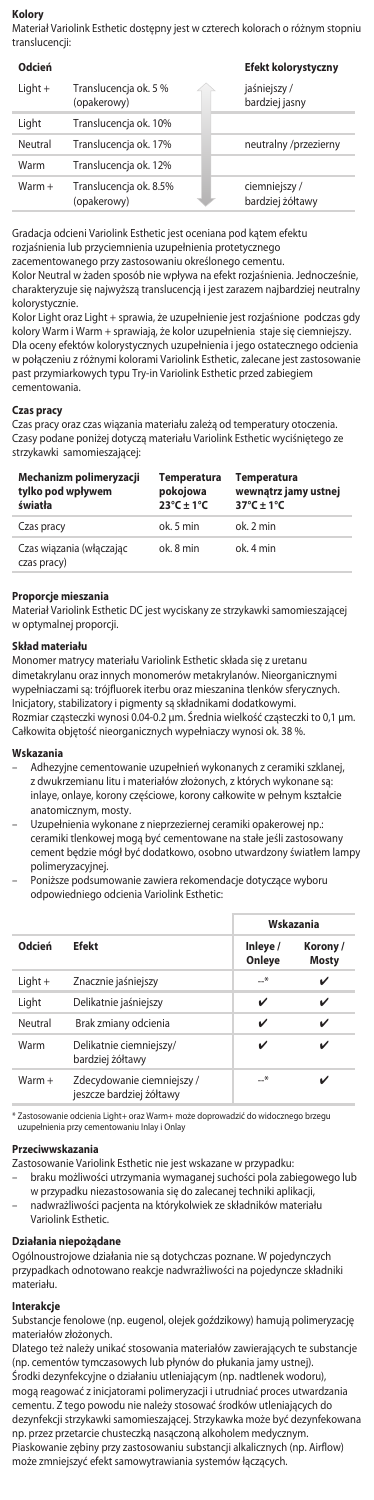#### **Aplikacja**

Bardziej szczegółowe informacje znajdują się w Instrukcjach Stosowania produktów stosowanych w połączeniu z Variolink Esthetic.

**1 Usunięcie tymczasowego uzupełnienia i oczyszczenie ubytku** Usunąć pozostałości cementu tymczasowego z ubytku lub powierzchni preparacji za pomocą szczoteczki obrotowej oraz pasty wolnej od oleju i fluoru (np. Proxyt bez fluoru). Wypłukać spray'em wodnym, a następnie osuszyć sprężonym powietrzem wolnym od wody i oleju. Unikać przesuszenia.

**Uwaga:**<br>Oczyszczanie powierzchni alkoholem może prowadzić do dehydratacji zębiny.

**2 Przymiarka uzupełnienia i izolacja pola zabiegowego.**<br>Przy użyciu past przymiarkowych typu "try-in" Variolink Esthetic należy<br>sprawdzić i ocenić kolor uzupełnienia protetycznego, dokładność przylegania oraz dopasowanie w zwarciu.

W przypadku uzupełnień wykonanych z kruchych i łamliwych materiałów ceramicznych, kontrolę okluzji należy przeprowadzać bardzo ostrożnie przed ostatecznym zacementowaniem prac protetycznych ze względu na ryzyko ich uszkodzenia. W razie konieczności, ewentualne korekty należy przeprowadzić wiertłem diamentowym o drobnym nasypie, stosując średnią szybkość obrotów i delikatny nacisk oraz odpowied chłodzenie wodą. Korygowane powierzchnie należy wypolerować. Podczas pracy techniką adhezyjną, konieczne jest zapewnienie suchości pola zabiegowego. Preferowane jest zastosowanie koferdamu, np. OptraDam lub alternatywnie należy izolować pole zabiegowe przy użyciu wałeczków z ligniny i ślinociągu.

Jeżeli twarde tkanki zęba podczas przymiarki zostały zanieczyszczone krwią lub śliną, należy je ponownie oczyścić w sposób opisany w punkcie 1.

# **3 Przygotowanie powierzchni uzupełnienia protetycznego** 3.1 Jeżeli uzupełnienie protetyczne zostało poddane wstępnemu

przygotowaniu do cementowania w laboratorium protetycznym, a miało kontakt z krwią lub śliną podczas przymiarki, to zanieczyszczone powierzchnie uzupełnienia muszą zostać oczyszczone w następujący sposób:

- Po przymiarce należy dokładnie przepłukać uzupełnienie protetyczne spray'em wodnym oraz osuszyć sprężonym powietrzem wolnym od oleju.
- Za pomocą aplikatora microbrush lub pędzelka należy całkowicie pokryć pastą Ivoclean powierzchnię łączenia uzupełnienia protetycznego w miejscu, w którym będzie ono cementowane.
- Pozostawić Ivoclean na powierzchni uzupełnienia przez 20 sek, a następnie dokładnie przepłukać uzupełnienie spray'em wodnym i osuszyć sprężonym powietrzem wolnym od oleju.
- Nałożyć odpowiedni środek łączący -primer (np. Monobond Plus) i pozostawić na 60 s na przygotowanej powierzchni cementowanego uzupełnienia. Należy przestrzegać instrukcji stosowania dotyczącej danego sytemu łączącego.
- 3.2 Uzupełnienie protetyczne nie poddane wstępnemu przygotowaniu w laboratorium protetycznym po przymiarce, powinno być przepłukane spray'em wodnym i osuszone sprężonym powietrzem wolnym od oleju. Następnie należy przygotować uzupełnienie protetyczne zgodnie z następującymi zasadami w zależności od materiału, z którego zostało
	- wykonane: a) Uzupełnienia z ceramiki szklanej (np. IPS Empress)
		- Należy wytrawić uzupełnienie protetyczne 5% kwasem fluorowodorowym, (np. IPS Ceramic Etching Gel) przez 60 sekund lub zgodnie z zaleceniami producenta materiału, z którego wykonano uzupełnienie.
		- Dokładnie wypłukać uzupełnienie spray'em wodnym i osuszyć powietrzem wolnym od oleju.
	- b) Uzupełnienia z ceramiki dwukrzemowolitowej
		- (np. IPS e.max Press, IPS e.max CAD)
			- Wytrawić uzupełnienie protetyczne 5% kwasem fluorowodorowym, (np. IPS Ceramic Etching Gel) przez 20 sekund lub zgodnie z zaleceniami producenta materiału, z którego wykonano uzupełnienie.
			- Dokładnie wypłukać uzupełnienie spray'em wodnym i osuszyć
			-
	- powietrzem wolnym od oleju. c) Uzupełnienia na podbudowie z tlenku cyrkonu (np. IPS e.max ZirCAD, Zenostar®) oraz na podbudowie z tlenku glinu:
		- Wypiaskować wewnętrzną powierzchnię uzupełnienia (parametry .<br>skowania powinny być zgodne z zaleceniami producenta materiału, z którego wykonano uzupełnienie) aż do osiągnięcia
- jednolicie matowej powierzchni. O ile to konieczne, czyścić uzupełnienie w myjce ultradźwiękowej przez około 1 minutę.
	- Dokładnie wypłukać uzupełnienie spray'em wodnym i osuszyć powietrzem wolnym od oleju.
	- **WAŻNE!** W celu zapewnienia optymalnej siły łączenia nie należy czyścić powierzchni tlenku cyrkonu kwasem fosforowym. d) Uzupełnienia z materiałów złożonych i materiałów złożonych,
		- wzmocnionych włóknem szklanym.
			- Wypiaskować wewnętrzną powierzchnię uzupełnienia (parametry piaskowania powinny być zgodne z zaleceniami producenta
- materiału, z którego wykonano uzupełnienie). O ile to konieczne, czyścić uzupełnienie w myjce ultradźwiękowej przez około 1 minutę.
	- Dokładnie wypłukać uzupełnienie spray'em wodnym i osuszyć
- powietrzem wolnym od oleju.<br>3.1.1 Nałożyć materiał Monobond Plus na przygotowaną powierzchnię<br>uzupełnienia za pomocą pędzelka lub aplikatora typu "microbrush" i pozostawić na 60 sekund. Następnie rozdmuchać silnym strumieniem powietrza.
- **4 Przygotowanie wstępne tkanek zęba do cementowania i zastosowanie systemu łączącego (np. AdheSE ® Universal).**  Należy przestrzegać instrukcji stosowania dołączonej do materiału.<br>Wytrawianie kwasem ortofosforowym w żelu (opcjonalnie) **4.1 Wytrawianie kwasem ortofosforowym w żelu (opcjonalnie)**
- Wiązanie ze szkliwem będzie znacznie silniejsze jeżeli szkliwo zostanie selektywnie wytrawione lub gdy zastosuje się technikę "traw i płucz". Nieprzygotowane powierzchnie szkliwa muszą być wytrawiane kwasem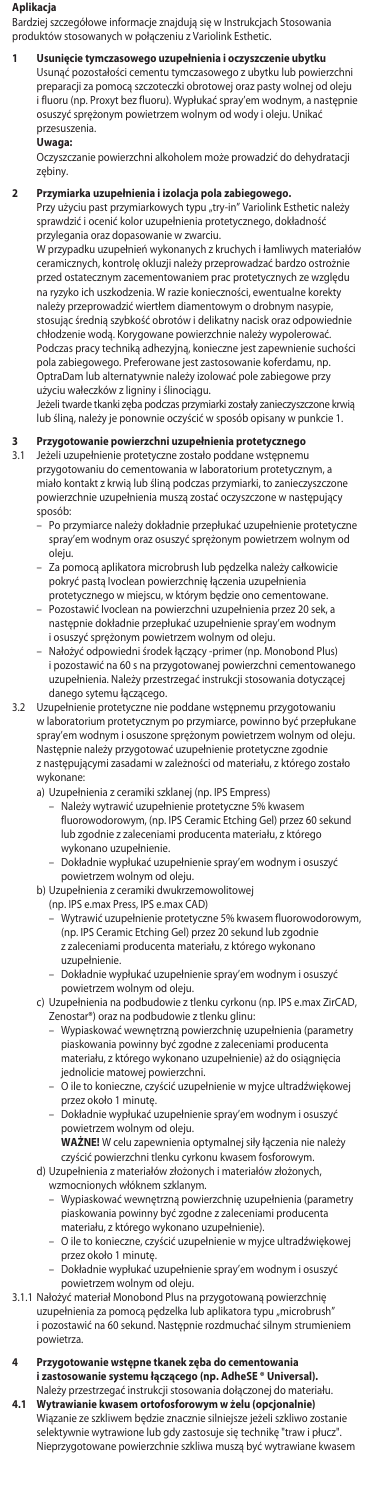ortofosforowym (np. przy zastosowaniu techniki całkowitego trawienia szkliwa i zębiny -Total Etch). Należy przestrzegać instrukcji stosowania

- kwasu ortofosforowego. a) Selektywne wytrawianie szkliwa (Selective enamel etching) Zastosować żel kwasu ortofosforowego (np. Total Etch) na szkliwo i pozostawić na 15-30 s. Następnie płukać obfitym strumieniem wody przez co najmniej 5 s. i osuszyć silnym strumieniem powietrza dopóki wytrawiona powierzchnia szkliwa nie będzie kredowo biała.
- b) Technika "Traw i płucz" (Etch & rinse technique)<br>Zastosować żel kwasu ortofosforowego (np. Total Etch) najpierw na przygotowane szkliwo, następnie na zębinę. Wytrawiacz powinien być pozostawiony na szkliwie przez 15-30 s., a na zębinie przez 10-15 s. Następnie płukać obfitym strumieniem wody przez co najmniej 5 s. i osuszyć silnym strumieniem powietrza dopóki wytrawiona powierzchnia szkliwa nie będzie kredowo biała.

### **4.2 Zastosowanie Adhese Universal**

- Pokryć dokładnie powierzchnię zębów materiałem Adhese Universal
	- rozpoczynając od powierzchni szkliwa. Materiał łączący powinien być wcierany w powierzchnię zębów przez co najmniej 20 sek. Okres ten nie może zostać skrócony. Zastosowanie materiału łączącego na powierzchnię zębów bez etapu wcierania nie jest odpowiednie.
	- Rozdmuchać Adhesive Uniwersal silnym strumieniem powietrza wolnym od oleju i wilgoci, aż do uzyskania efektu błyszczącej, nieruchomej warstwy.
	- Polimeryzować Adhese Universal przez 10 sek. wykorzystując światło o intensywności ≥500 mW/cm² (np. Bluephase® Style).

**5 Cementowanie uzupełnienia** – W przypadku każdej aplikacji umieścić nową końcówkę mieszającą na strzykawce. Wycisnąć Variolink Esthetic DC ze strzykawki samomieszającej i aplikować pożądaną ilość materiału bezpośrednio do wnętrza uzupełnienia.

Spolimeryzowany materiał w końcówce mieszającej będzie służył jako szczelne zamknięcie dla materiału pozostającego w strzykawce przed następnym użyciem materiału (końcówkę należy więc wymienić przed kolejną aplikacją).

**Uwaga:** Variolink Esthetic DC powinien być zastosowany jak najszybciej po wyciśnięciu ze strzykawki, a uzupełnienie protetyczne osadzone na swoim docelowym miejscu. Należy zastosować Variolink Esthetic DC bezpośrednio na wewnętrzną powierzchnię uzupełnienia. Bezpośrednie zastosowanie Variolink Esthetic DC na powierzchnię preparacji zęba lub ubytku z zaaplikowanym systemem łączącym jest przeciwskazane ponieważ takie postępowanie mogłoby znacznie przyspieszyć proces utwardzania, a zarazem mieć negatywny wpływ na dokładność dopasowania uzupełnienia protetycznego.

- **Umieścić i przytrzymać uzupełnienie protetyczne w docelowym położeniu podczas usuwania nadmiaru materiału.**
- Usunąć nadmiar cementu.
	- a) Technika natychmiastowego czyszczenia Usunąć nadmiar materiału szczoteczką, nicią dentystyczną lub skalerem. Należy upewnić się, że materiał został usunięty w miarę szybko i sprawnie, szczególnie w miejscach utrudnionego dostęp (powierzchnie styczne, okolice przydziąsłowe, przęsła uzupełnień).
	- b) Technika jednej czwartej (max. w przypadku sześciopunktowego mostu) – czyli wstępne utwardzenie światłem nadmiaru materiału, a następnie jego usunięcie. Spolimeryzować nadmiar materiału światłem lampy

polimeryzacyjnej (np. Bluephase Style) przez **2 sek. "**techniką<br>1/4" tzn. od każdej powierzchni (językowe*j/*podniebiennej<br>-bliższej, językowej/podniebiennej -dalszej, policzkowej -bliższej,<br>policzkowej -dalszej) z odległo nadmiar cementu przy pomocy skalera, można to uczynić z łatwością gdyż cement przyjmuje konsystencję żelu. Nadmiar materiału należy usunąć szybko, szczególnie w miejscach utrudnionego dostępu (powierzchnie styczne, okolice

przydziąsłowe, przęsła uzupełnień).

#### **6 Polimeryzacja**

– Podobnie jak w przypadku wszystkich systemów kompozytowych Variolink Esthetic podlega inhibicji tlenowej. Oznacza to, że powierzchowna warstwa (około 50 μm), nie ulega polimeryzacji podczas procesu utwardzania, gdyż dochodzi do kontaktu z tlenem z powietrza atmosferycznego. Aby temu zapobiec, należy pokryć krawędzie uzupełnienia żelem glicerynowym / blokerem (np. Liquid Strip) niezwłocznie po usunięciu nadmiaru materiału. – Polimeryzować materiał Variolink Esthetic etapami, rozpoczynając od powierzchni stycznych:

**Intensywność światła lampy polimeryzacyjnej Czas ekspozycji na mm ceramiki i określony segment** 500 - 1,000 mW/cm² 20 s Min. 1,000 mW/cm<sup>2</sup> 10 s np. Bluephase Style

– Spłukać żel glicerynowy/bloker (np. Liquid Strip).

# **7 Opracowanie uzupełnienia po ostatecznym zacementowaniu**

- Jeśli to konieczne, opracować wstępnie zacementowane uzupełnienie protetyczne, używając wierteł o drobnym nasypie diamentowym.
	- Brzegi uzupełnienia opracować i wypolerować silikonowymi gumkami (np. Astropol) lub krążkami ściernymi.
- Sprawdzić i skorygować uzupełnienie protetyczne w okluzji i podczas artykulacji.

# **Ostrzeżenie**

- Należy unikać kontaktu materiału Variolink Esthetic ze skórą, błoną śluzową i oczami.
- Niespolimeryzowany materiał może działać drażniąco i powodować reakcję nadwrażliwości na metakrylany.
- Tradycyjne rękawiczki medyczne nie chronią przed uczulającym działaniem metakrylanów!

## **Warunki przechowywania**

- Przechowywać Variolink Esthetic w temperaturze 2-28 °C.
- Nie stosować Variolink Esthetic po upływie terminu ważności materiał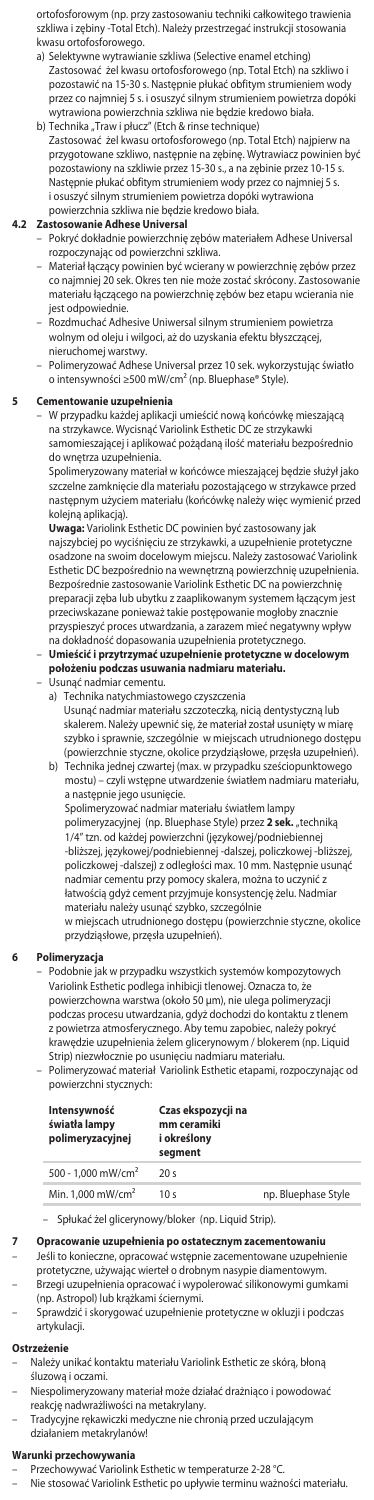- 
- Nie dezynfekować strzykawek środkami utleniającymi. Po użyciu należy przechowywać strzykawkę samomieszającą z założoną podczas ostatniego użycia końcówką aplikacyjną, która stanowi szczelne .<br>zamknięcie.
- Termin ważności umieszczony na strzykawce lub na opakowaniu.

# **Przechowywać w miejscu niedostępnym dla dzieci! Wyłącznie do stosowania w stomatologii.**

Matenały są przeznaczone wyłącznie do stosowania w stomatologu. Przy ich uzycu należy<br>ściśle przestrzegać instrukcji stosowania. Nie ponosi się odpowiedzialności za szkody powstałe<br>w wyniku nieprzestrzegania instrukcji sto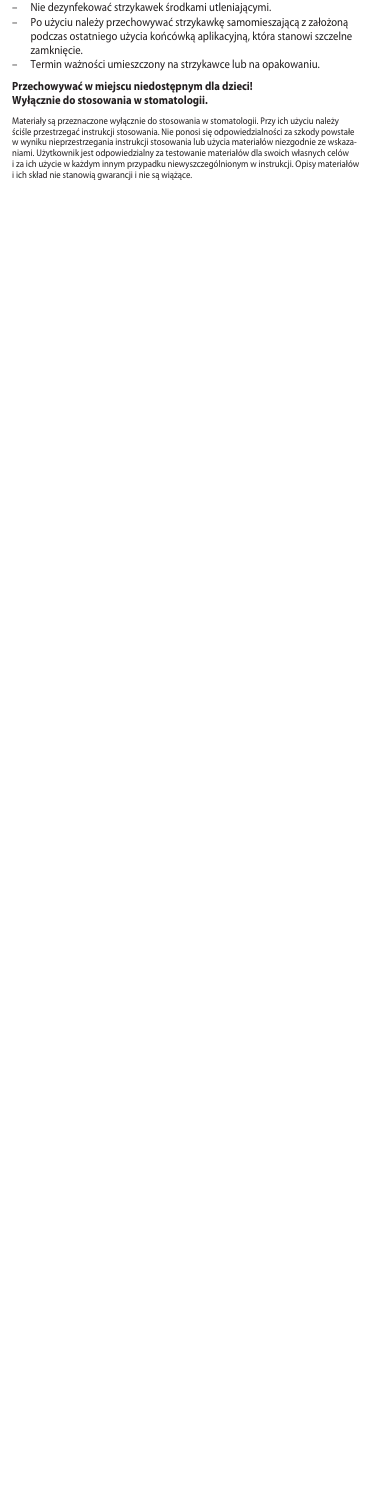# **Ivoclar Vivadent AG**

Bendererstrasse 2, 9494 Schaan, Liechtenstein Tel. +423 235 35 35, Fax +423 235 33 60 **www.ivoclarvivadent.com**

## **Ivoclar Vivadent Pty. Ltd.**

1 – 5 Overseas Drive, P.O. Box 367, Noble Park, Vic. 3174, Australia Tel. +61 3 9795 9599, Fax +61 3 9795 9645 **www.ivoclarvivadent.com.au**

#### **Ivoclar Vivadent Ltda.**

Alameda Caiapós, 723, Centro Empresarial Tamboré CEP 06460-110 Barueri – SP, Brazil Tel. +55 11 2424 7400, Fax +55 11 3466 0840 **www.ivoclarvivadent.com.br**

#### **Ivoclar Vivadent Inc.**

1-6600 Dixie Road, Mississauga, Ontario, L5T 2Y2, Canada Tel. +1 905 670 8499, Fax +1 905 670 3102 **www.ivoclarvivadent.us**

**Ivoclar Vivadent Shanghai**<br>Trading Co., Ltd., 2/F Building 1, 881 Wuding Road, Jing An District<br>200040 Shanghai, China Tel. +86 21 6032 1657, Fax +86 21 6176 0968 **www.ivoclarvivadent.com**

**Ivoclar Vivadent Marketing Ltd.**<br>Calle 134 No. 7-B-83, Of. 520, Bogotá, Colombia Tel. +57 1 627 3399, Fax +57 1 633 1663 **www.ivoclarvivadent.co** 

**Ivoclar Vivadent SAS** B.P. 118, F-74410 Saint-Jorioz, France Tel. +33 4 50 88 64 00, Fax +33 4 50 68 91 52 **www.ivoclarvivadent.fr**

#### **Ivoclar Vivadent GmbH**

Dr. Adolf-Schneider-Str. 2, D-73479 Ellwangen, Jagst, Germany Tel. +49 7961 889 0, Fax +49 7961 6326 **www.ivoclarvivadent.de**

#### **Wieland Dental + Technik**

GmbH & Co. KG, Schwenninger Strasse 13, D-75179 Pforzheim, Germany Tel. +49 7231 3705 0, Fax +49 7231 3579 59 **www.wieland-dental.com**

# **Ivoclar Vivadent Marketing (India) Pvt. Ltd.**  503/504 Raheja Plaza, 15 B Shah Industrial Estate

Veera Desai Road, A, ndheri (West), Mumbai, 400 053, India Tel. +91 22 2673 0302, Fax +91 22 2673 0301 **www.ivoclarvivadent.in**

### **Ivoclar Vivadent s.r.l.**

Via Isonzo 67/69, 40033 Casalecchio di Reno (BO), Italy Tel. +39 051 6113555, Fax +39 051 6113565 **www.ivoclarvivadent.it**

### **Ivoclar Vivadent K.K.**

1-28-24-4F Hongo, Bunkyo-ku, Tokyo 113-0033, Japan Tel. +81 3 6903 3535, Fax +81 3 5844 3657 **www.ivoclarvivadent.jp**

#### **Ivoclar Vivadent Ltd.**

12F W-Tower, 1303-37, Seocho-dong, Seocho-gu Seoul 137-855, Republic of Korea Tel. +82 2 536 0714, Fax +82 2 596 0155 **www.ivoclarvivadent.co.kr**

# **Ivoclar Vivadent S.A. de C.V.**

Av. Insurgentes Sur No. 863, Piso 14, Col. Napoles 03810 México, D.F., México Tel. +52 55 5062 1000, Fax +52 55 5062 1029 **www.ivoclarvivadent.com.mx**

#### **Ivoclar Vivadent BV**

De Fruittuinen 32, 2132 NZ Hoofddorp, Netherlands Tel. +31 23 529 3791, Fax +31 23 555 4504 **www.ivoclarvivadent.com**

#### **Ivoclar Vivadent Ltd.**

12 Omega St, Rosedale, PO Box 303011 North Harbour Auckland 0751, New Zealand Tel. +64 9 914 9999, Fax +64 9 914 9990 **www.ivoclarvivadent.co.nz**

**Ivoclar Vivadent Polska Sp. z o.o.** Al. Jana Pawla II 78, 00-175 Warszawa, Poland

Tel. +48 22 635 5496, Fax +48 22 635 5469 **www.ivoclarvivadent.pl**

# **Ivoclar Vivadent Marketing Ltd.**

Prospekt Andropova 18 korp. 6/, office 10-06, 115432 Moscow, Russia Tel. +7 499 418 0300, Fax +7 499 418 0310 **www.ivoclarvivadent.ru** 

# **Ivoclar Vivadent Marketing Ltd.**

Qlaya Main St., Siricon Building No.14, 2nd Floor, Office No. 204 P.O. Box 300146, Riyadh 11372, Saudi Arabia Tel. +966 11 293 8345, Fax +966 11 293 8344 **www.ivoclarvivadent.com**

## **Ivoclar Vivadent Pte. Ltd.**

171 Chin Swee Road, #02-01 San Centre, Singapore 169877 Tel. +65 6535 6775, Fax +65 6535 4991 **www.ivoclarvivadent.com**

### **Ivoclar Vivadent S.L.U.**

C/ Ribera del Loira nº 46, 5ª planta, 28042 Madrid, Spain Tel. + 34 913 757 820, Fax + 34 913 757 838 **www.ivoclarvivadent.es**

#### **Ivoclar Vivadent AB**

Dalvägen 14, S-169 56 Solna, Sweden